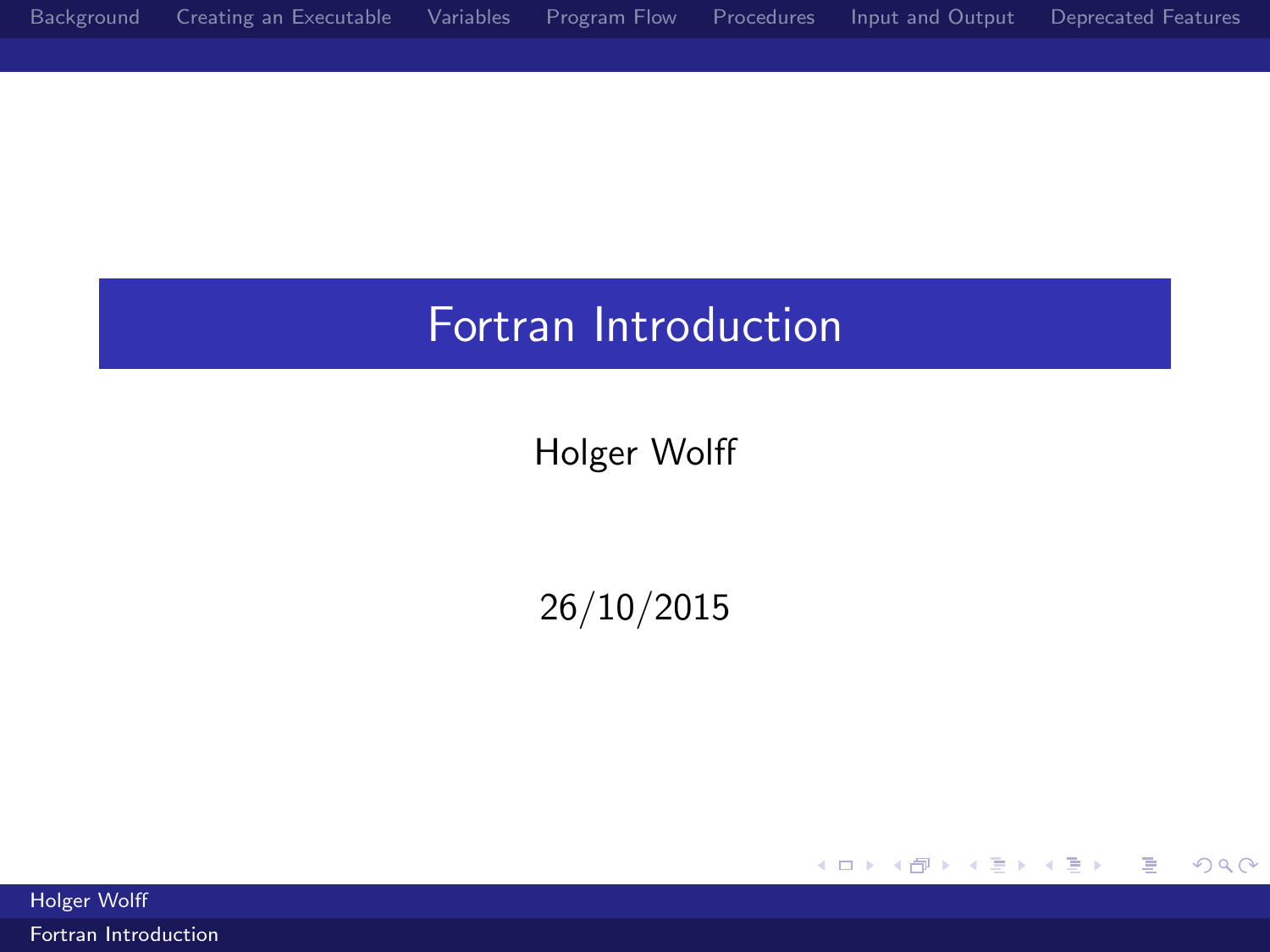#### 1 [Background](#page-2-0)

- 2 [Creating an Executable](#page-11-0)
- 3 [Variables](#page-18-0)
- 4 [Program Flow](#page-30-0)
- 5 [Procedures](#page-50-0)
- 6 [Input and Output](#page-66-0)
- 7 [Deprecated Features](#page-77-0)

Holger Wolff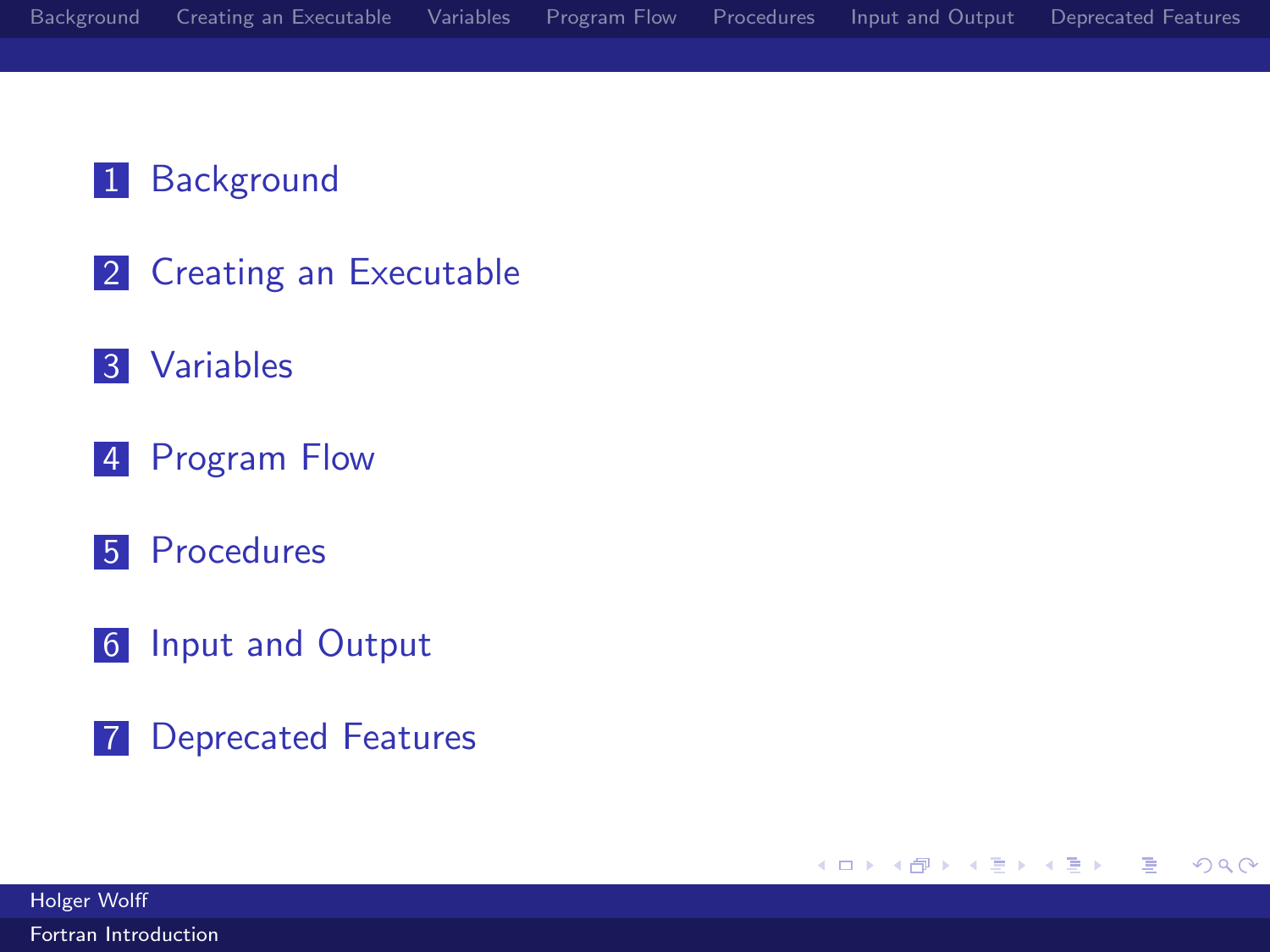$299$ 

活

メロメ メ都 メメモ メルモト

# <span id="page-2-0"></span>**Background**

In this opening section, I will talk briefly about

- The History of Fortran
- Fortran 77 vs. Fortran 90
- $\blacksquare$  Example programs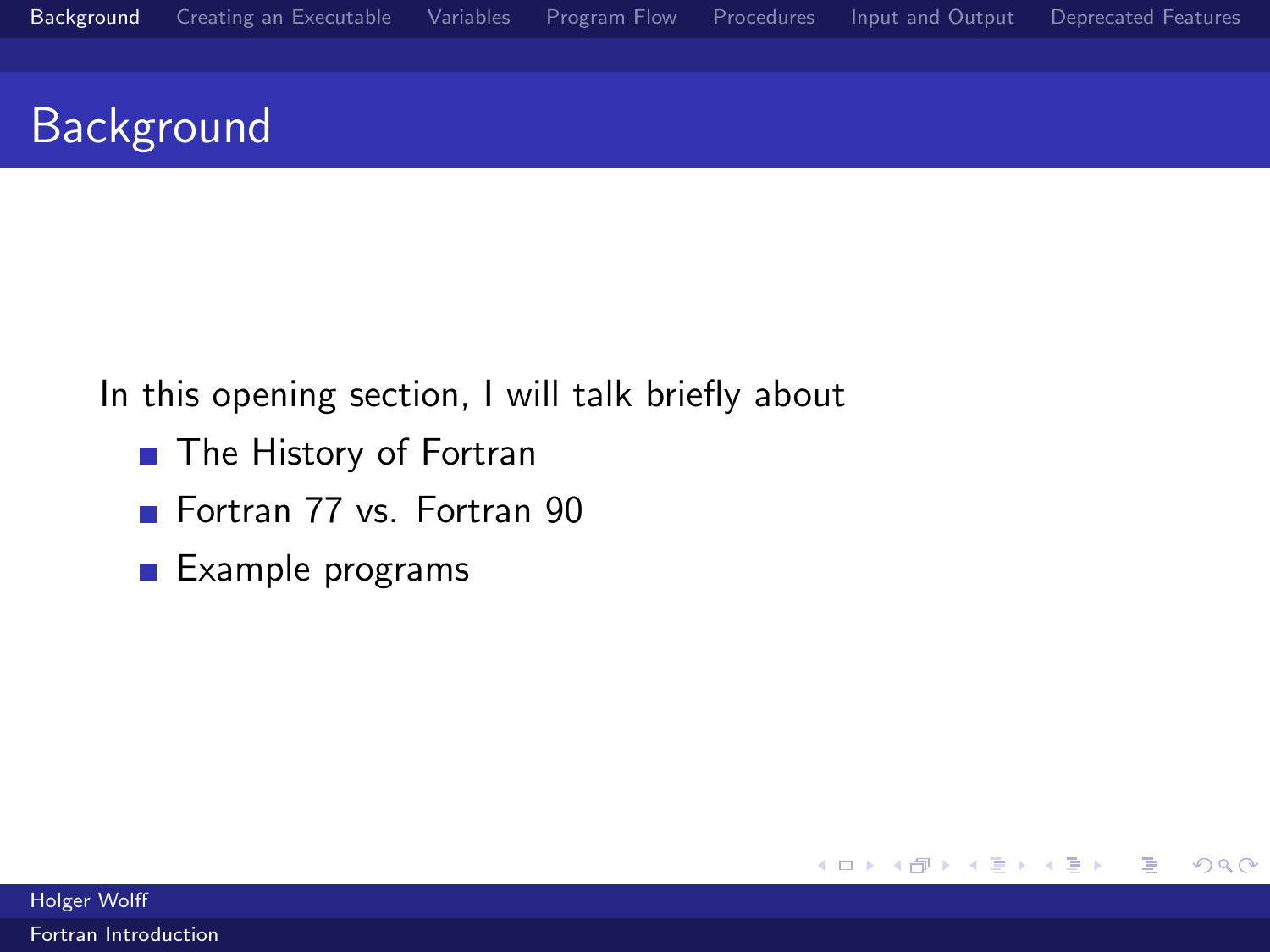# History of Fortran

- **Formula Translation**
- Around since 1952
- Good for number crunching
- Bad for text manipulation
- **Procedural Programming Paradigm**
- Versions usually denoted by year of publication, eg. 66, 77, 90, 95, 2003
- This course deals with versions 77 to 95.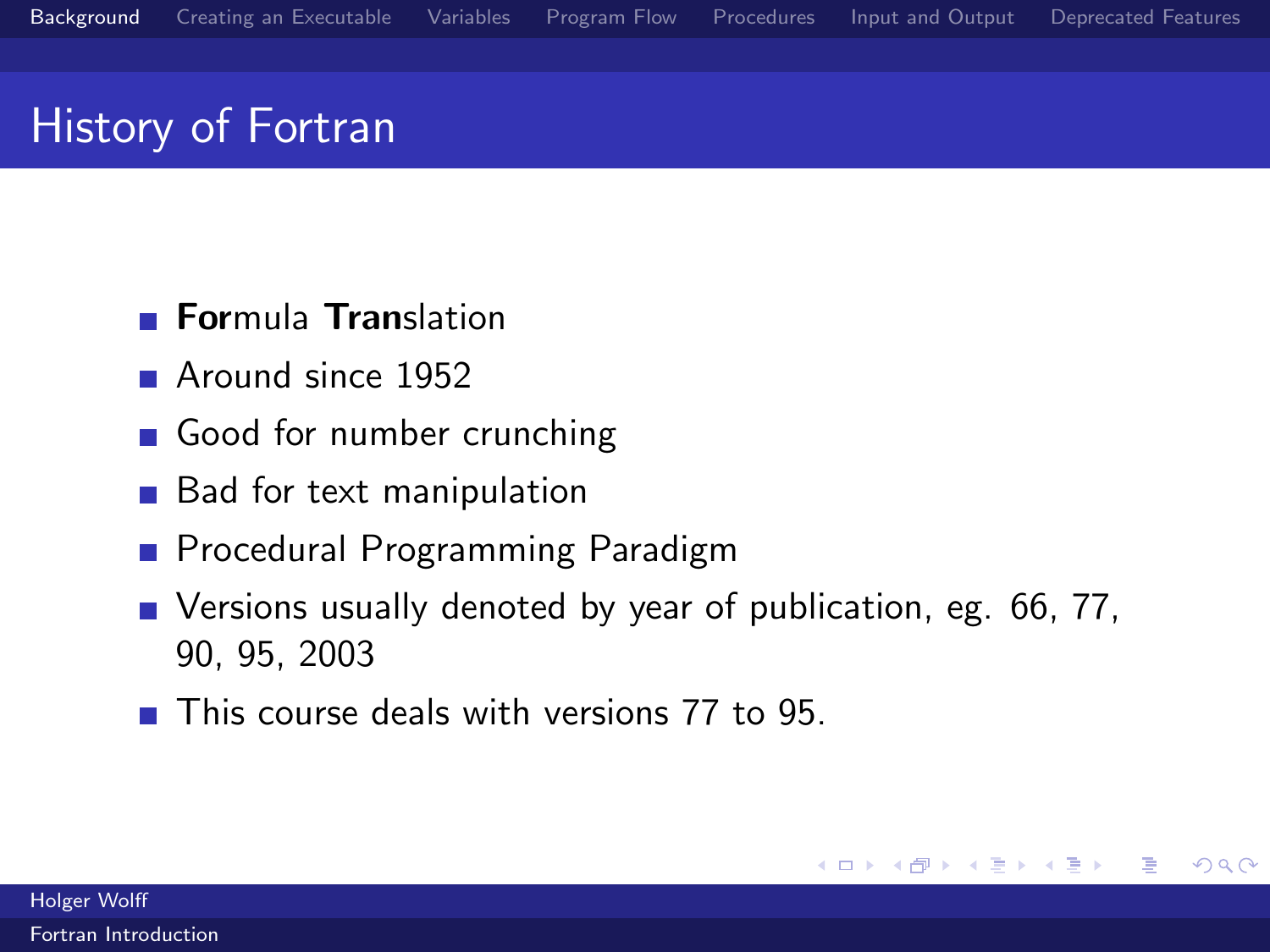## Example Fortran77 Code



ミー

メロメ メ都 メメモメメ ヨメ

Holger Wolff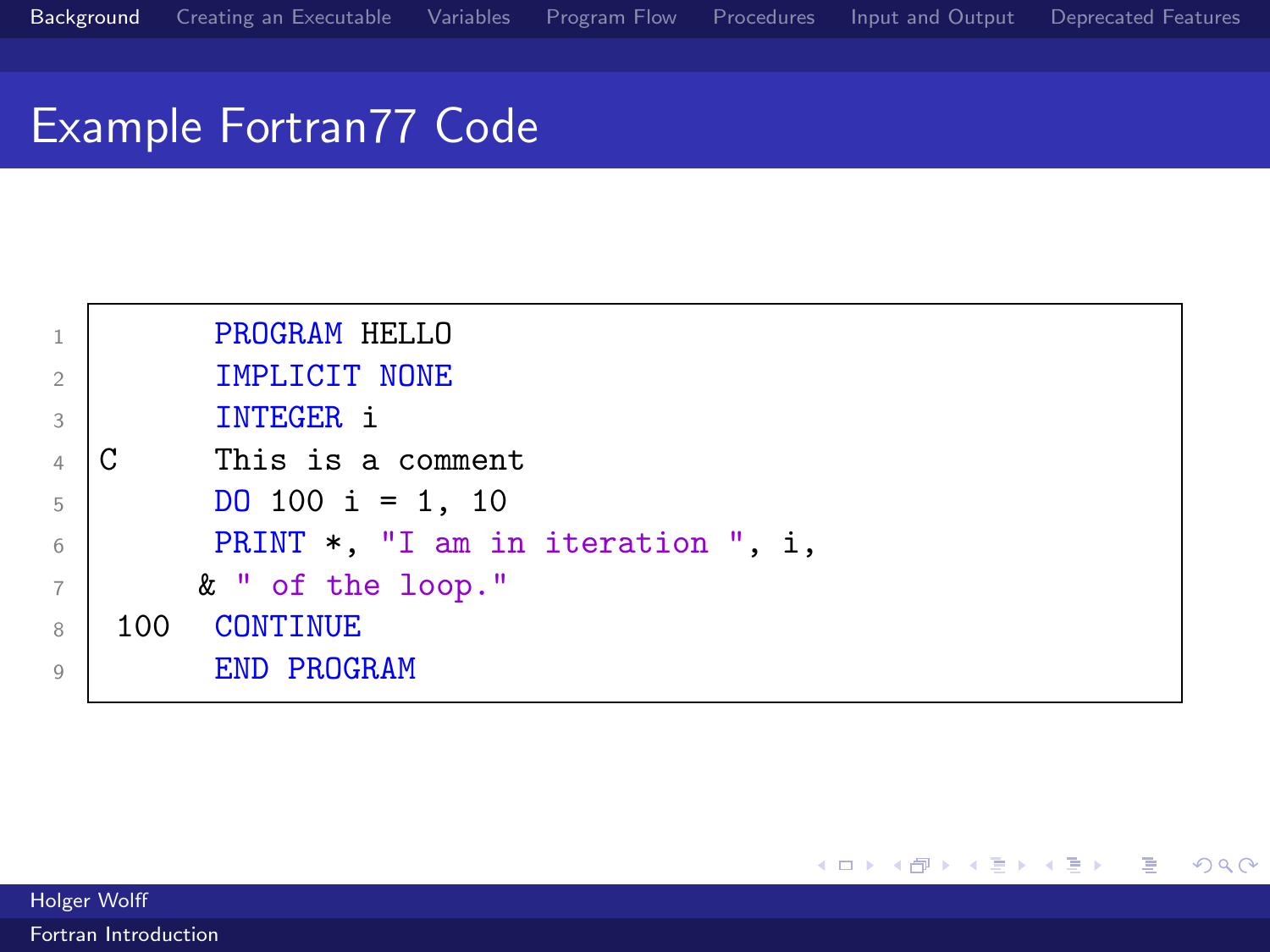## Fortran 77

Fixed Form:

- $\blacksquare$  The position in the line of a character has meaning.
- **Anything in first position (other than digit): Line is Comment.**
- A number in postions 1-5: Label that can be referenced somewhere else in the code
- Anything in position 6: Continuation line, this code continues from last line
- Code between position 7 and 72 (inclusive)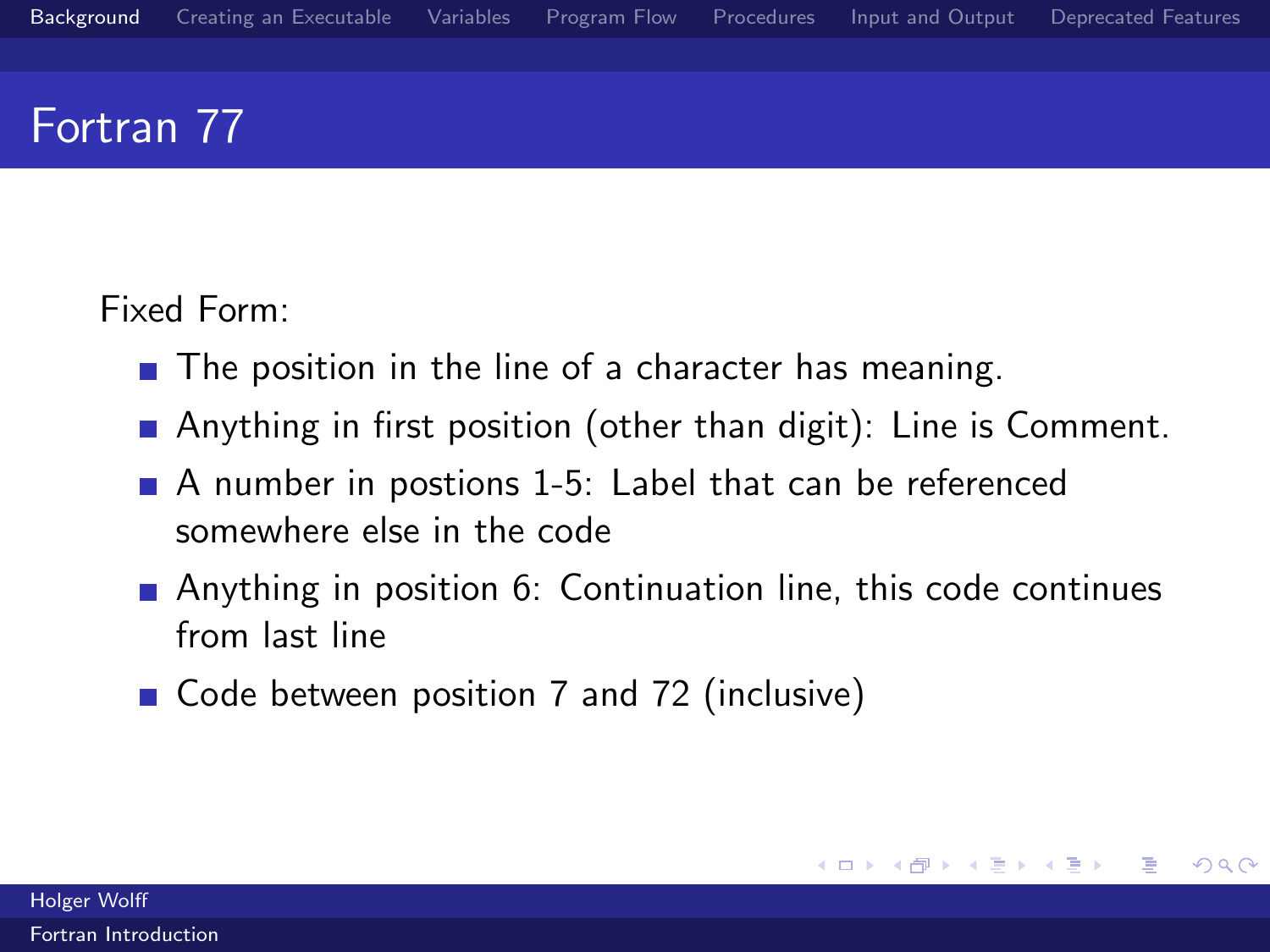メロメ メ都 メメモメメ ヨメ

活

 $299$ 

### Example Fortran90 Code

```
1 program hello
2 implicit none
3 integer :: i ! This is a comment
4 do i = 1, 10
5 print *, "I am in iteration ", i, &
6 | Contract the loop."
7 \times 1 end do
8 end program hello
```
Holger Wolff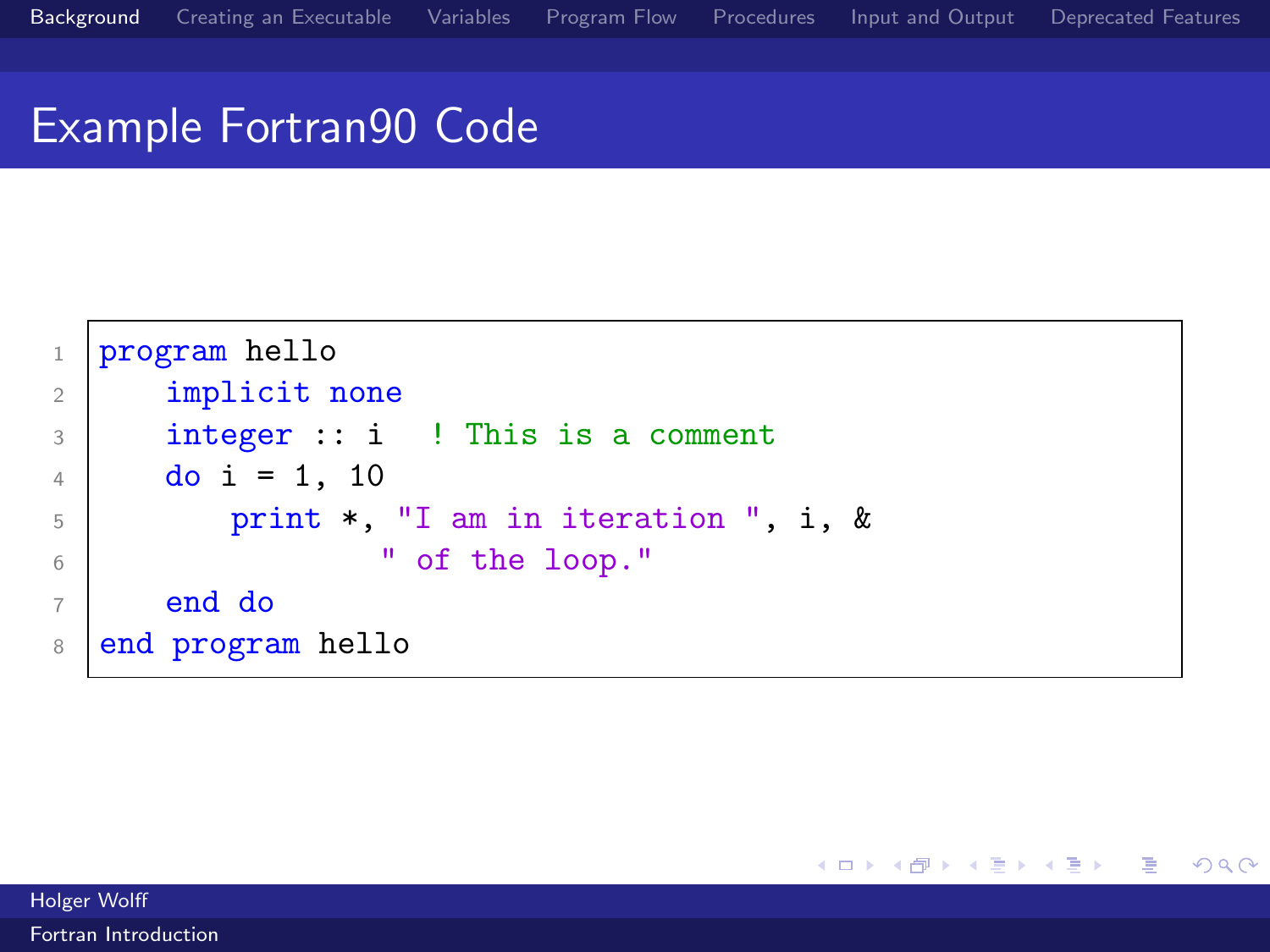## Fortran 90

Free Form: Position in the line no longer relevant. Some added features:

- DO END DO
- **Modules**
- Comments now denoted with Exclamation Mark
- But still mostly backwards compatible.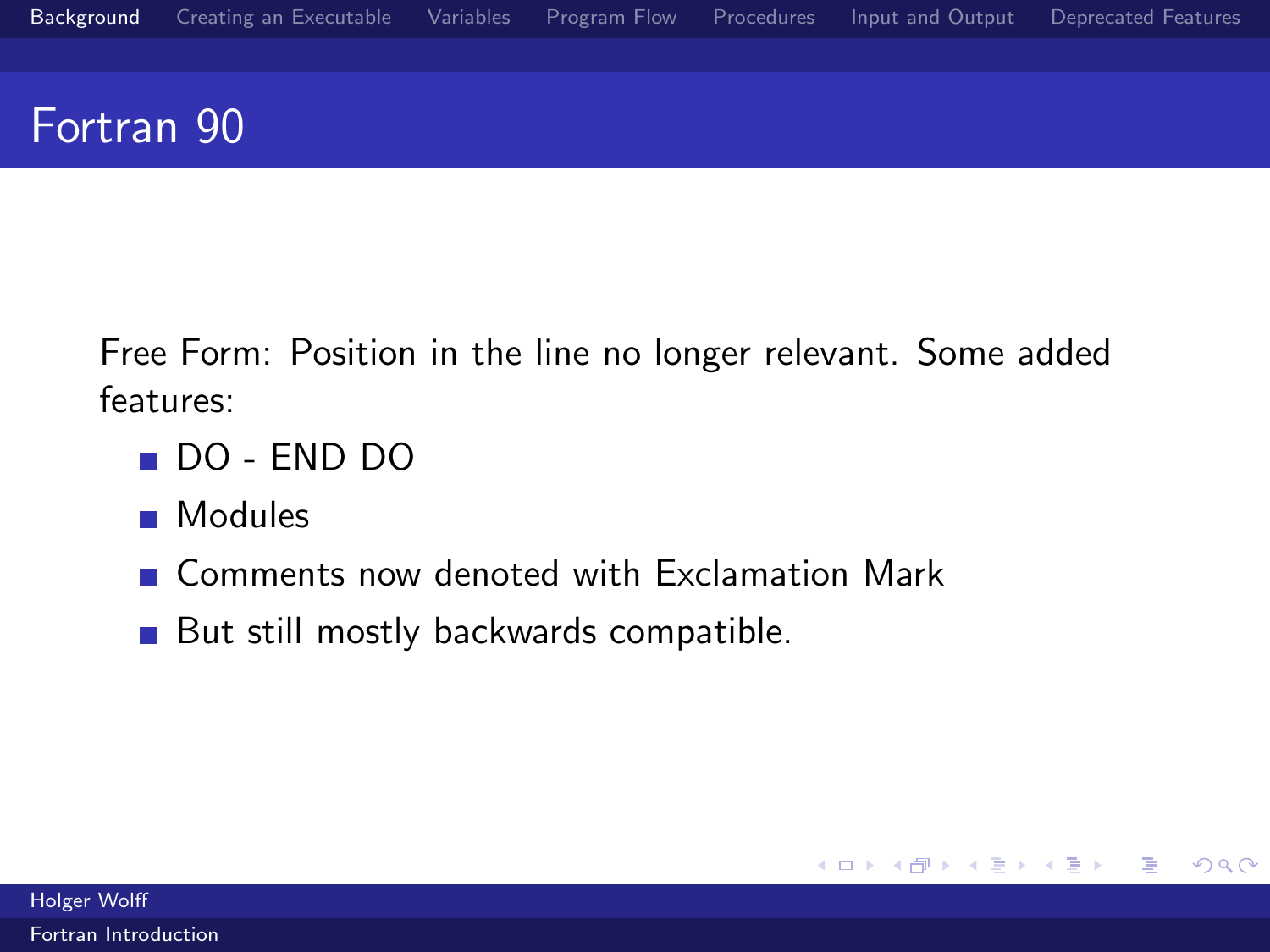#### Fortran 95

Fortran 95 removed items from the syntax that have been deprecated. Examples:

- DO loops with floating point iterators
- Calculating Jump destinations

But also new features were introduced, for example:

- **Implicit Loops with FORALL and WHERE**
- **PURE, ELEMENTAL, and RECURSIVE procedures**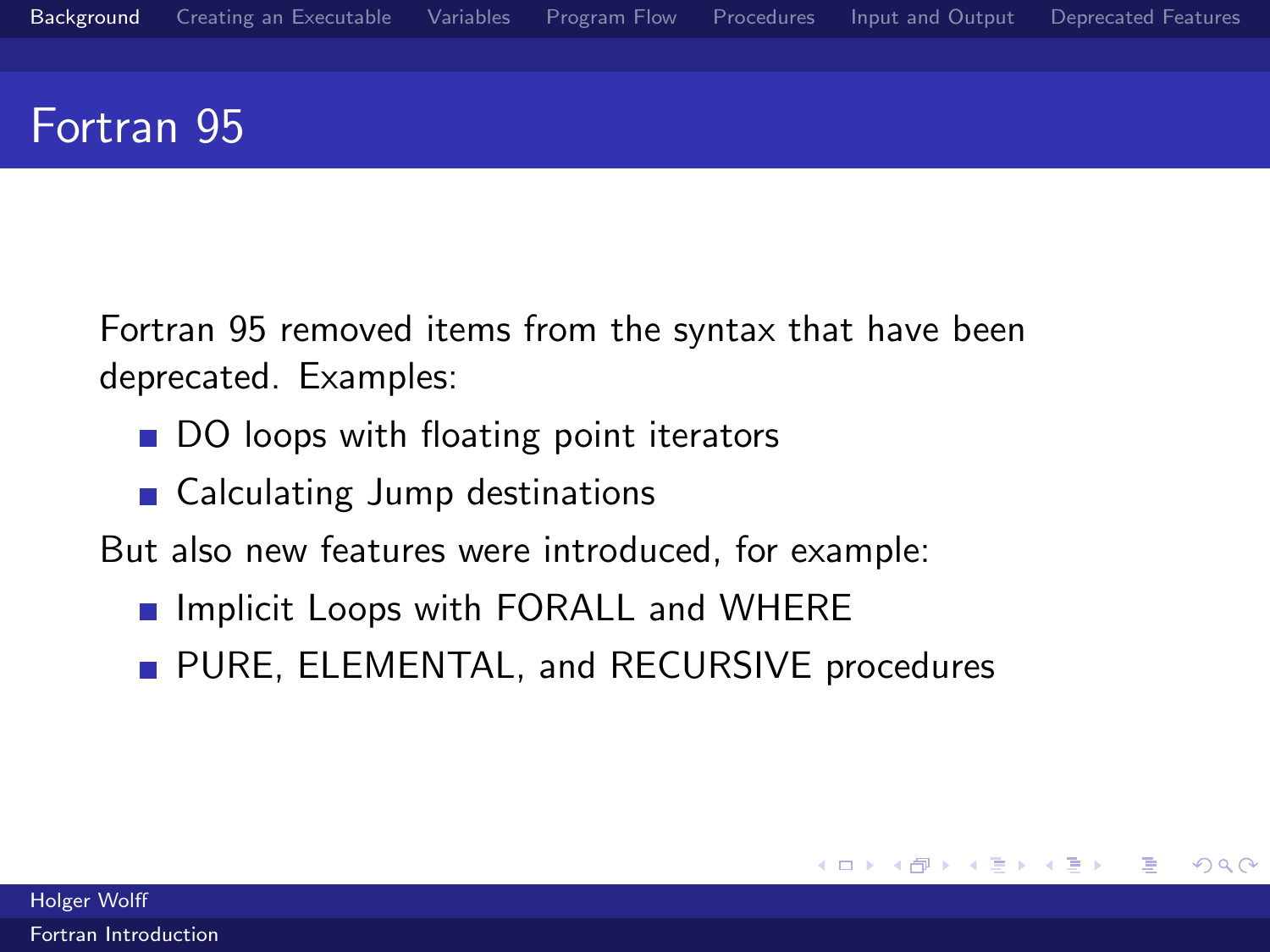## Newer Fortran Versions

#### ■ Fortran 2003

- Some Object Oriented Features
- **n** Input/Output Streams
- Fortran 2008
	- **Easier parallelisation with DO CONCURRENT**

メロメ メ都 メメモ メルモト

Ε

 $QQ$ 

- Submodules
- Fortran 2015
	- ???

Holger Wolff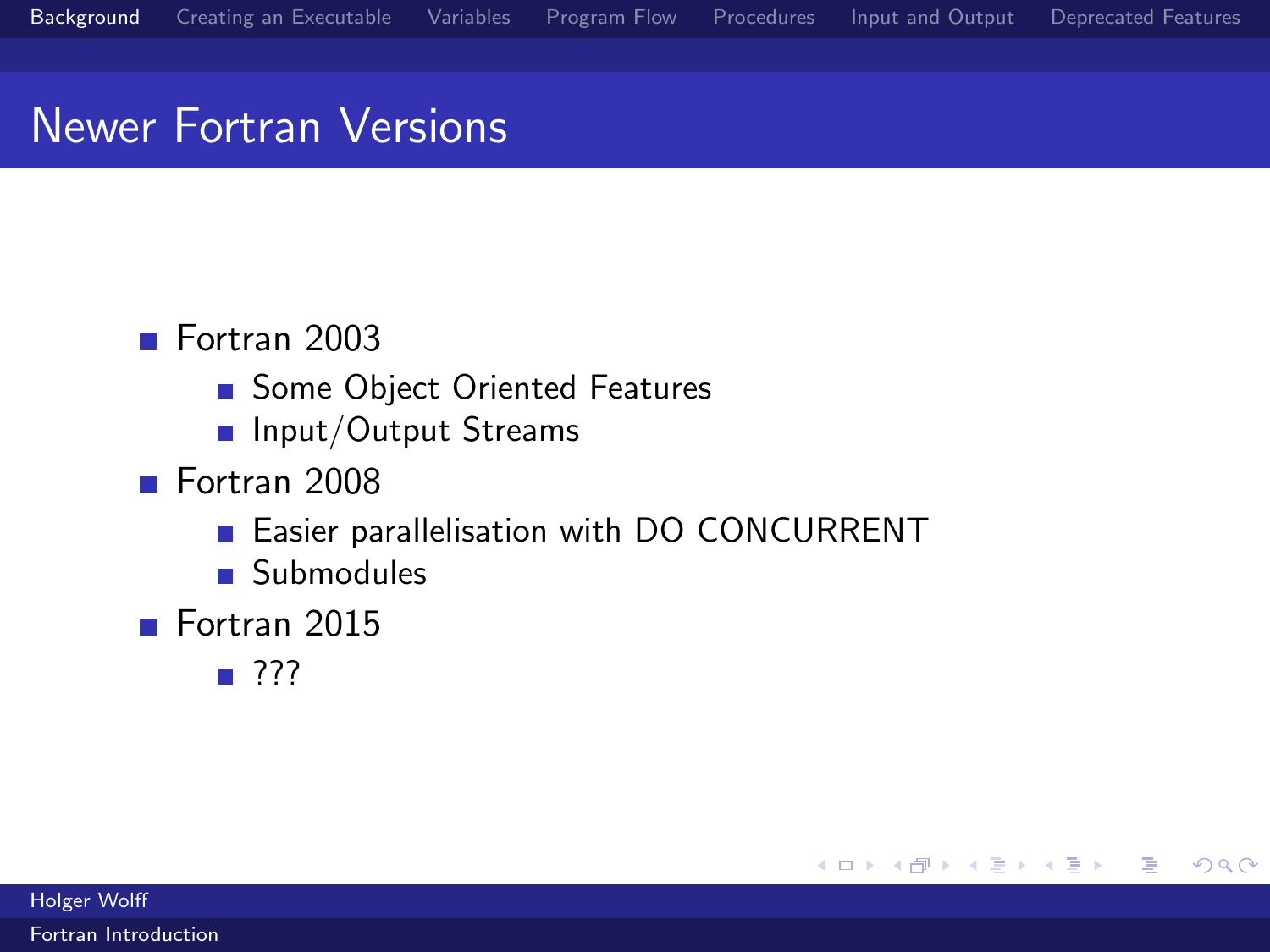Conclusion of Background

Any questions so far?

K ロ ▶ K 御 ▶ K 君 ▶ K 君 ▶ 重  $299$ 

Holger Wolff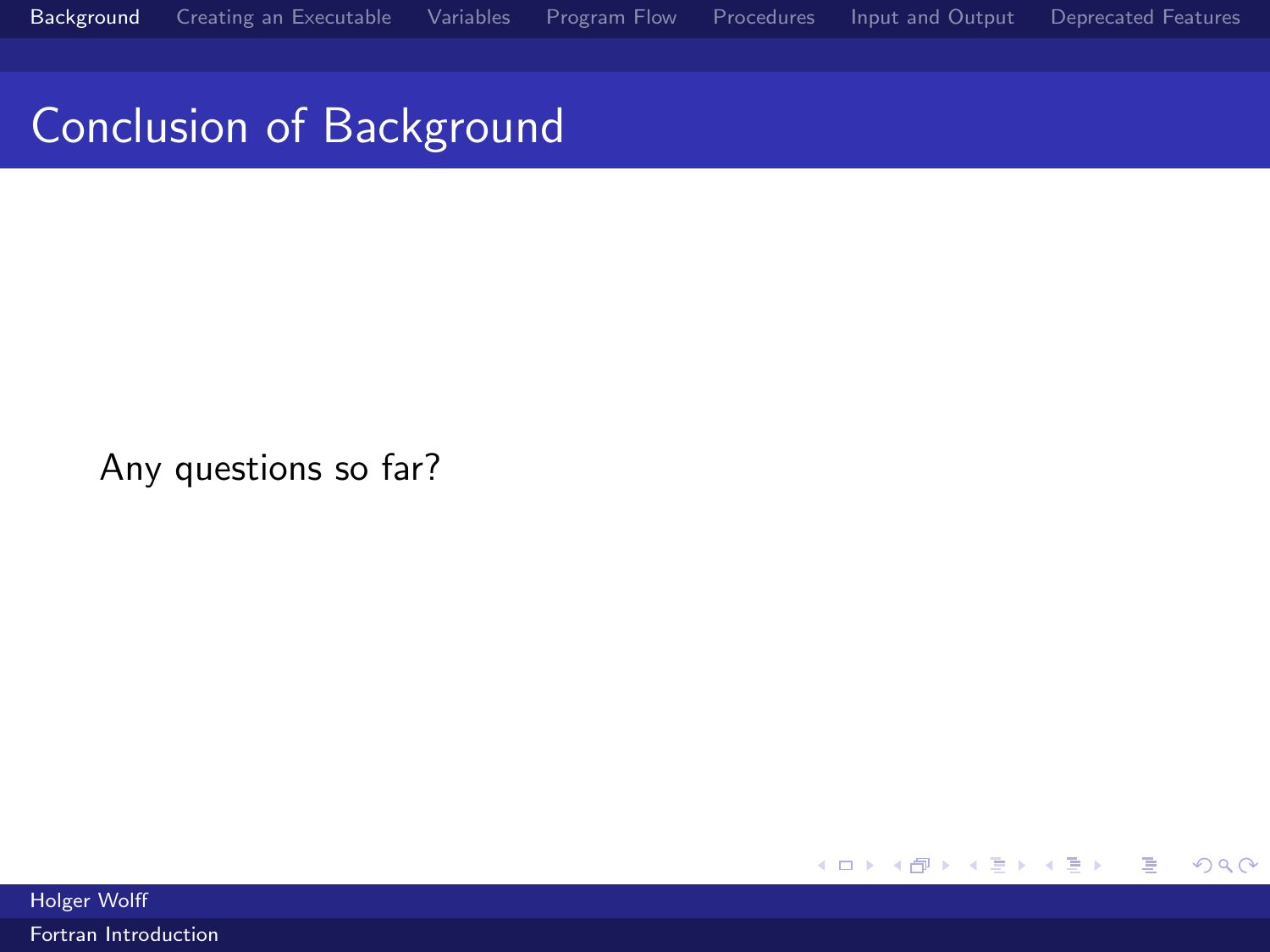$299$ 

Ε

4. 0. 8.

→ 何 →

∋ »

# <span id="page-11-0"></span>Creating an Executable

In this brief section, I will talk about

- **How to write code**
- How to compile code
- Compiler Warnings
- **Debug Settings**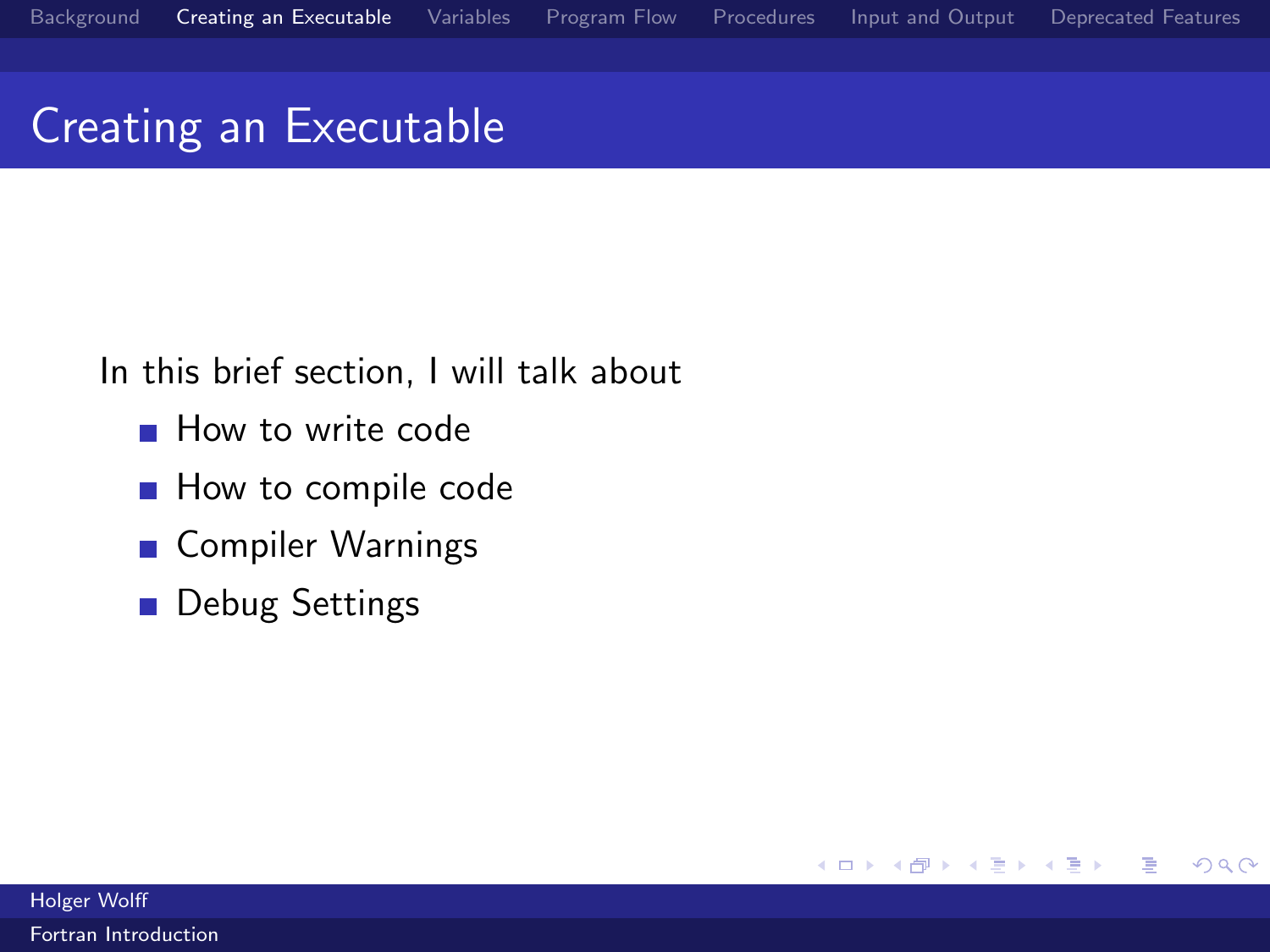# Writing Source Code

Source Code is written with a Text Editor. Not to be confused with Word Processors. Basically: If you can easily change the Font, you can't use it to write code. Examples for good text editors:

 $\left\langle \left\langle \left\langle \left\langle \left\langle \mathbf{q} \right\rangle \right\rangle \right\rangle \right\rangle \right\rangle$   $\left\langle \left\langle \left\langle \left\langle \mathbf{q} \right\rangle \right\rangle \right\rangle \right\rangle$ 

4 **D** F

Ε

 $\Omega$ 

- Windows: Notepad $++$
- MacOS: TextWrangler
- Linux GUI: gedit
- Linux console: vim, emacs, nano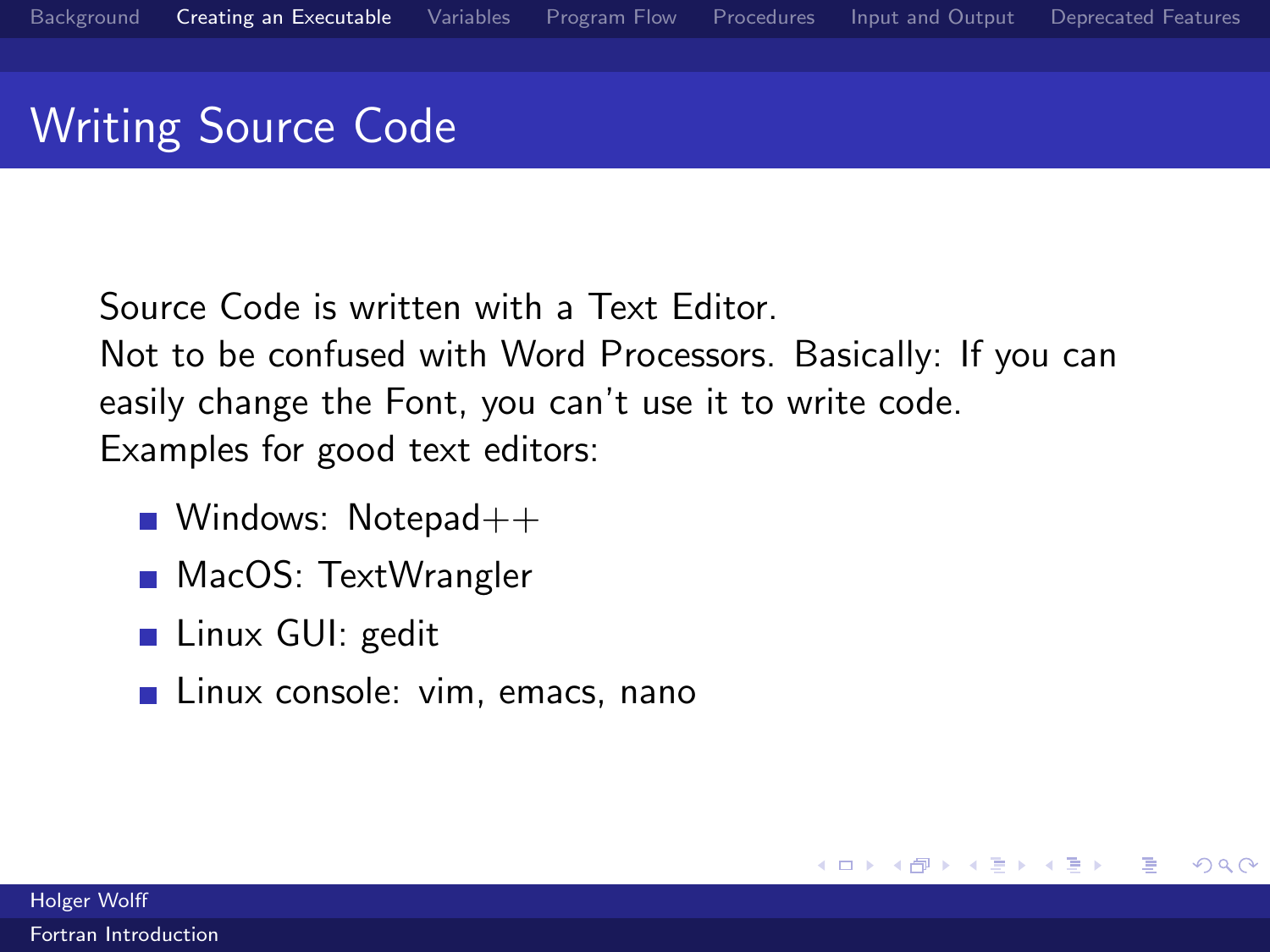メロメ メ都 メメモ メルモト

Ε

 $\Omega$ 

# Compiling Simple

Let's consider this very simple "Hello World" program:

```
1 program hello
2 implicit none
3 print *, "Hello World"
4 end program hello
```
Such a program can be compiled in a single step:

\$ gfortran -o hello hello.f90

Holger Wolff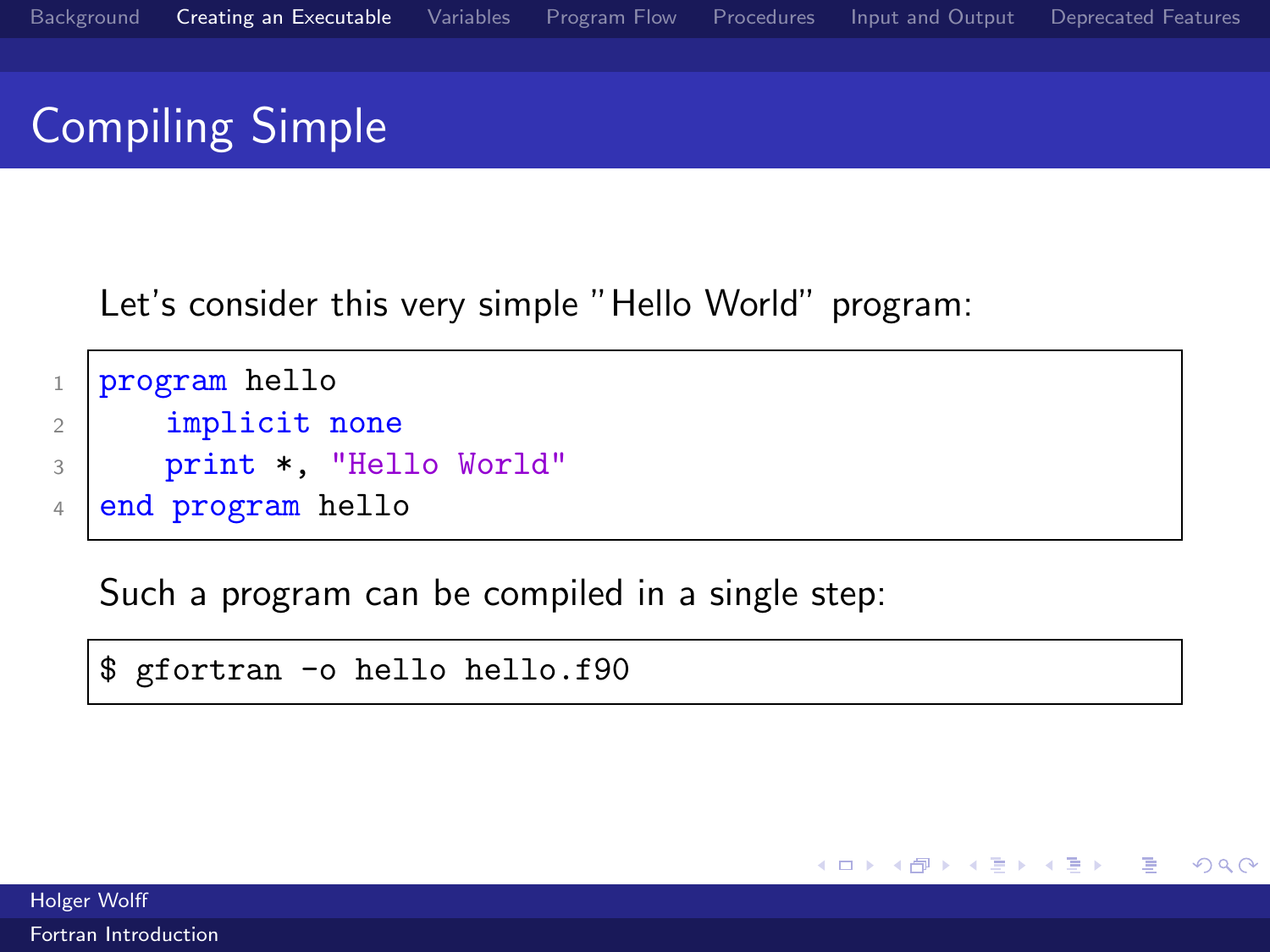# Compiling Multiple Files

If your code spans several files, you have to independently compile each into object files. Often you need to do that in a certain order. Then you link the object files together into the executable.

**←何 ▶ → 三 ▶ →** 

 $209$ 

```
$ gfortran -c -o mod_hello.o mod_hello.f90
$ gfortran -c -o hello.o hello.f90
 gfortran -o hello hello.o mod_hello.o
```
Note the -c flag in the first two lines.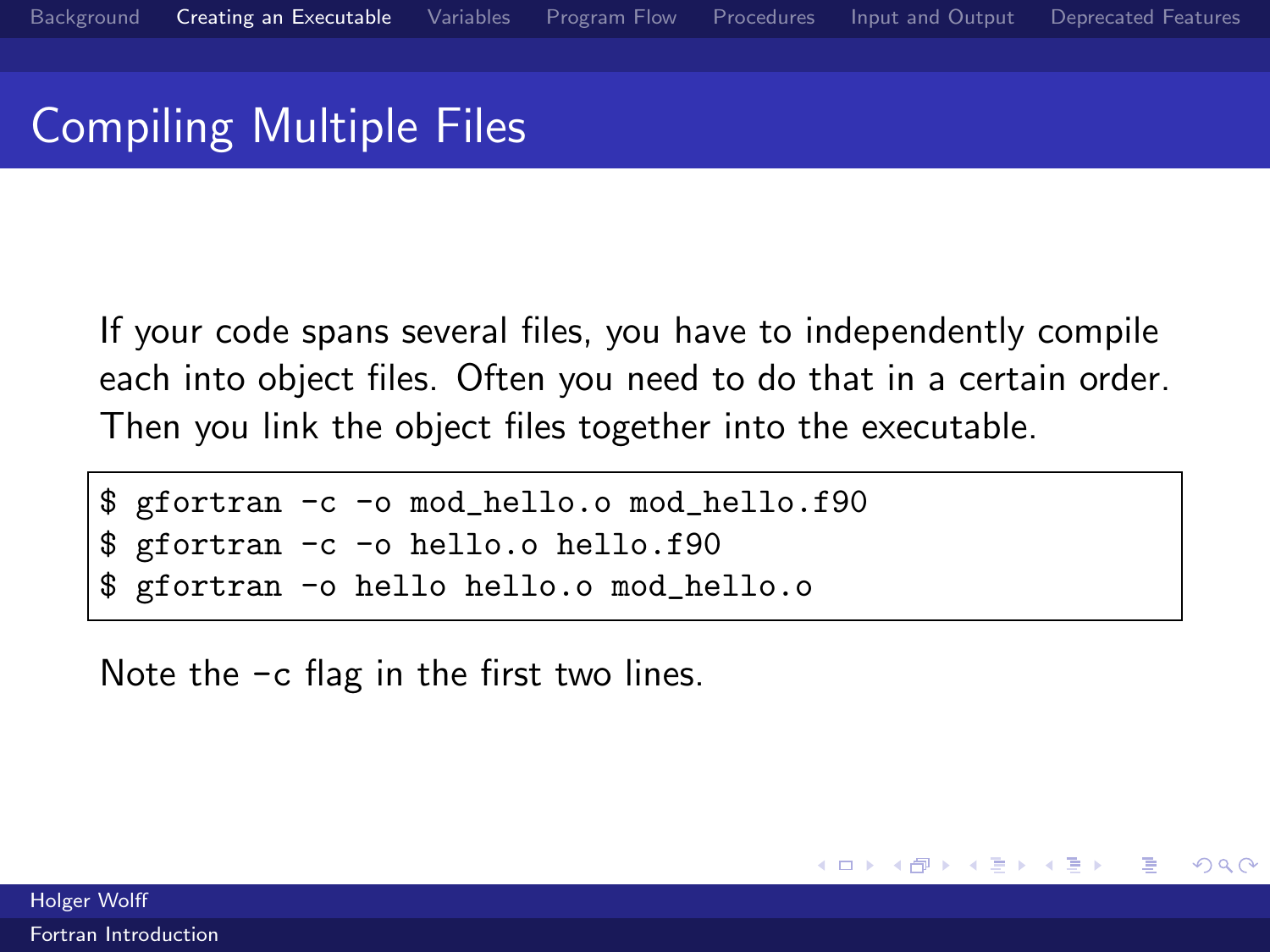# Compiler Warnings

Sometimes your code is syntactically correct, but doesn't do what you think it does. There are some warning signs that the compiler can pick up, such as Variables that are declared but never used, or blocks of code that are never reached.

It is good programming practise to always enable all warnings, and then eliminate the causes for these warnings.

**K モ ヌ イ テ ト** 

 $\Omega$ 

- **Intel Fortran:** use option -warn all
- GNU Fortran: use option -Wall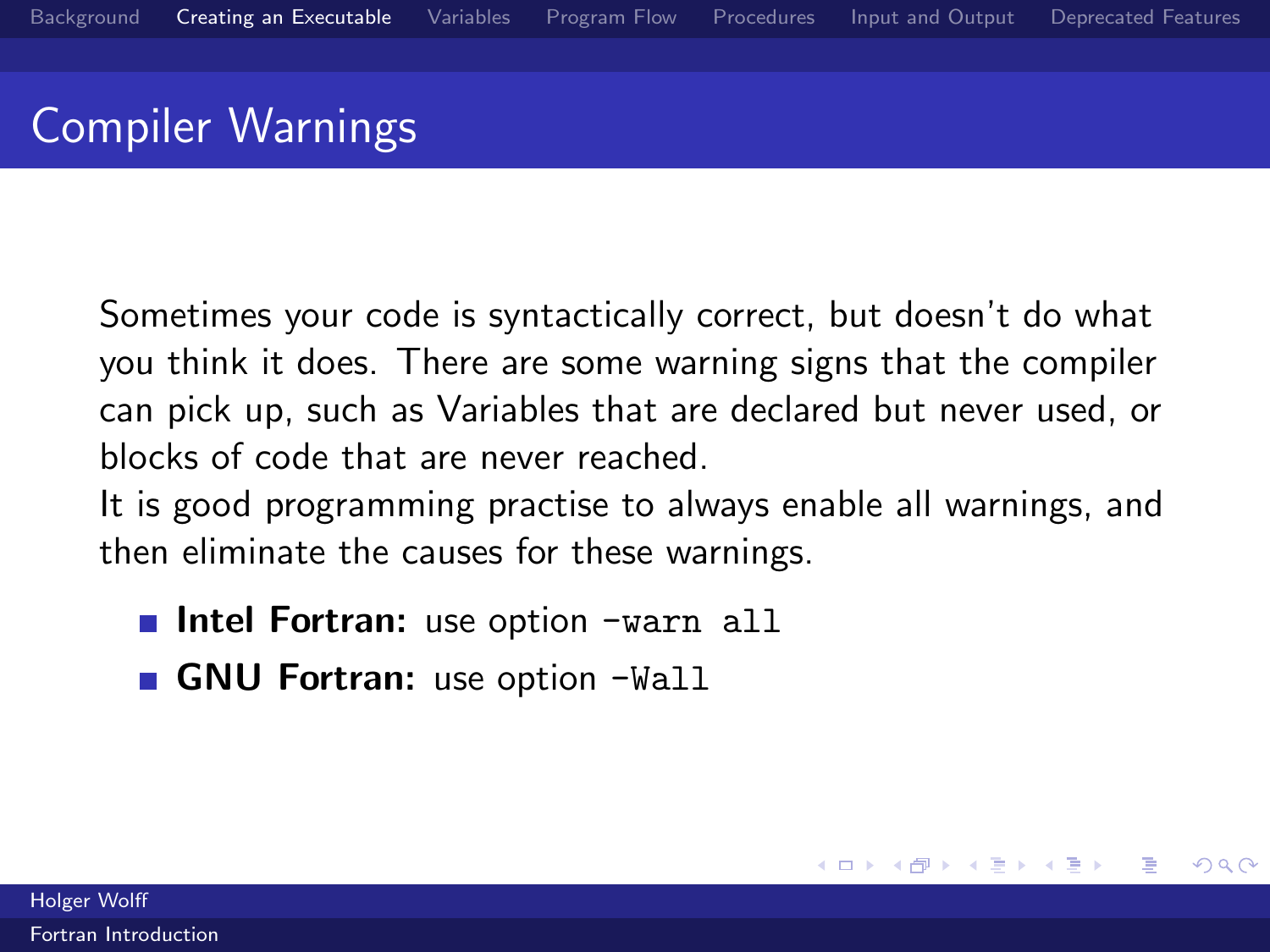# Compiler Debugging Settings

Some compiler options reduce performance, but provide useful feedback during programming and debugging.

| Intel | GNU                                  |
|-------|--------------------------------------|
|       | Traceback -traceback -fbacktrace     |
|       | Checking - check all - fbounds-check |

Once you're done debugging, compile it without these options.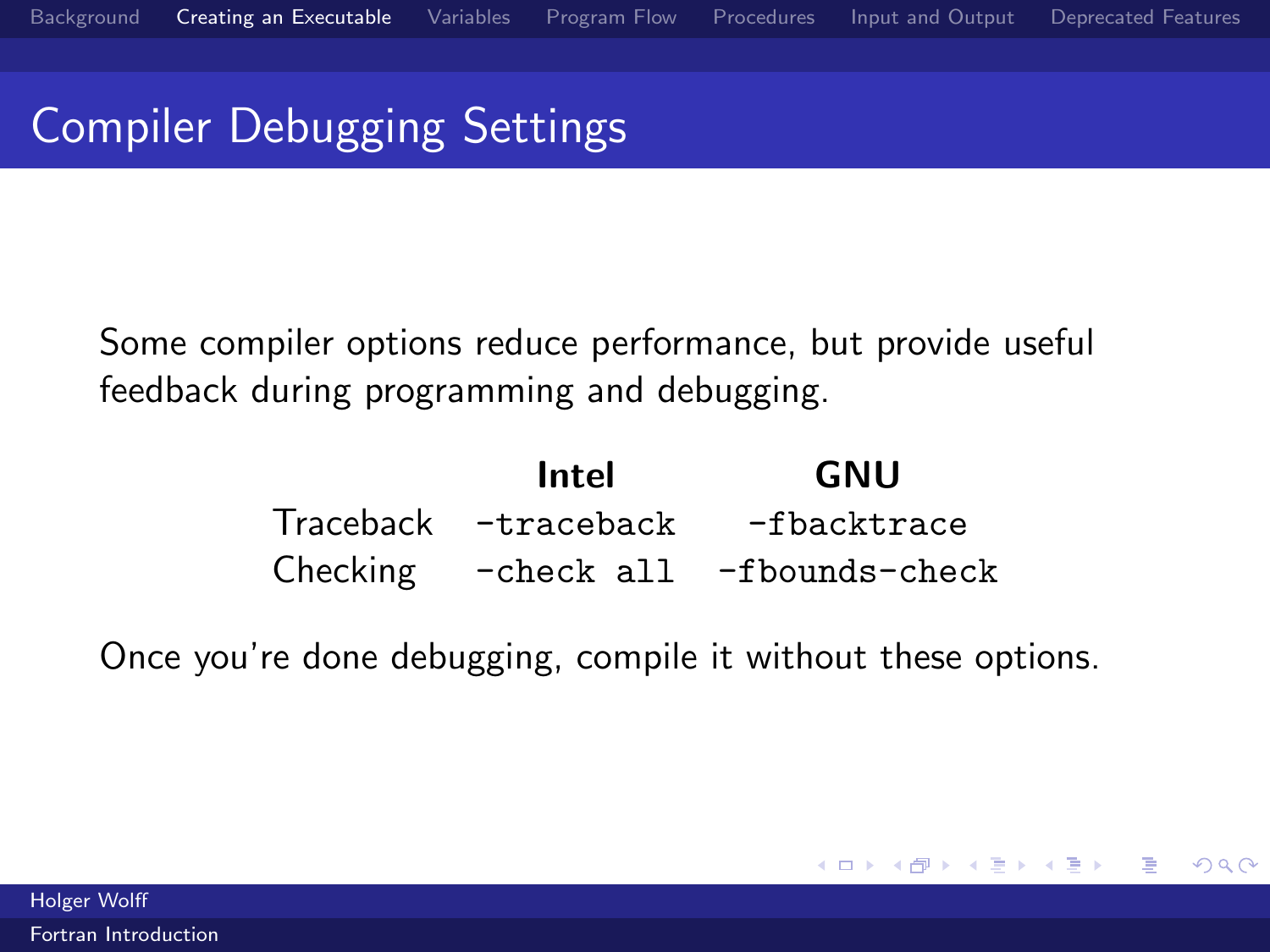# Conclusion of Coding

Any questions so far?

K ロ ▶ K 御 ▶ K 君 ▶ K 君 ▶ 重  $299$ 

Holger Wolff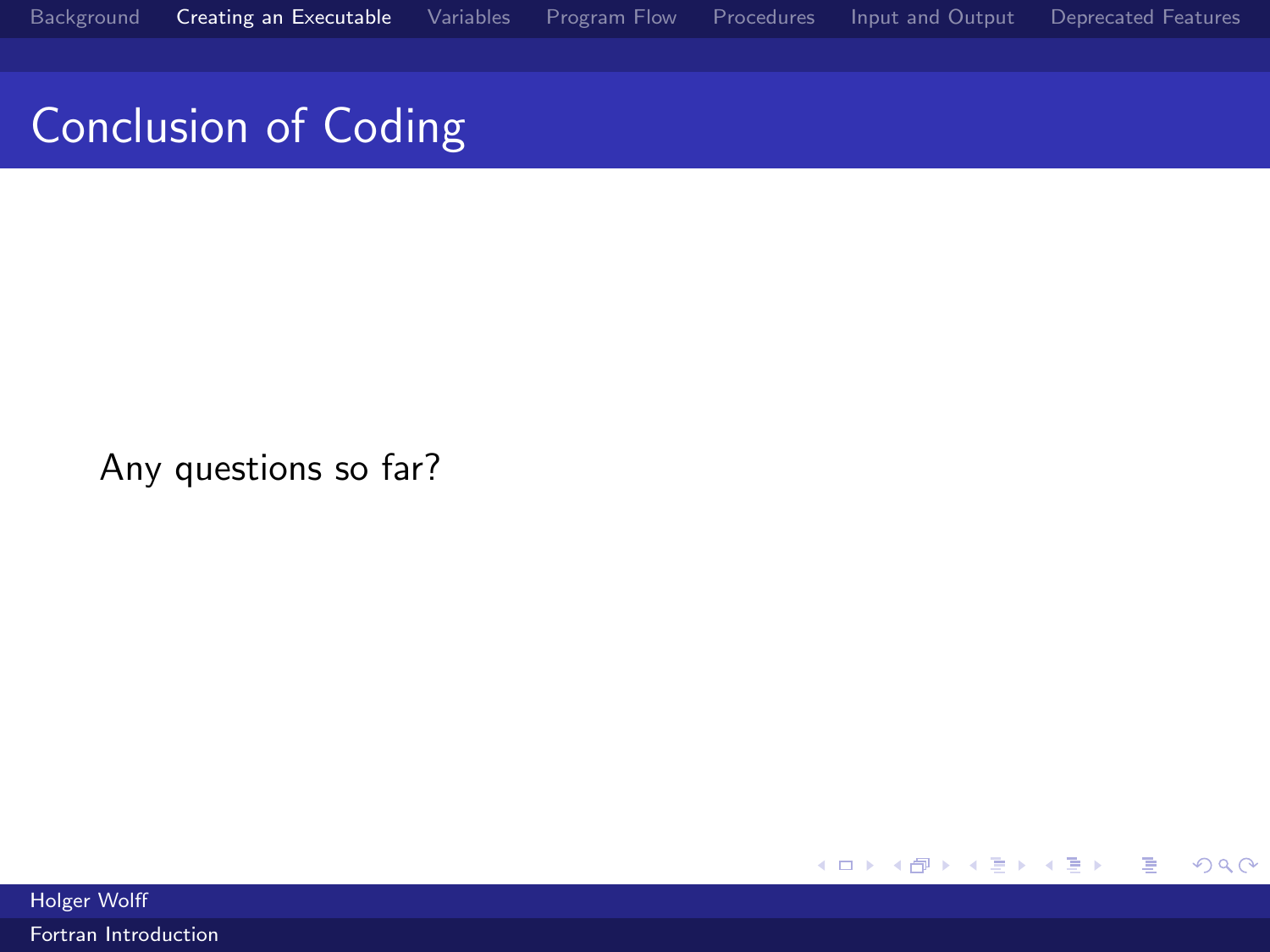## <span id="page-18-0"></span>Variables

In this section, I will introduce

- $\blacksquare$  The basic program structure
- The different variable types
- Kinds
- **Custom Types**
- Arrays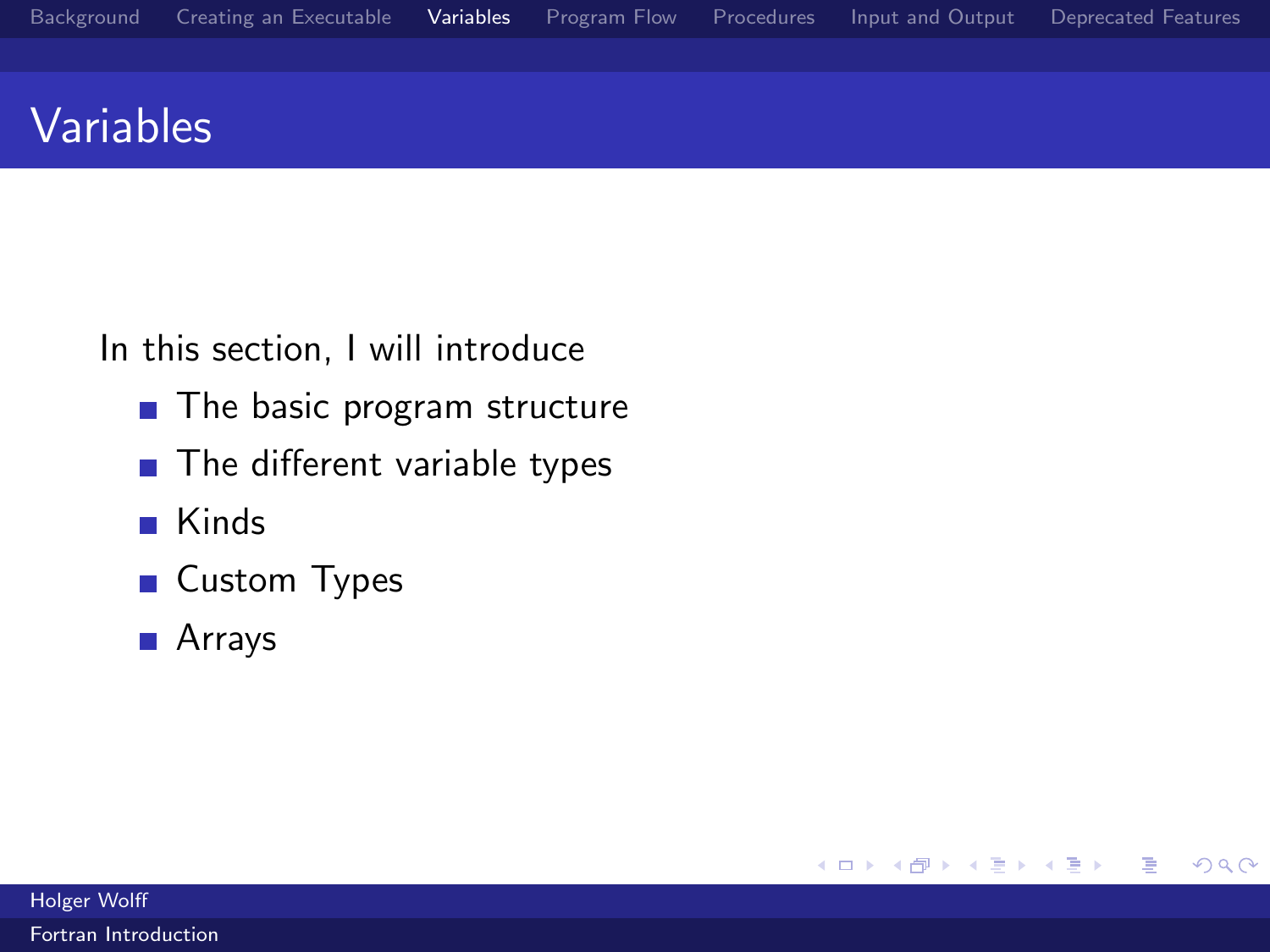# Basic Program Structure

| program <name></name>                   |
|-----------------------------------------|
| implicit none                           |
| <variable declaration=""></variable>    |
| <executable statements=""></executable> |
| 5 end program <name></name>             |
|                                         |

K ロ ▶ K 御 ▶ K 君 ▶ K 君 ▶

重

 $299$ 

Holger Wolff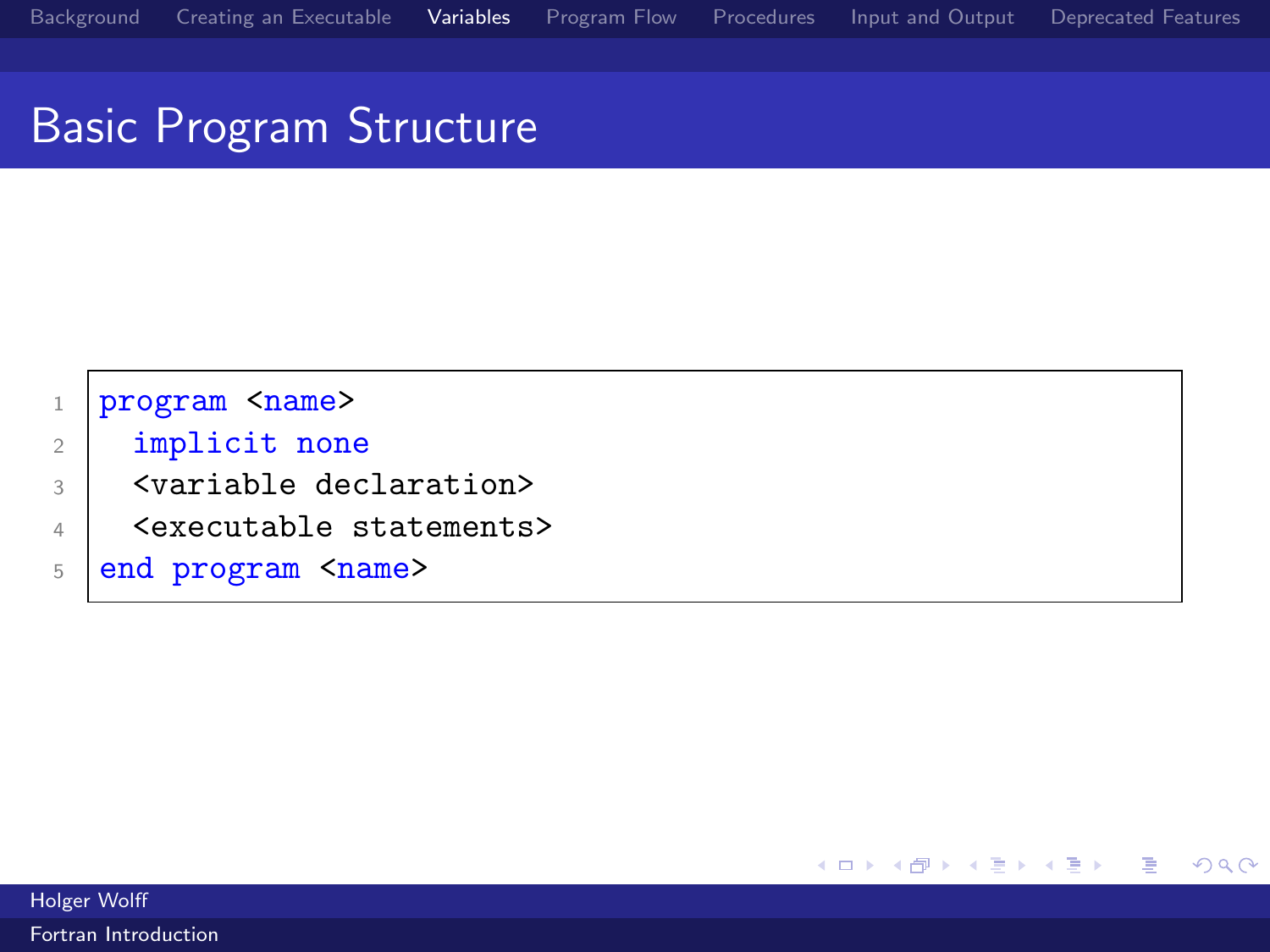# Variable Types

| <b>Fortran</b> | Other        | <b>Examples</b>    |
|----------------|--------------|--------------------|
| LOGTCAL        | bool(ean)    | .TRUE. or .FALSE.  |
| <b>INTEGER</b> | int          | $0, 10, -20$       |
| R.F.AT.        | float        | 0.0, 1., .5, 1.4e3 |
| COMPLEX        |              | (0.0, 1.0)         |
| CHARACTER.     | char, String | "A". "Hello World" |

K ロ ▶ K 御 ▶ K 君 ▶ K 君 ▶ 重  $299$ 

Holger Wolff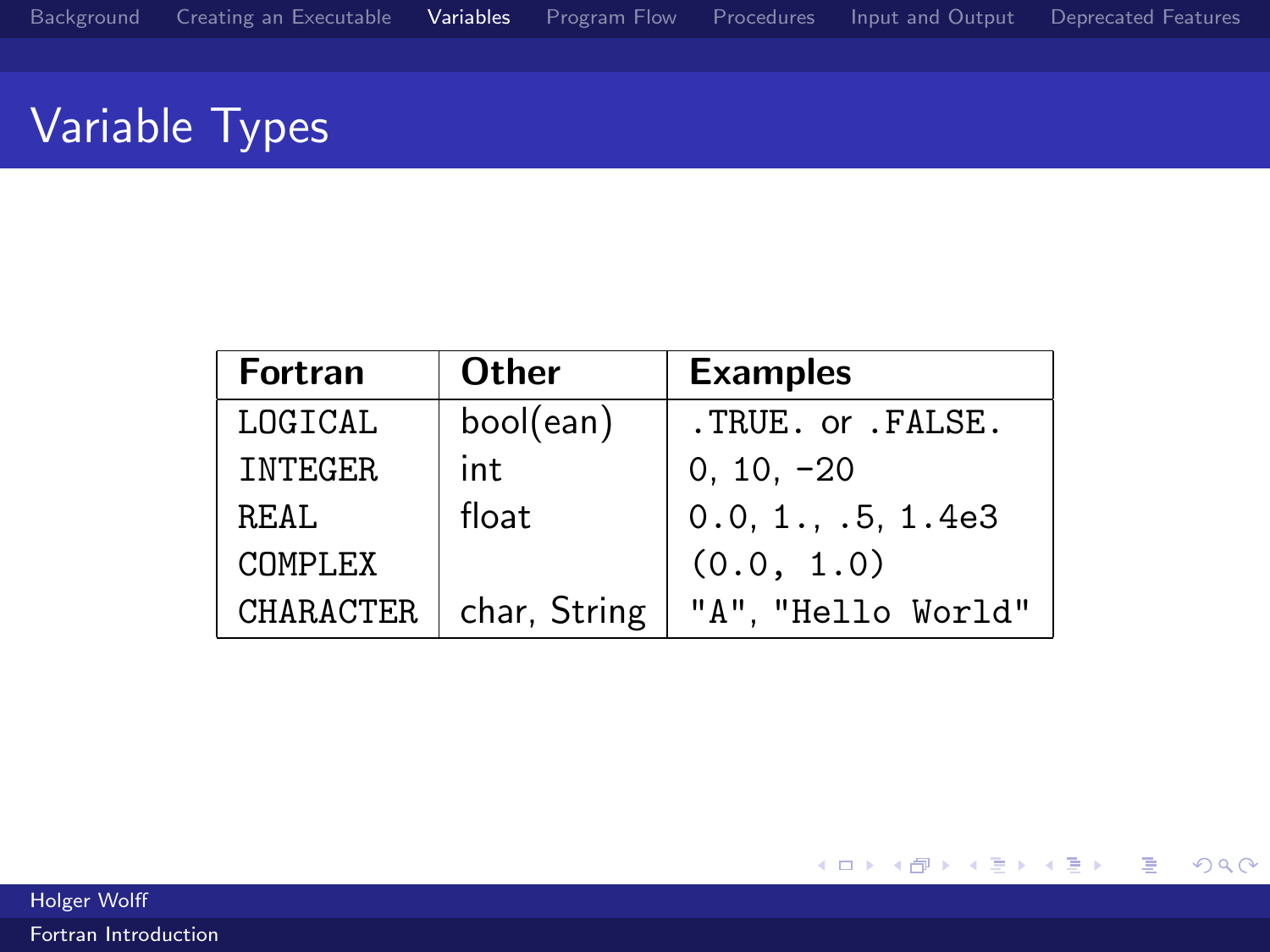$299$ 

 $\Rightarrow$ 活

#### **Declaration**

- 1 | INTEGER :: int\_var
- $2$  REAL :: real\_var1, real\_var2
- $3$  REAL :: real\_var3

Double colon is optional, but preferred.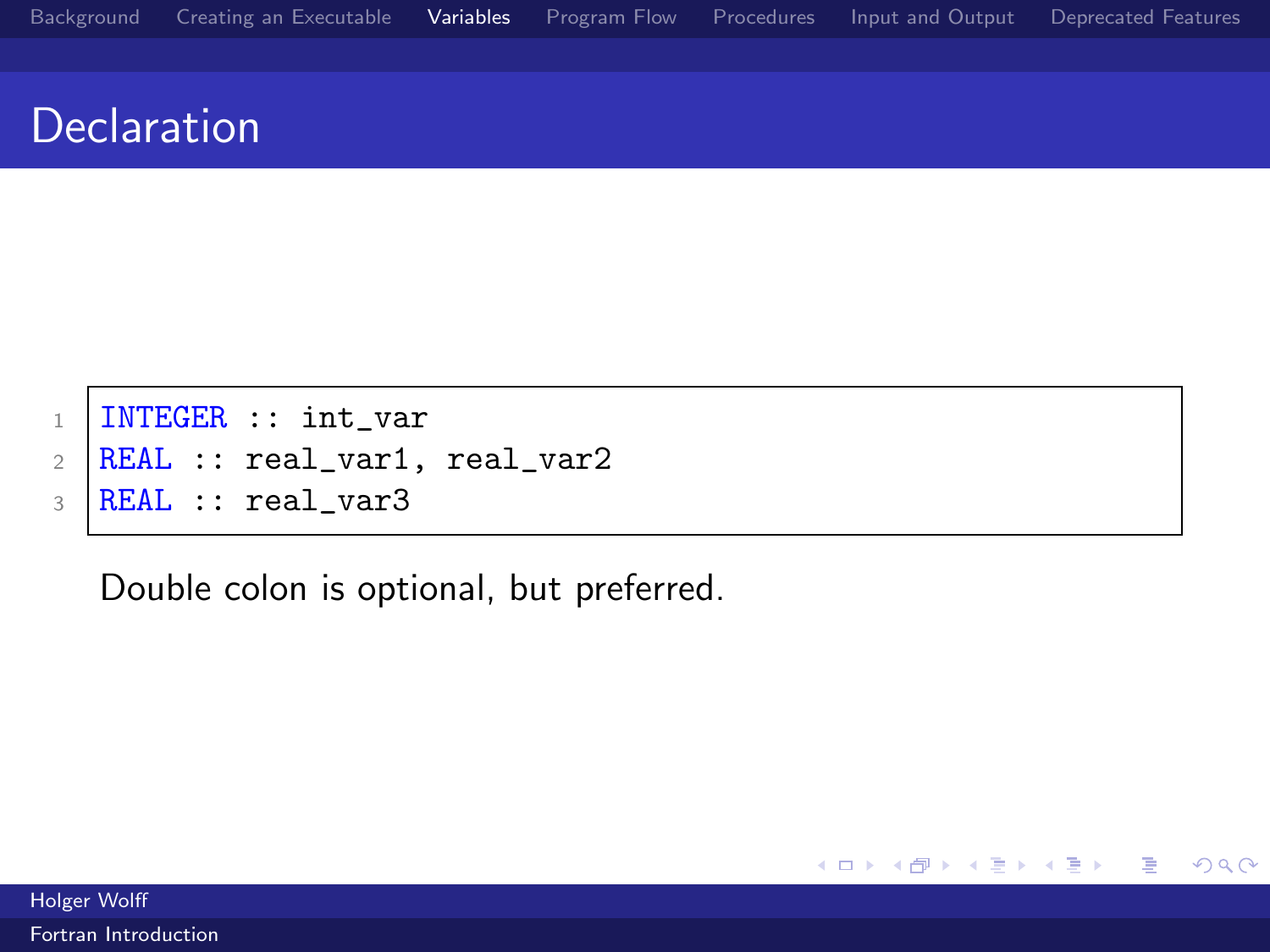#### **Parameters**

Parameters, called constants in many other languages, are like variables, except their value cannot ever change.

```
1 REAL, PARAMETER :: pi = 3.141592
2 REAL :: e
3 PARAMETER(e = 2.71)
```
メロト メ何ト メミトメ  $\Rightarrow$ 目  $299$ 

Holger Wolff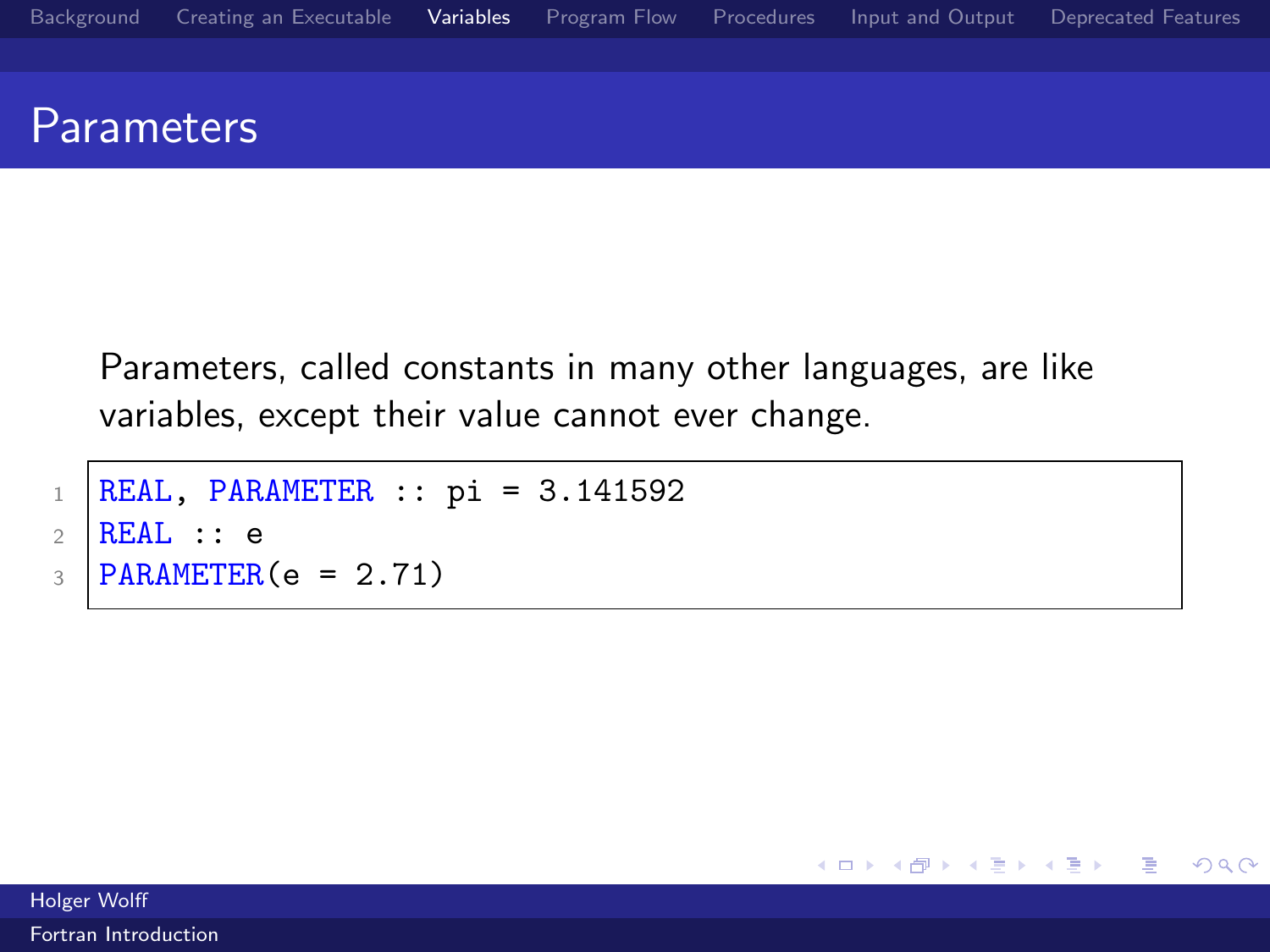

Variable KINDS are flavours of variables that change the precision and range of values that can be stored in them. Usually, the KIND is the number of bytes required to store the data, though not all numbers are allowed.

 $\rightarrow$   $\overline{m}$   $\rightarrow$   $\rightarrow$   $\overline{m}$   $\rightarrow$   $\rightarrow$ 

4 **D** F

Ε

 $QQ$ 

```
1 REAL*8 :: var1
2 REAL(KIND=8) :: var23
4 | INTEGER, PARAMETER :: dp = selected_real_kind(P = 15)
5 REAL(KIND=dp) :: var3
```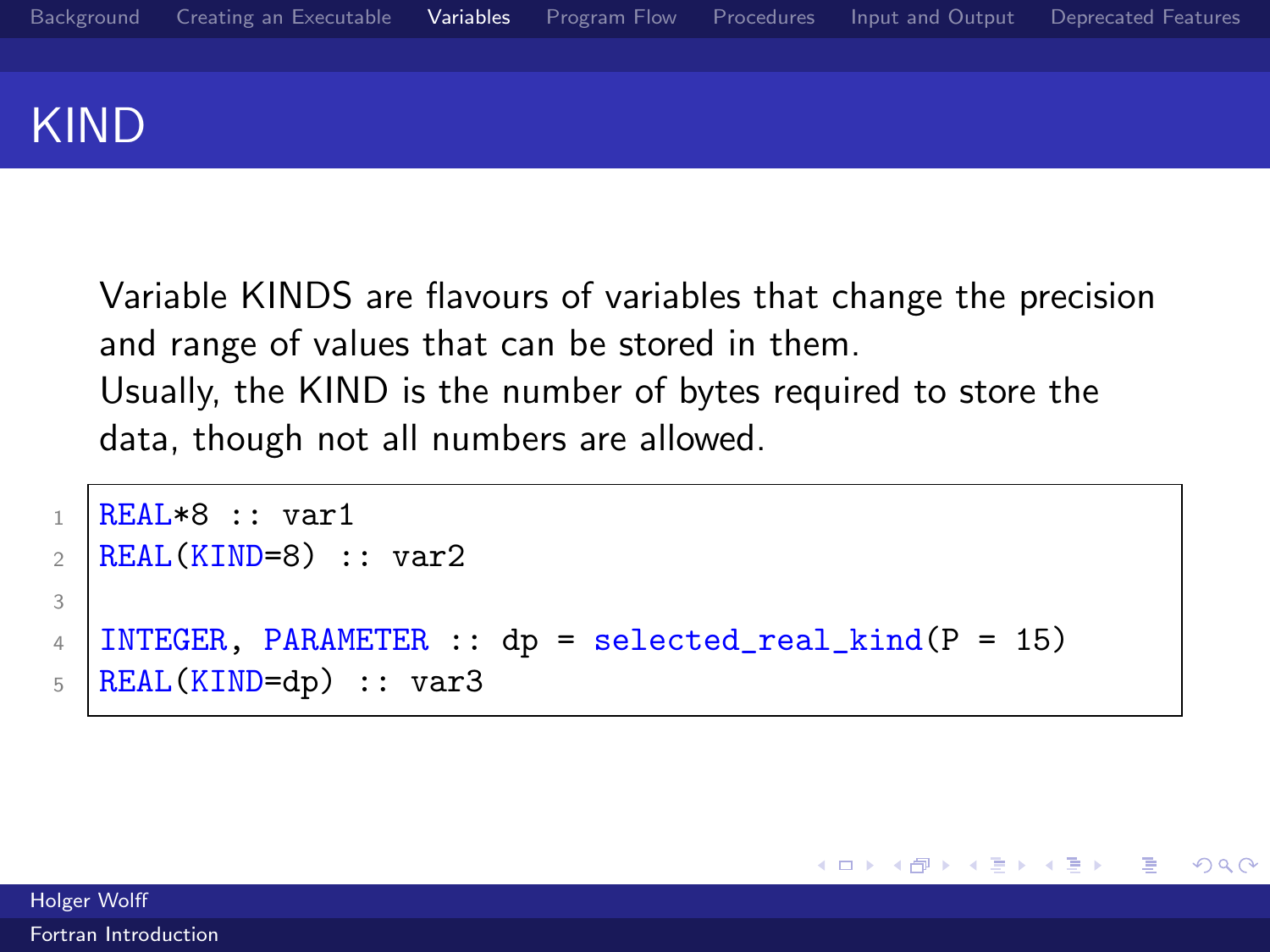#### **Character**

Fortran can only understand fixed length Strings.

```
1 CHARACTER*20 :: A
2 CHARACTER(LEN=10) :: B
3
4 \mid A = "Hello World" ! Actually stores "Hello World "
5 \mid B = A ! Actually stores "Hello Worl"
```
 $299$ 

 $\Rightarrow$ Ε

メロト メ団 トメ ミトメ

Holger Wolff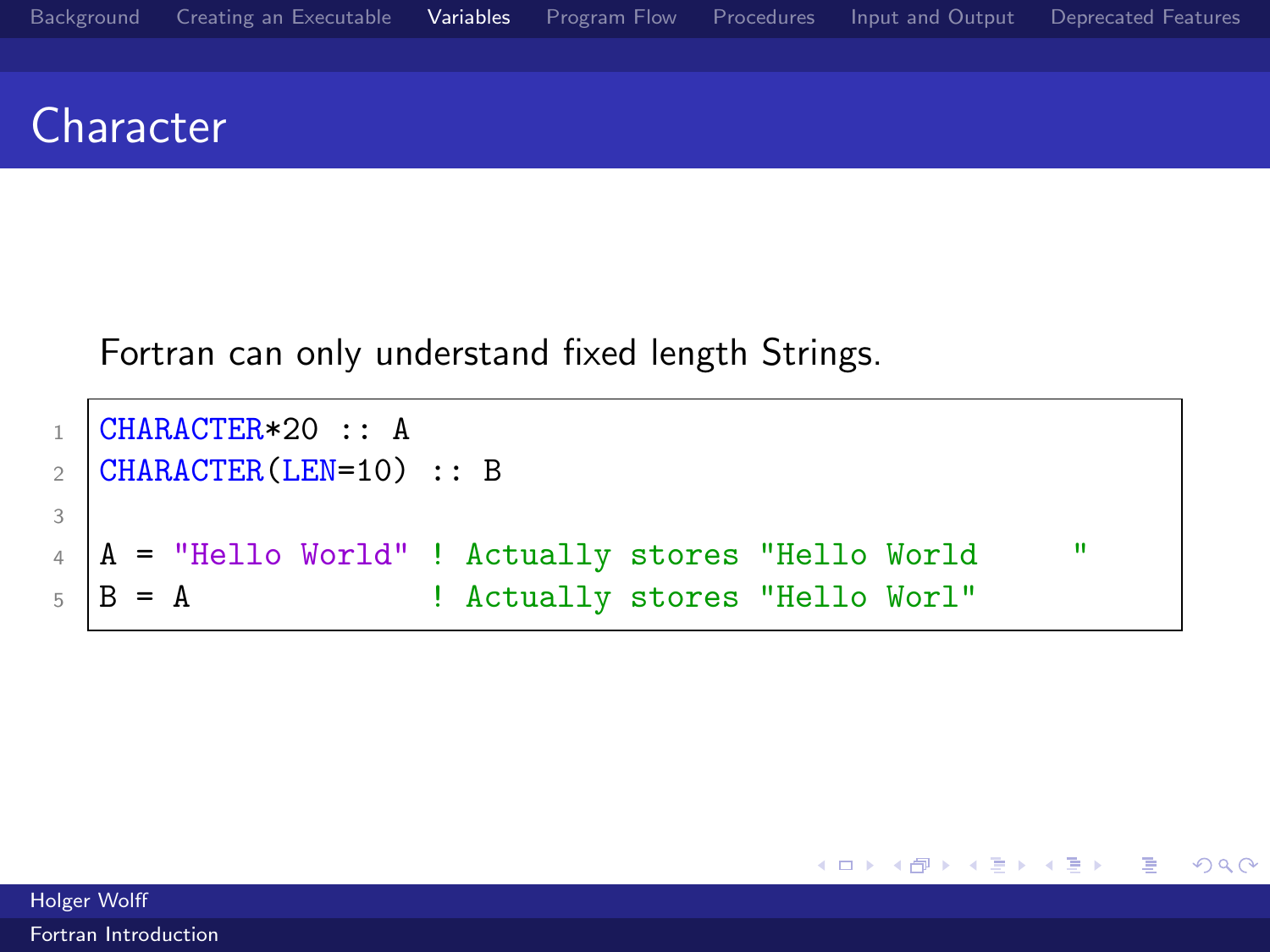#### Working with Characters



メロメ メ都 メメモメメ ヨメ

Ε

 $QQ$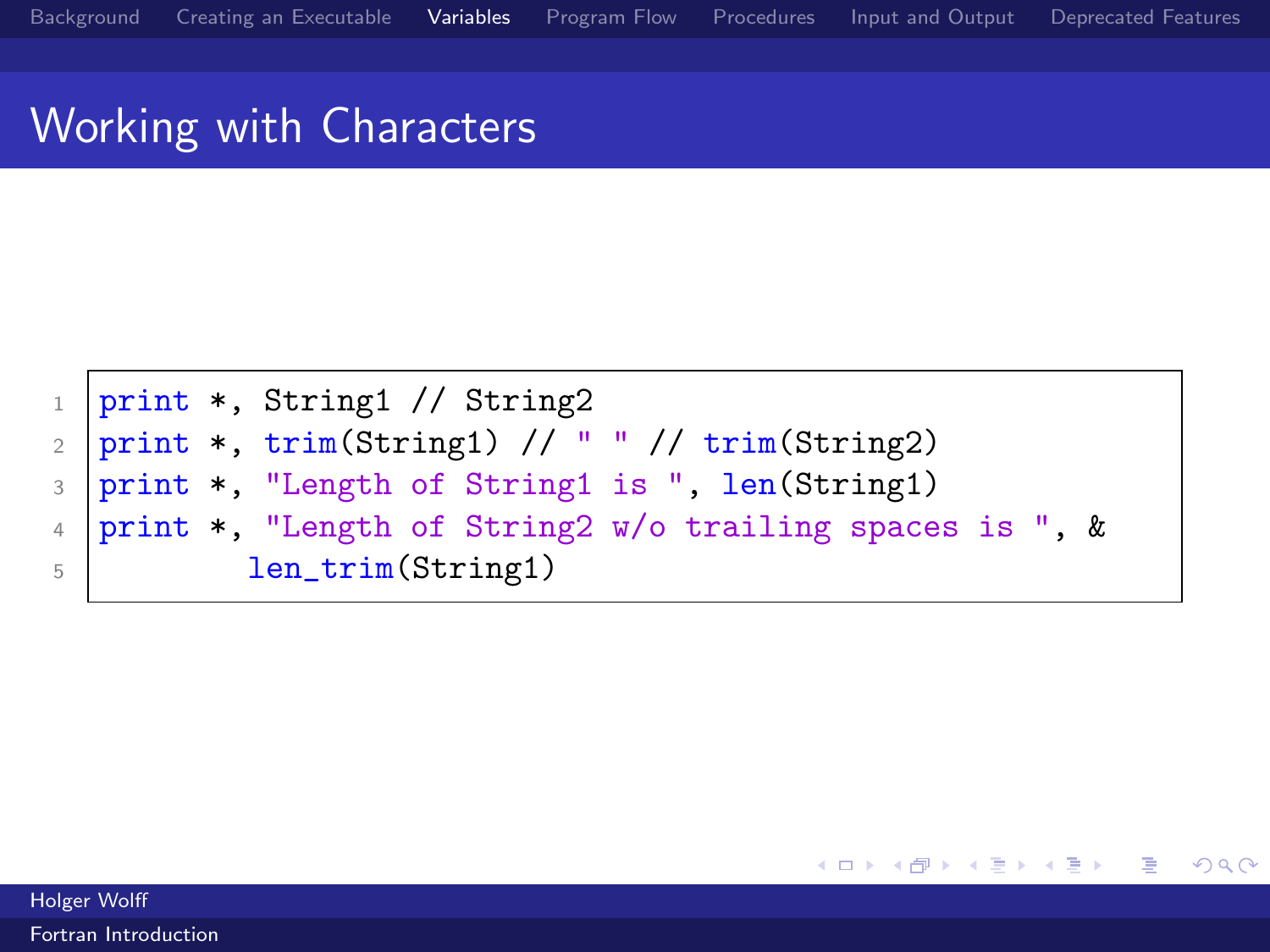

#### **Types**

You can create your own Variable types.

```
1 TYPE :: my_type
2 | INTEGER :: my_int
3 REAL :: my_real
4 END TYPE my_type
5
6 TYPE(my_type) :: t
7
8 \mid t \text{ % } my\_int = 59 |t % my_real = 1.2
```
Holger Wolff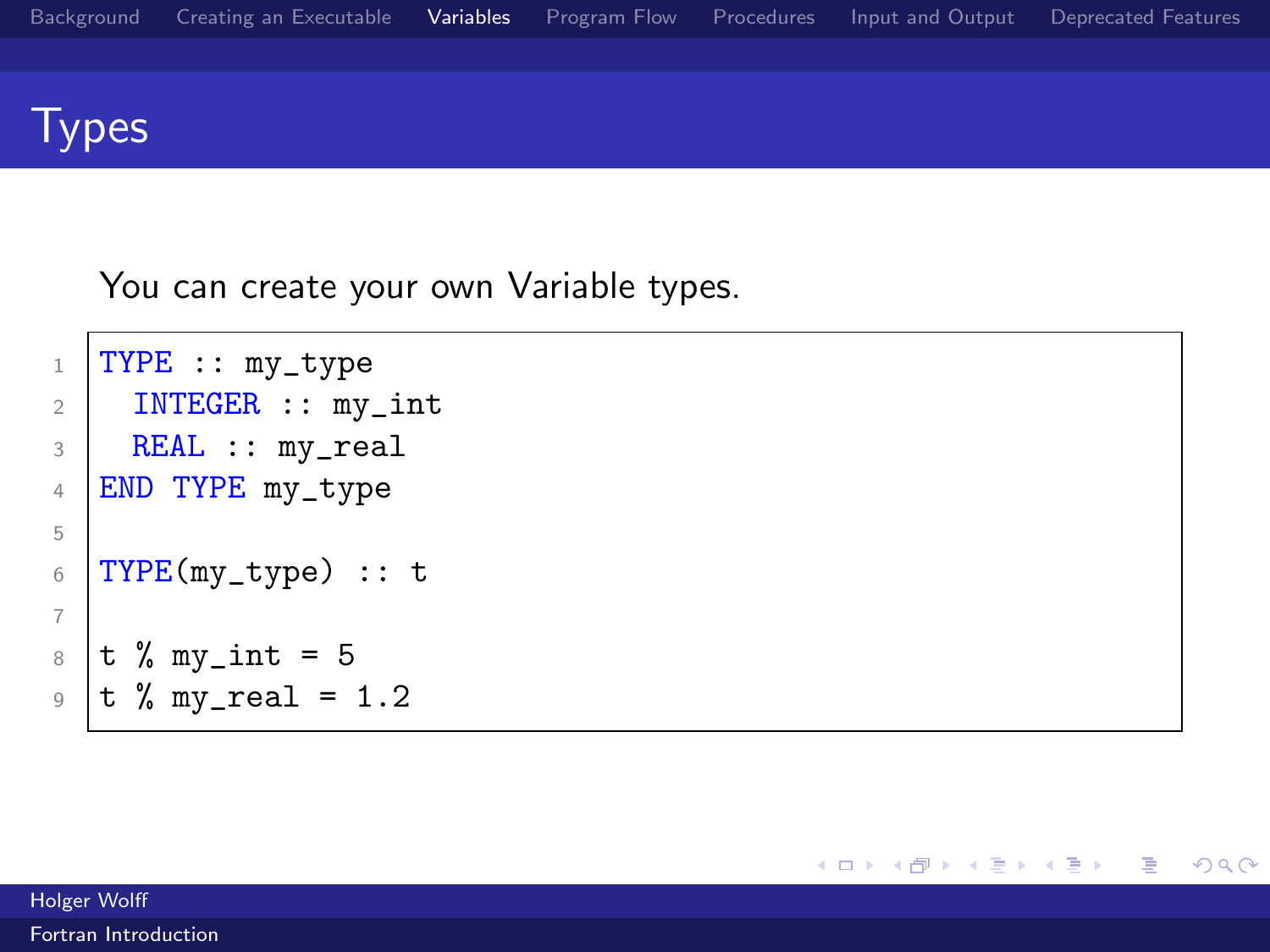

Several values of the same type can be taken together in Arrays.

```
1 | INTEGER :: a(10)2 | INTEGER, DIMENSION(10) :: b
3 | INTEGER, DIMENSION(1:10) :: c
```
All three lines above do the same thing: They declare an array of 10 integers, with indices running from 1 to 10. To access certain values inside the array, you write the index in parentheses after the array name:

メロメ メ都 メメ きょ メモメ

 $\Omega$ 

```
print \ast, "The 5th element of a is ", a(5)
```
Holger Wolff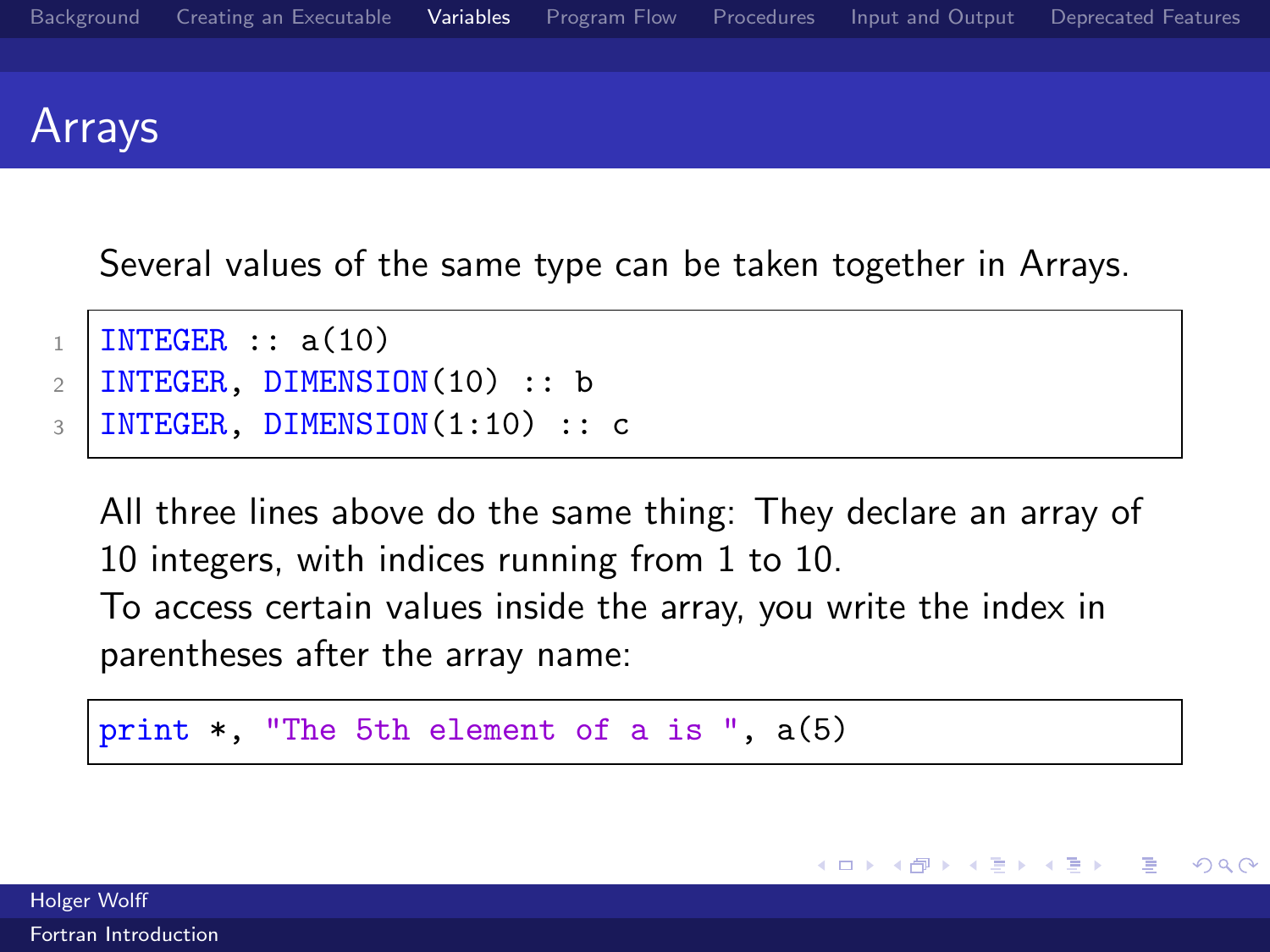# Arrays (continued)

- $1$  INTEGER, DIMENSION(-5:5) :: a
- $2$  | INTEGER, DIMENSION(10, 20) :: b
- <sup>3</sup> INTEGER, DIMENSION(:), ALLOCATABLE :: c

Line 1 shows how to create an array with indices that run from -5 to 5.

Line 2 creates a two-dimensional array with 10 by 20 elements. Line 3 creates an allocatable array. In this case, it has one dimension, but at compile time we don't yet know how big it needs to be. Before c can be used, it first has to be allocated, like so:

allocate(c(100)) deallocate(c)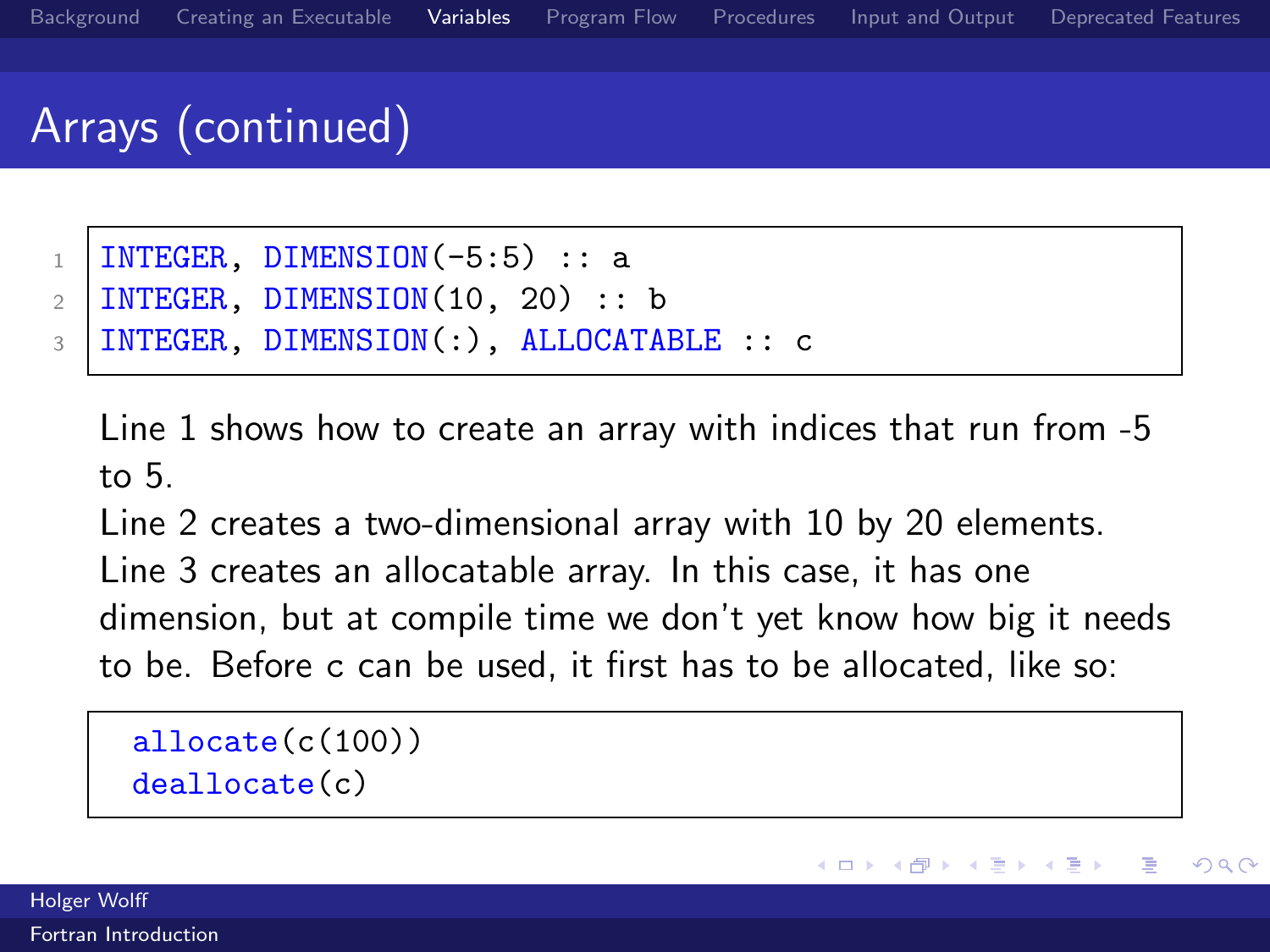# Conclusion of Variables

Any questions so far?

K ロ ▶ K 御 ▶ K 君 ▶ K 君 ▶ 重  $299$ 

Holger Wolff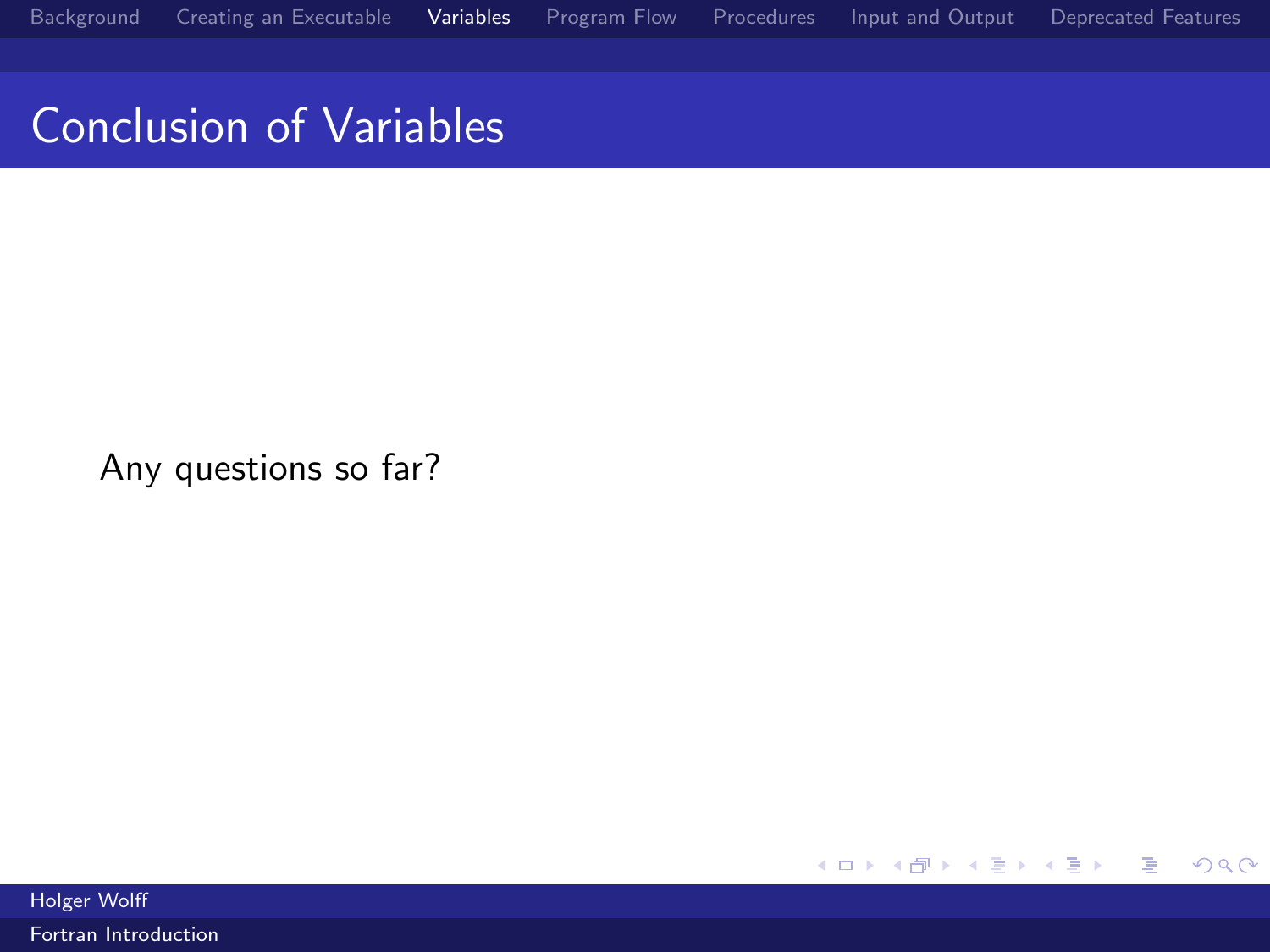$299$ 

 $\Rightarrow$ 活

メロト メ団 トメ ミトメ

## <span id="page-30-0"></span>Basic Statements

In this section, I will explain

- $\blacksquare$  How to assign values to variables
- Common sources of errors
- **Loops**
- Conditional Code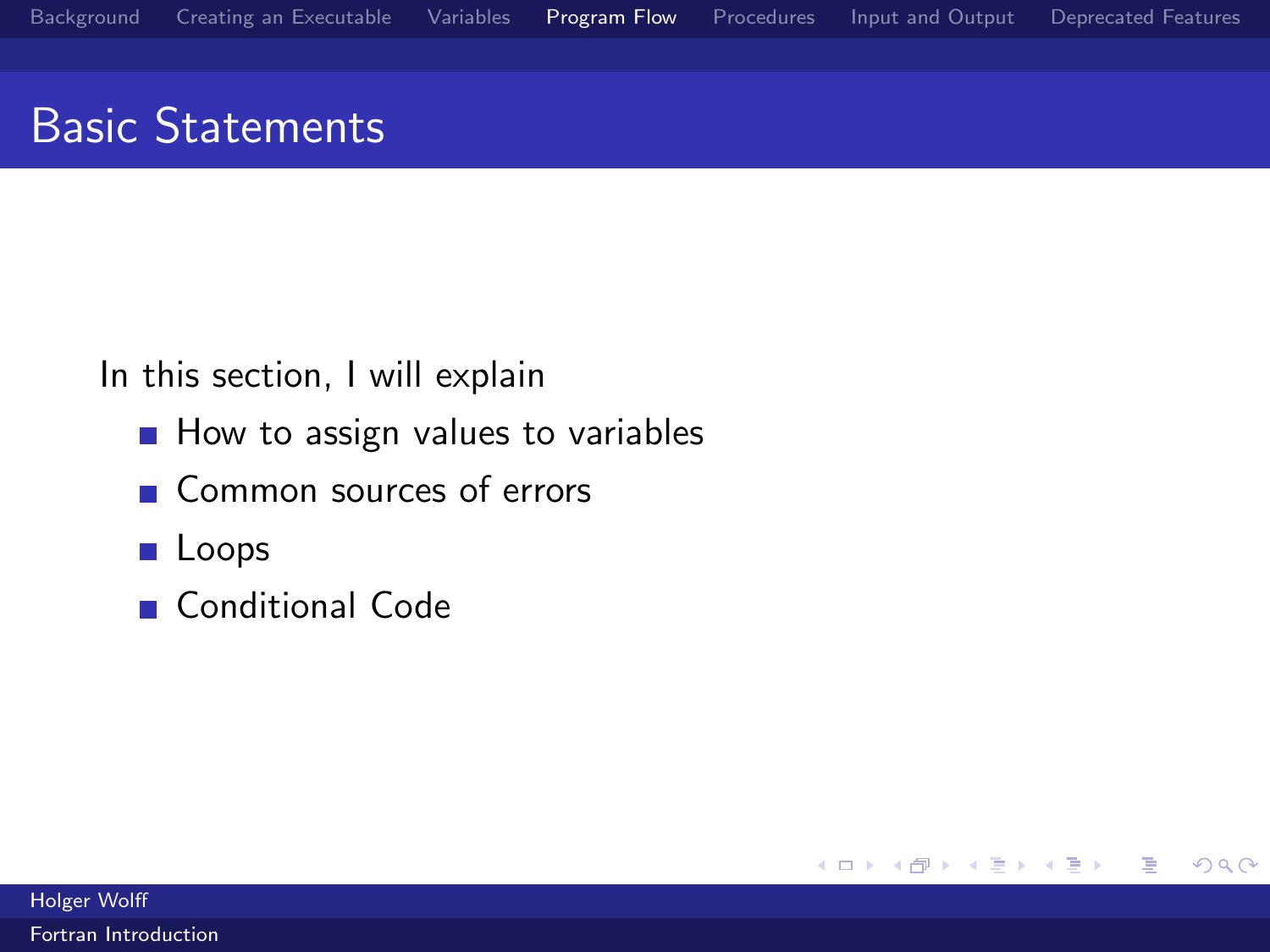#### Basic Assignment

$$
\begin{array}{c|cccc}\n1 & a & = & 3 + 4 * 2 \\
2 & b & = & (3 + 4) * 2 \\
3 & c & = & 14 \\
4 & = & 1 + 1\n\end{array}
$$

Single equals sign is assignment operator. Right side is evaluated, assigned to variable on left. Line 4 is a common line that increments the value of i by one.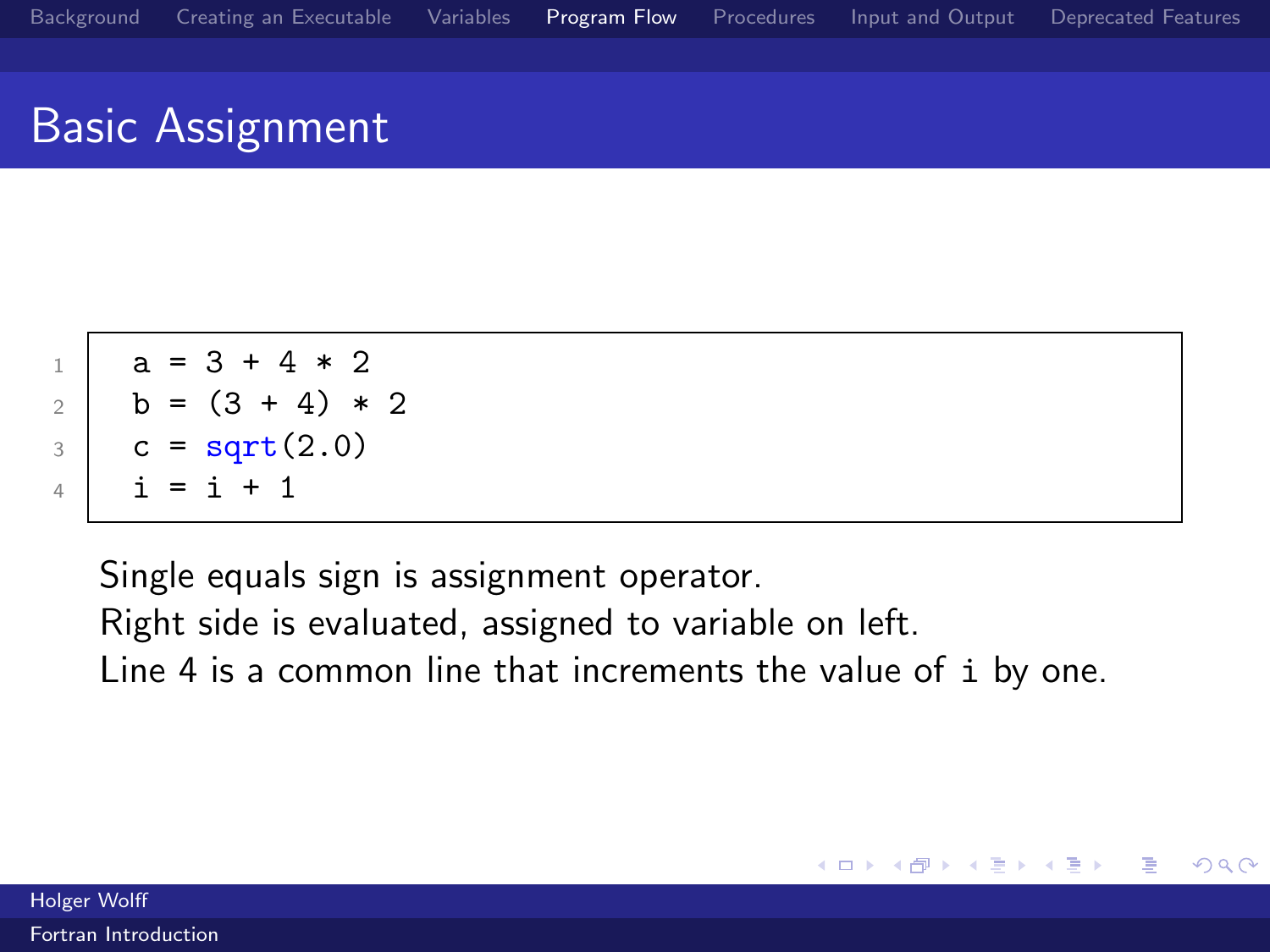#### Assignment Gotcha

<sup>1</sup> REAL :: a 2 <sup>3</sup> a = 3 / 4 <sup>4</sup> print \*, a ! prints 0.0

3/4 is evaluated using integer division, ignoring the remainder. Then 0 is assigned to a, changed into a REAL type.

Holger Wolff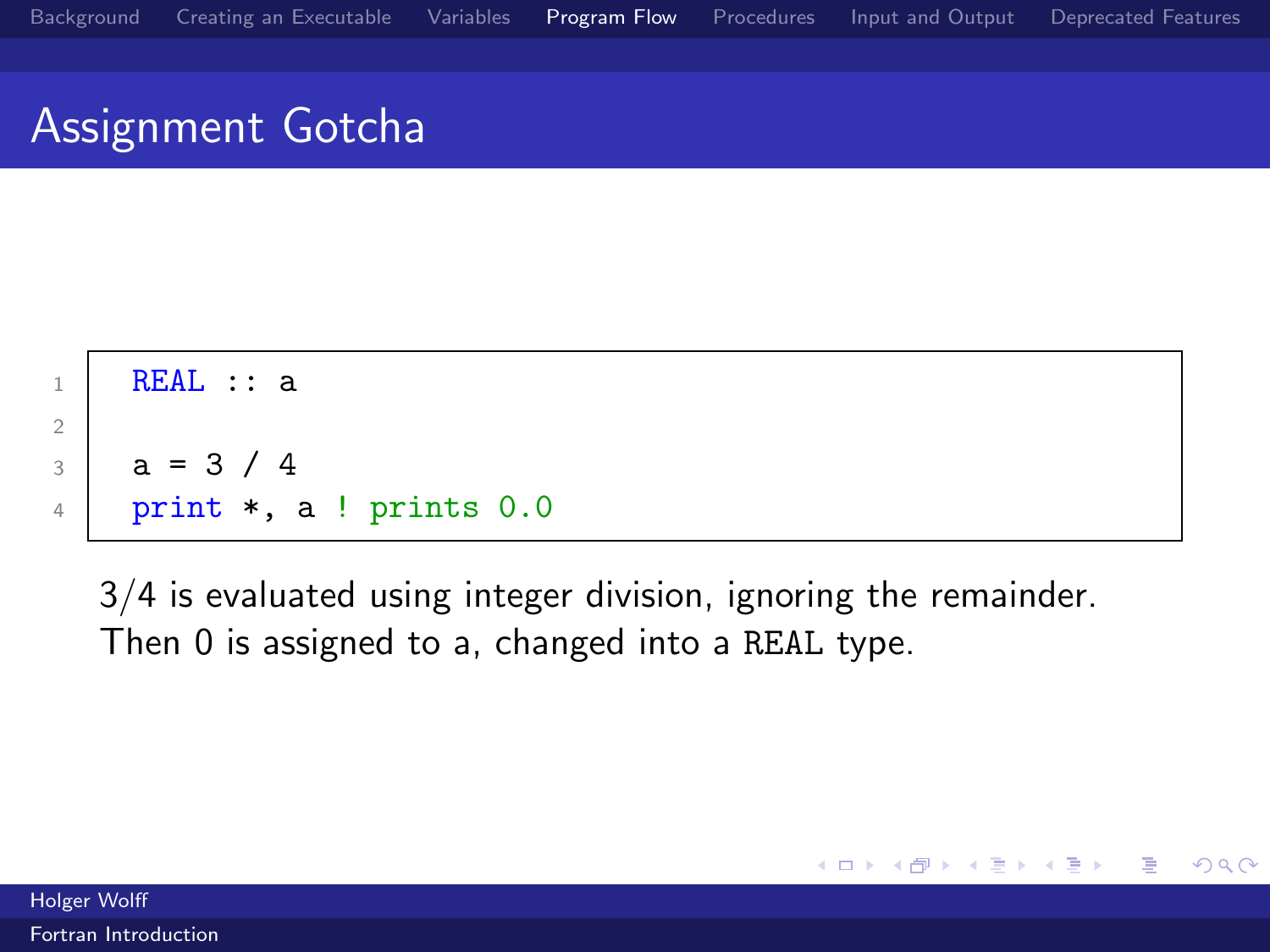#### Solution

Enforce the division to be a floating point division by turning at least one of numerator and denominator into REAL:

 $a = 3.0 / 4$  $a = float(3) / 4$  $3 \mid a = 3 / (4 * 1.0)$ 

What doesn't work is converting the result of the division to REAL:

メロメ メ都 メメモメメ ヨメ

Ε

 $QQ$ 

 $a = float(3 / 4)$  ! Doesn't work

Holger Wolff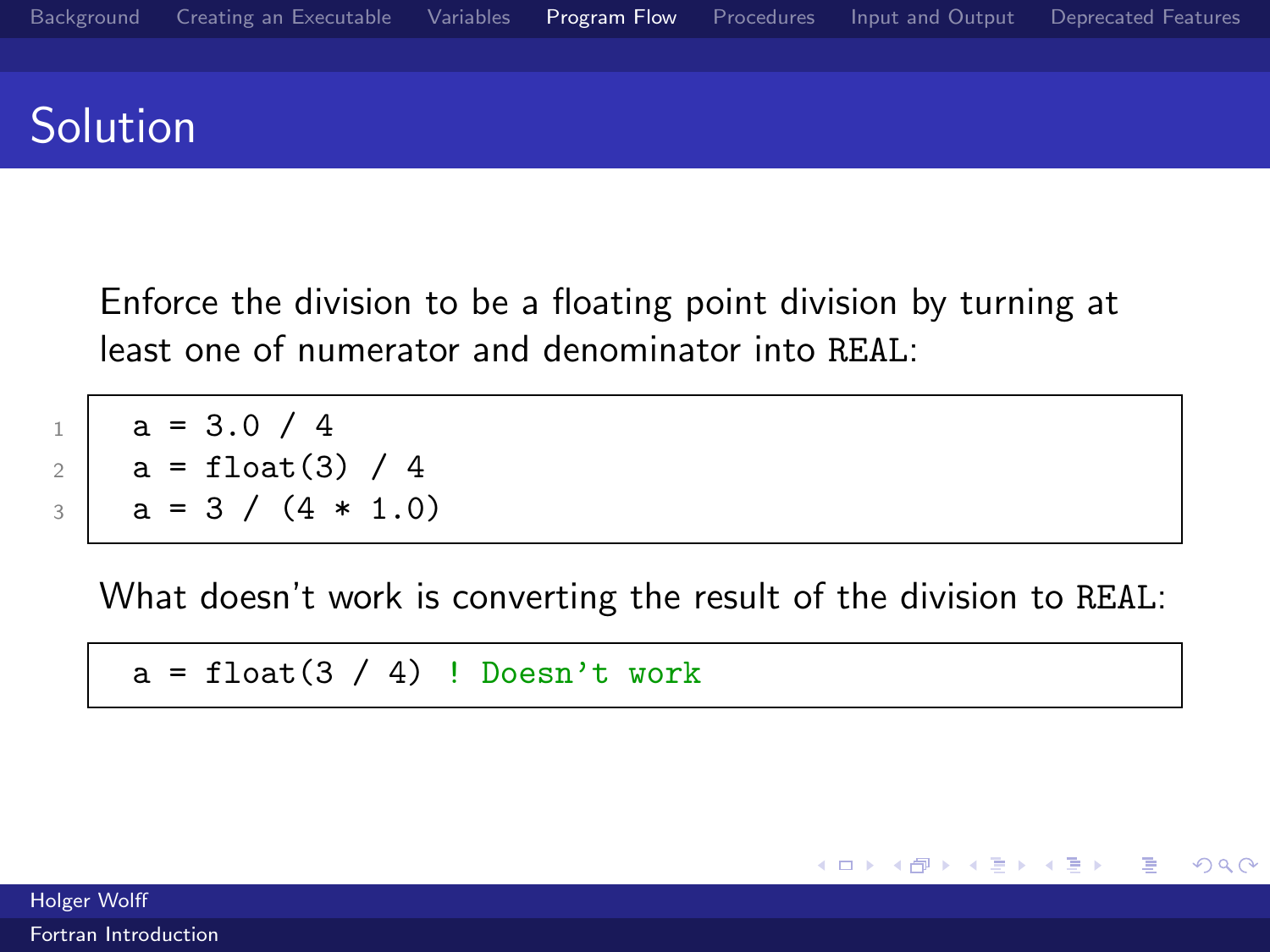

Loops repeat the same code several times, often have an iterator that changes its value every iteration.

メロメ メ都 メメモ メルモト

Ε

 $299$ 

```
1 ! Old Style
2 do 100 i = 1, 10
3 print *, i
4 \mid 100 continue
5
6 | ! New Style
7 \mid do i = 1, 10
8 print *, i
9 end do
```
These loops print the numbers from 1 to 10.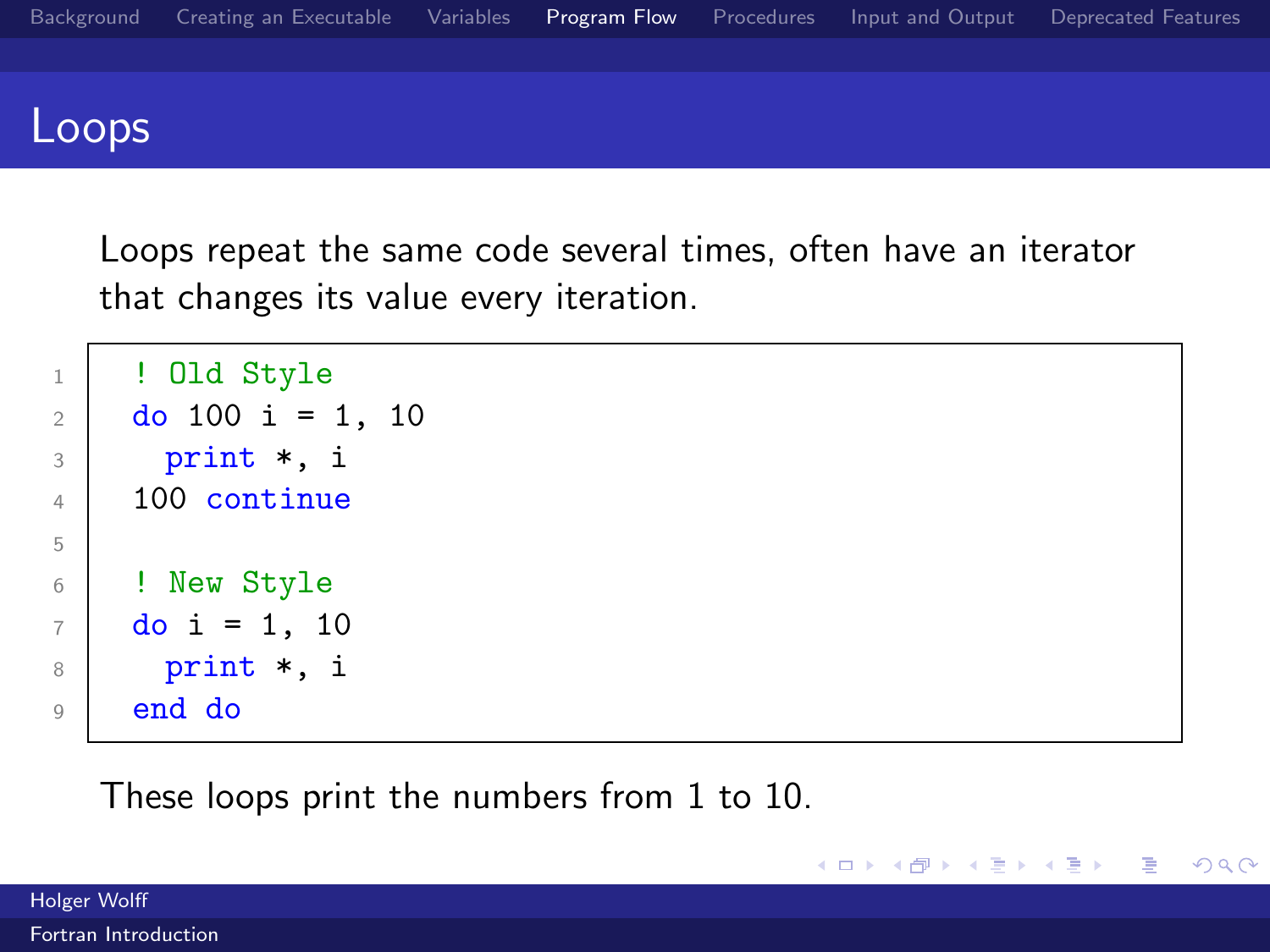#### **Stride**

Iterators don't have to increment by one every iteration.

 $d$ o i = 5, 20, 3  $2 \mid$  do i = 20, 10, -1

> The third number is the stride, the amount by which the iterator changes in every iteration of the loop.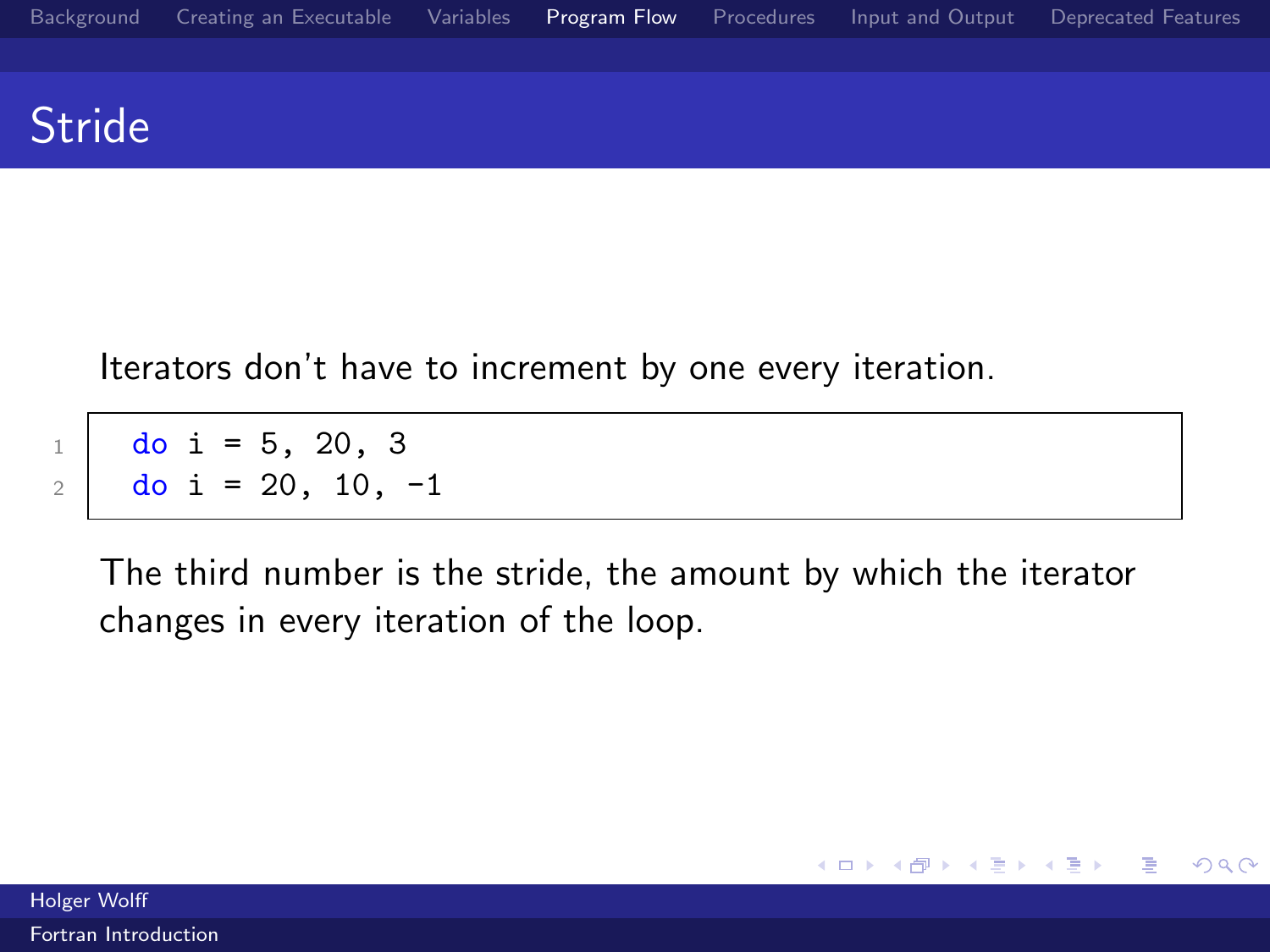# DO WHILE

You can also repeat a loop while a condition is still valid:

```
_1 do while(j > 10)
2 j = j - 23 end do
```
Ensure that the loop will terminate eventually, or your program will hang.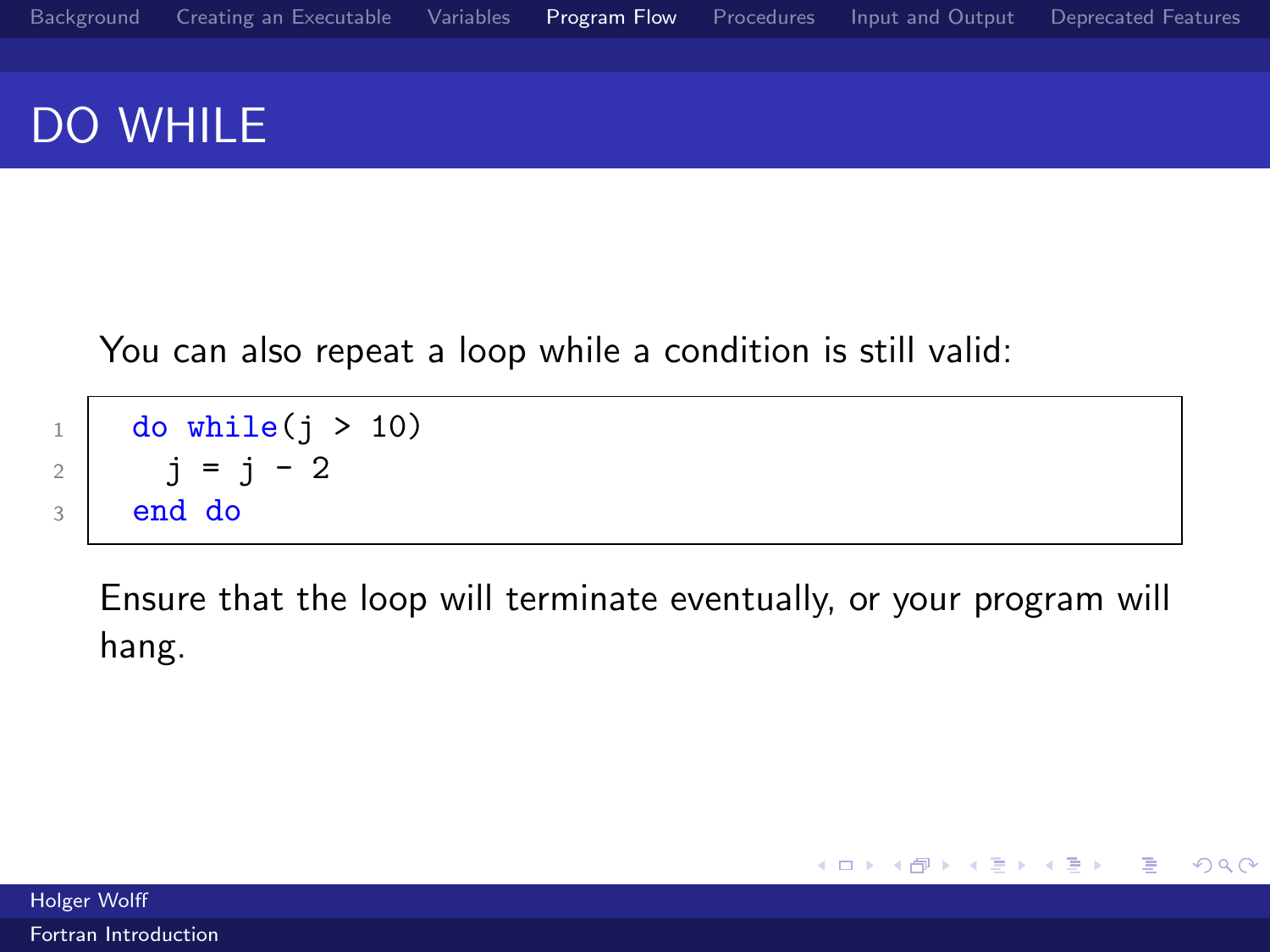

The exit statement interrupts the loop and moves straight to the first statement after the loop:

```
1 do i = 1, 10
2 if (i > 5) exit
3 end do
```
Holger Wolff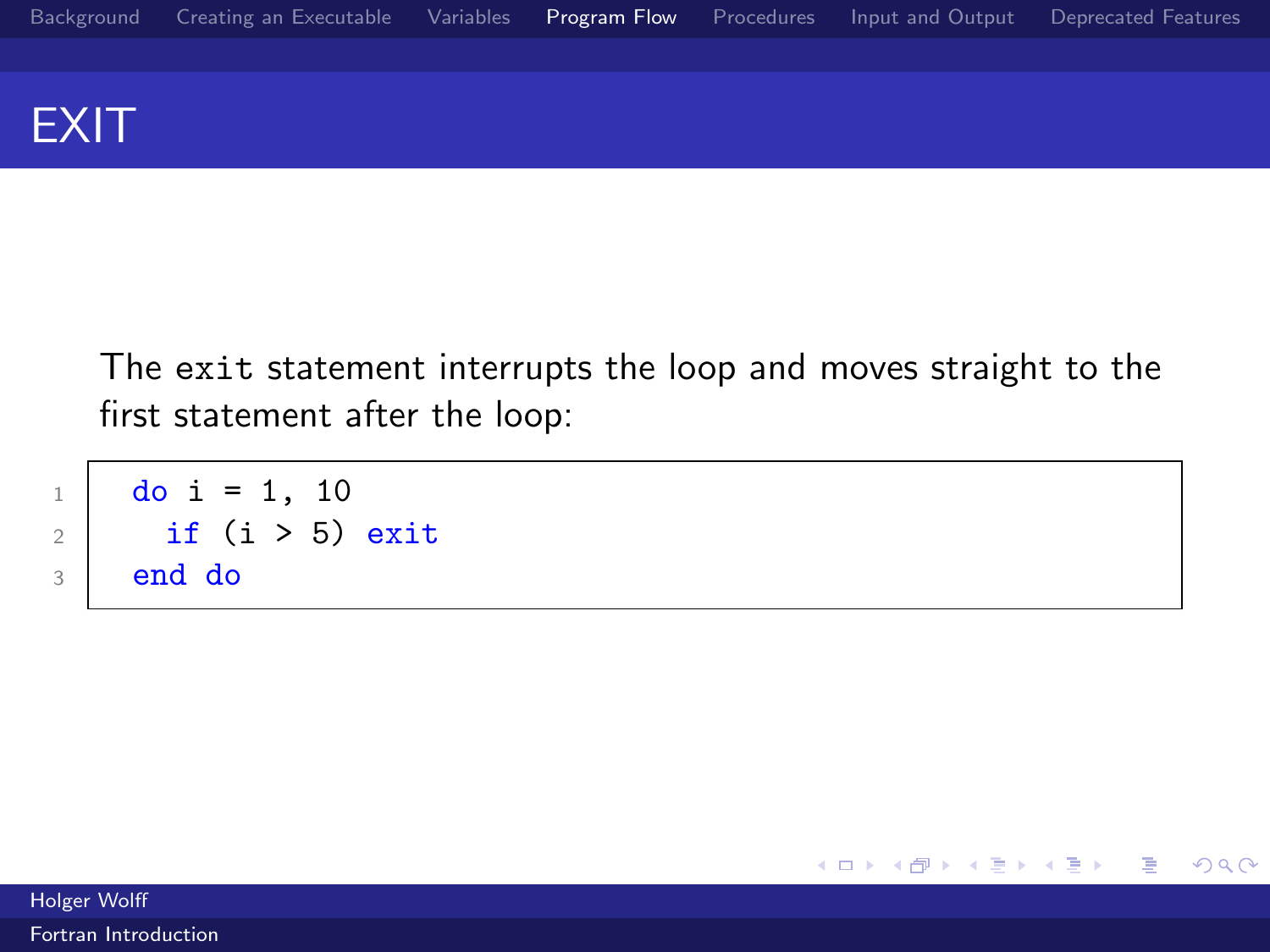## **CYCLE**

The cycle statement interrupts the current iteration of the loop and immediately starts with the next one.

```
1 do i = 1, 100
2 if (mod(i, 3) == 0) cycle ! Don't print multiples of 3
3 print *, i
4 end do
```
Holger Wolff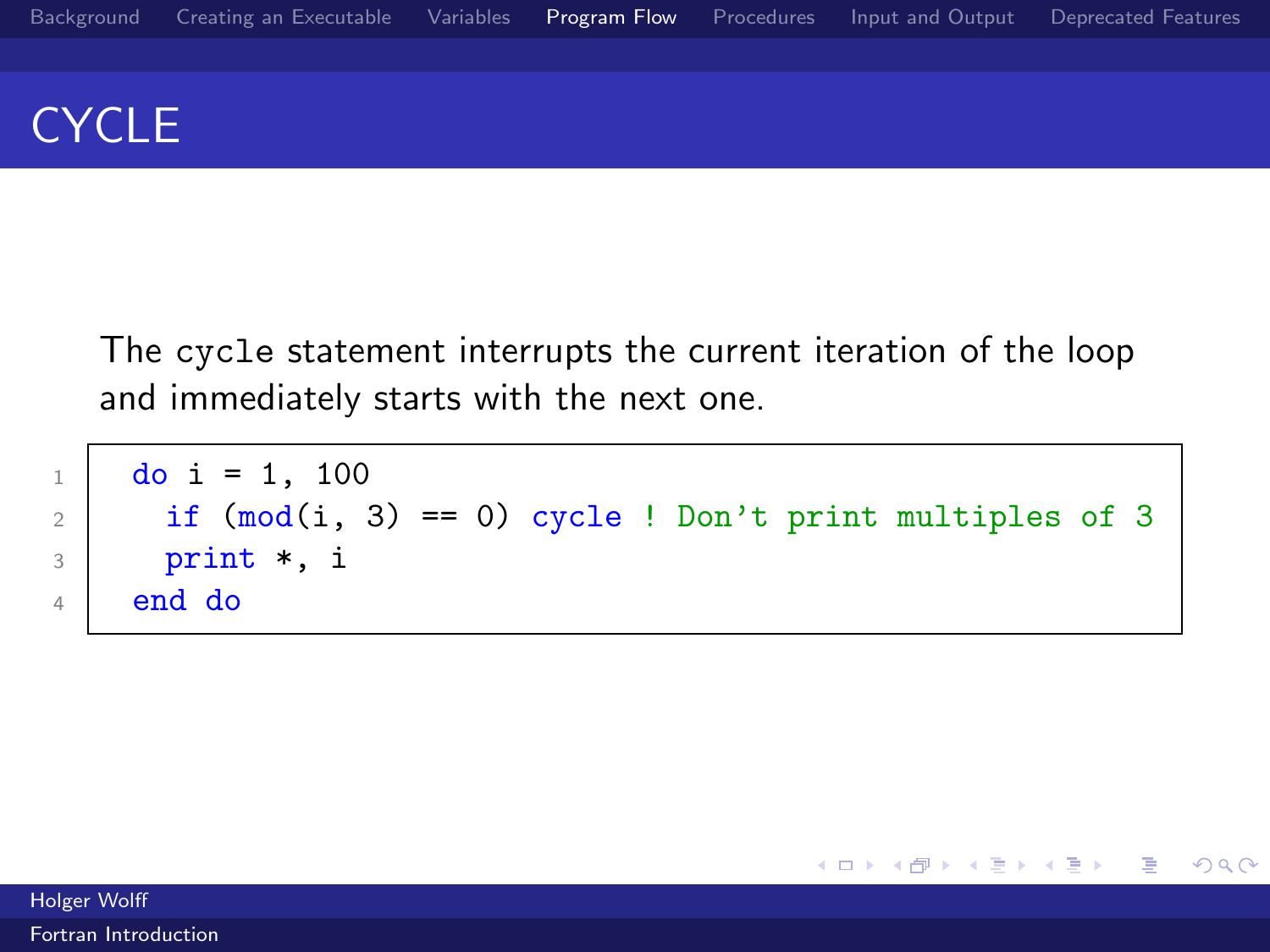### Named Loops

You can name loops. In this case, the end do statement has to repeat the name of the loop.

```
1 print_loop : do i = 1, 10
2 print *, i3 end do print_loop
```
This helps with readability when you have long and/or nested loops.

This also helps you to clear which loop to EXIT or CYCLE.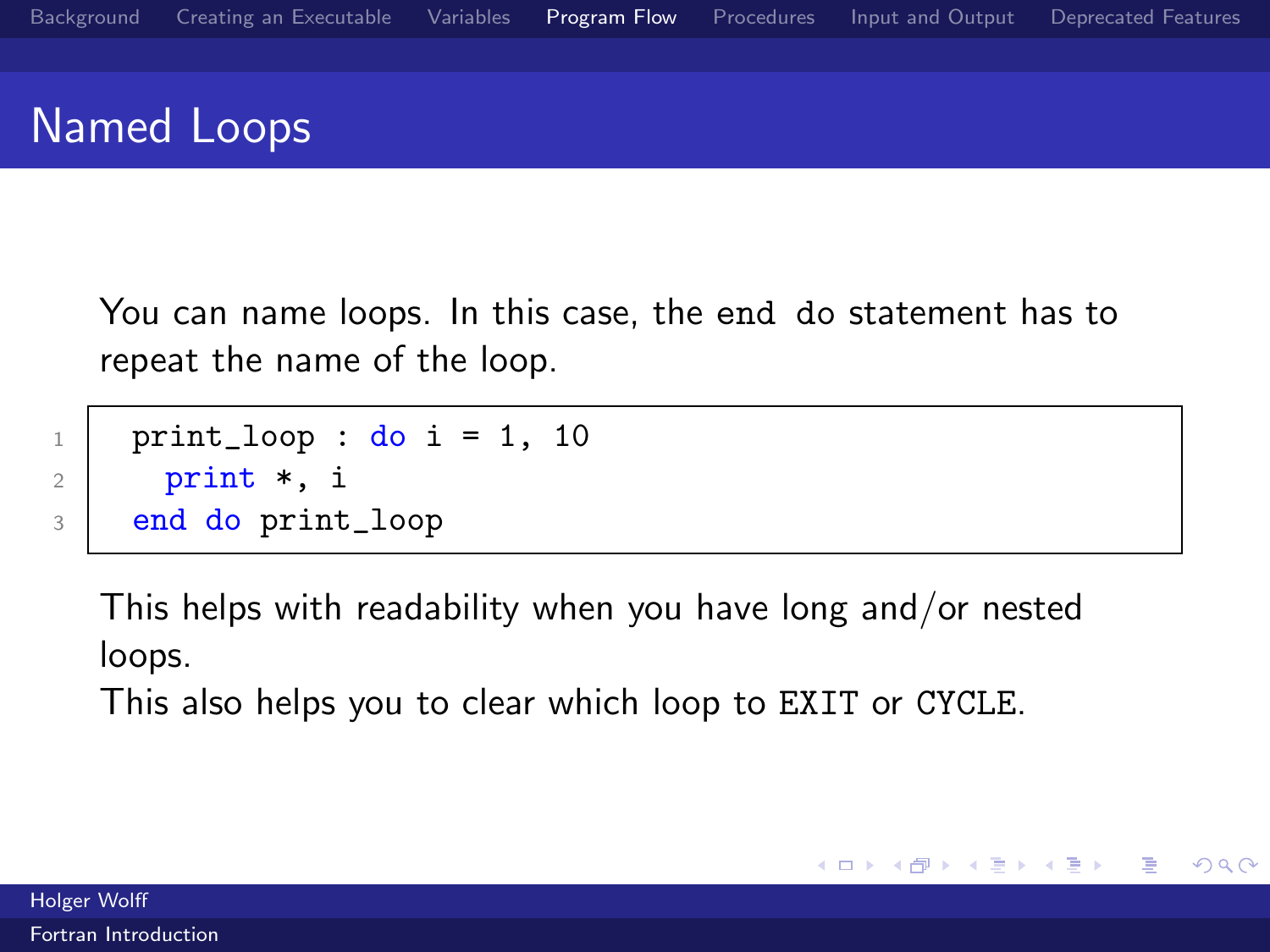## Nested Loops and Multi-Dimensional Arrays

Often nested loops are used to loop over all the indices of multi-dimensional arrays.

```
1 \mid \text{do } k = 1, 1002 \mid do j = 1, 100
3 \mid \text{do} i = 1, 1004 a(i, j, k) = 3.0 * b(i, j, k)
5 end do
6 \mid end do
7 end do
```
For performance reasons, it is always best to have the **innermost** loop over the first index, and so on out. This has to do with the way Fortran stores multi-dimensional arrays.  $\left\{ \begin{array}{ccc} 1 & 0 & 0 \\ 0 & 1 & 0 \end{array} \right.$ Ε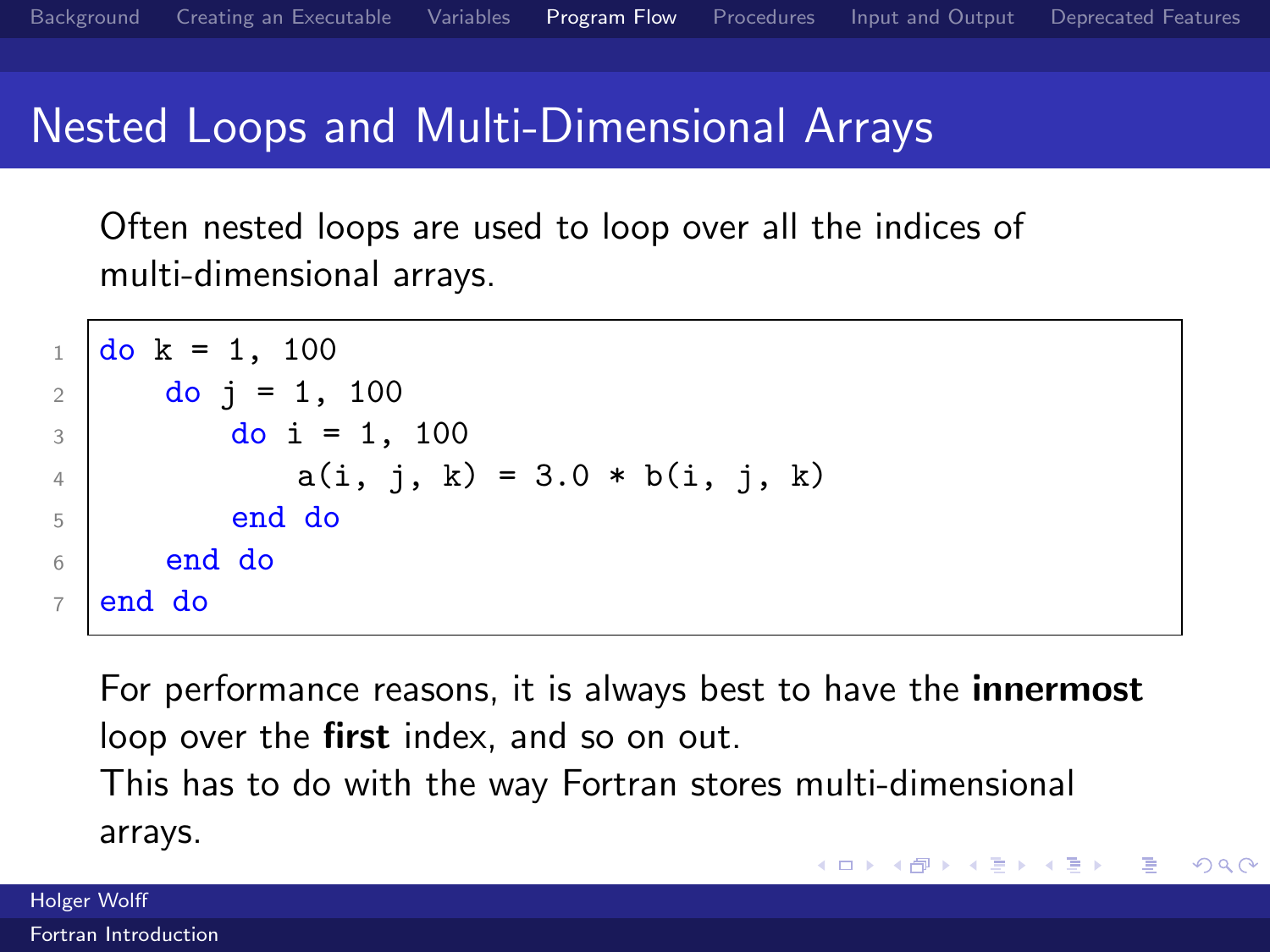# **Conditional**

if (<condition>) <statement>

The if statement is used for conditional execution. Example:

if  $(i < 5)$  print  $*$ , "i is less than  $5"$ 

<condition> must evaluate to .TRUE. or .FALSE., and only in the former case is the <statement> executed.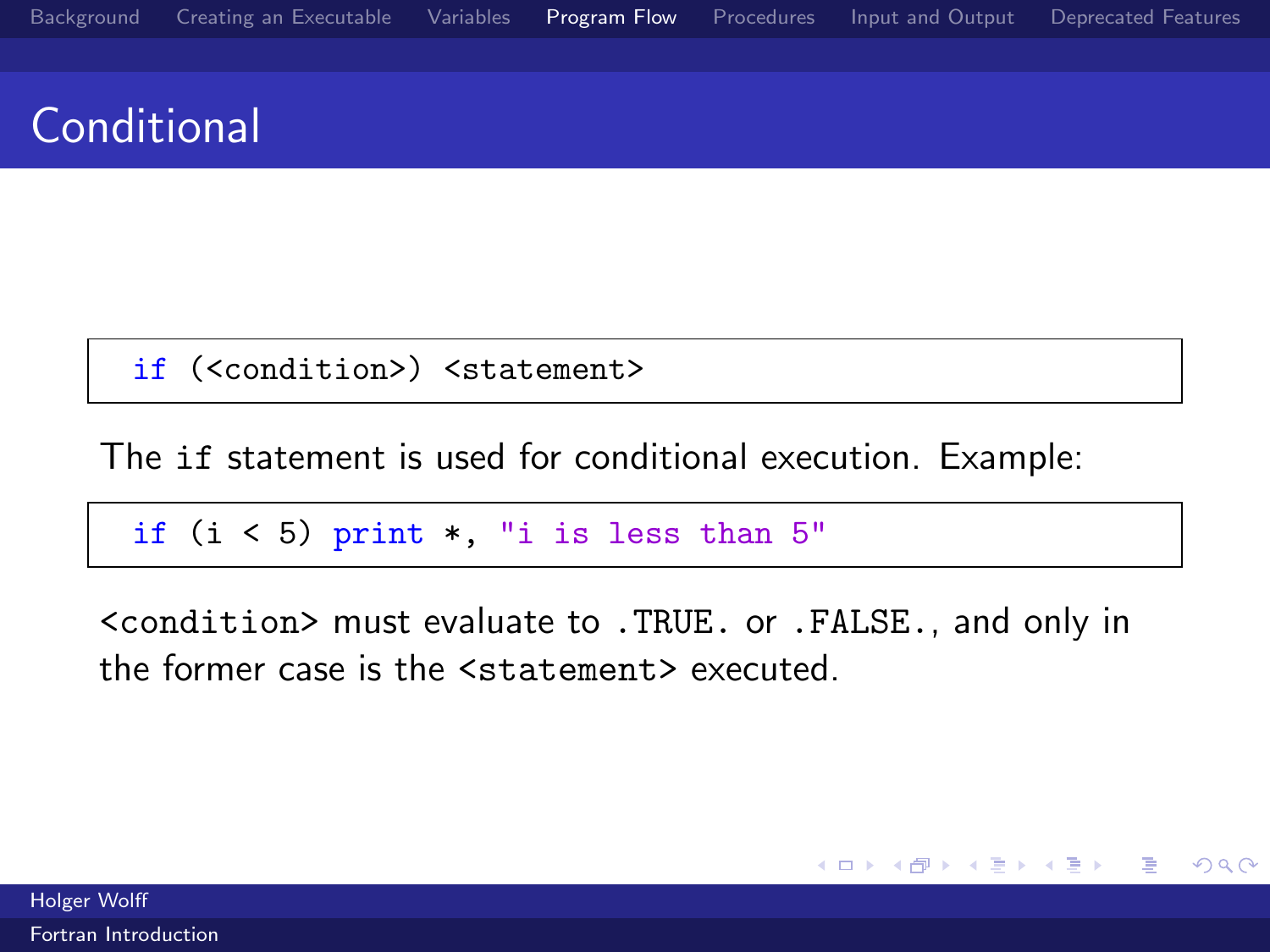### IF Block

| if ( <condition>) then</condition> |  |  |
|------------------------------------|--|--|
| <statement 1=""></statement>       |  |  |
| <statement 2=""></statement>       |  |  |
| end if                             |  |  |

When the execution of several statements must be dependend on a condition, the keyword THEN is added after the condition. In that case, all statements until the END IF statement are executed.

4.0.3

4 何 ▶

÷.

Ε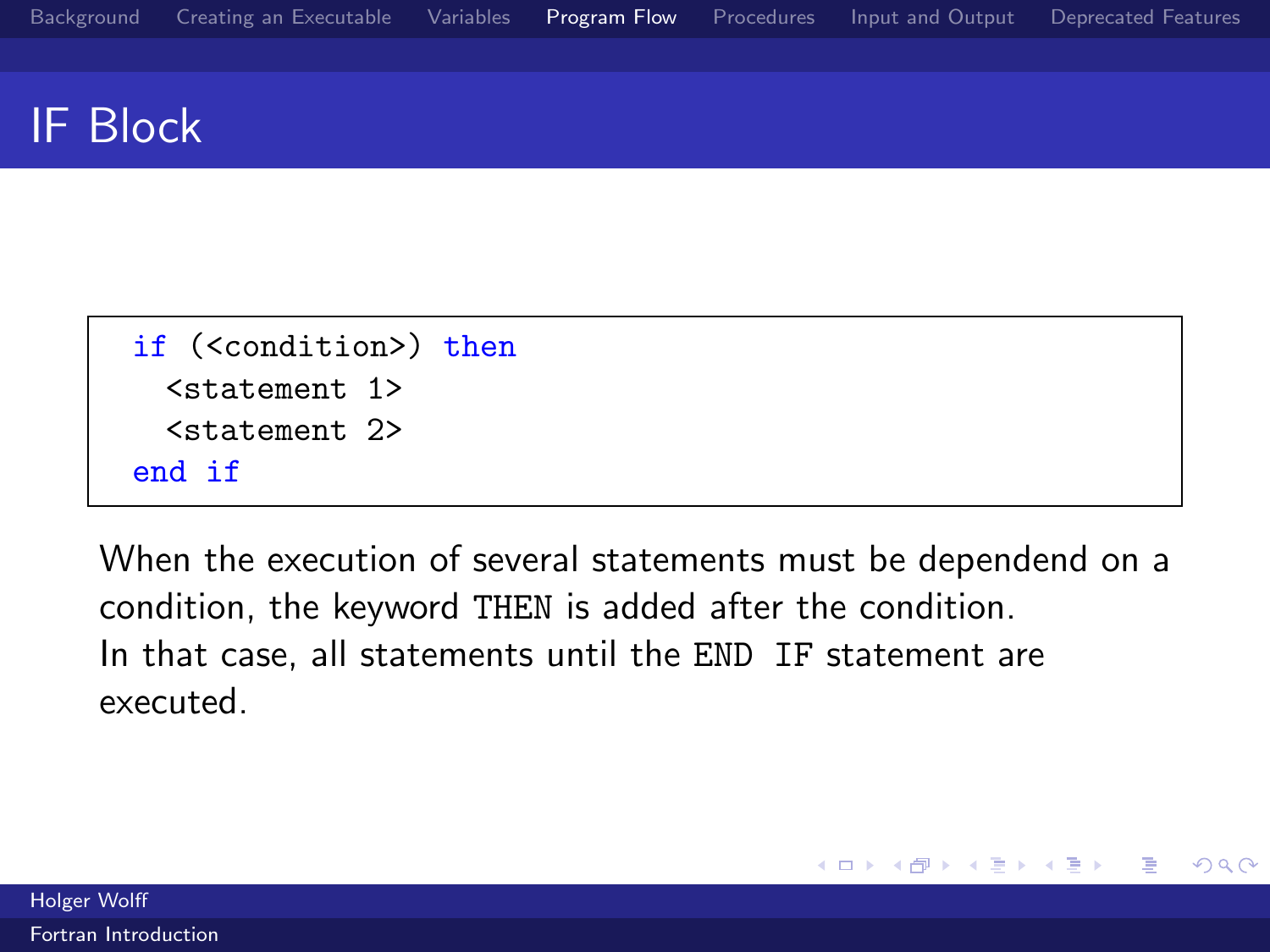# IF ELSE Block

```
if (<condition>) then
 <true statement>
else
 <false statement>
end if
```
An IF block can be extended with an ELSE block that gets executed if and only if the initial condition evaluated to .FALSE..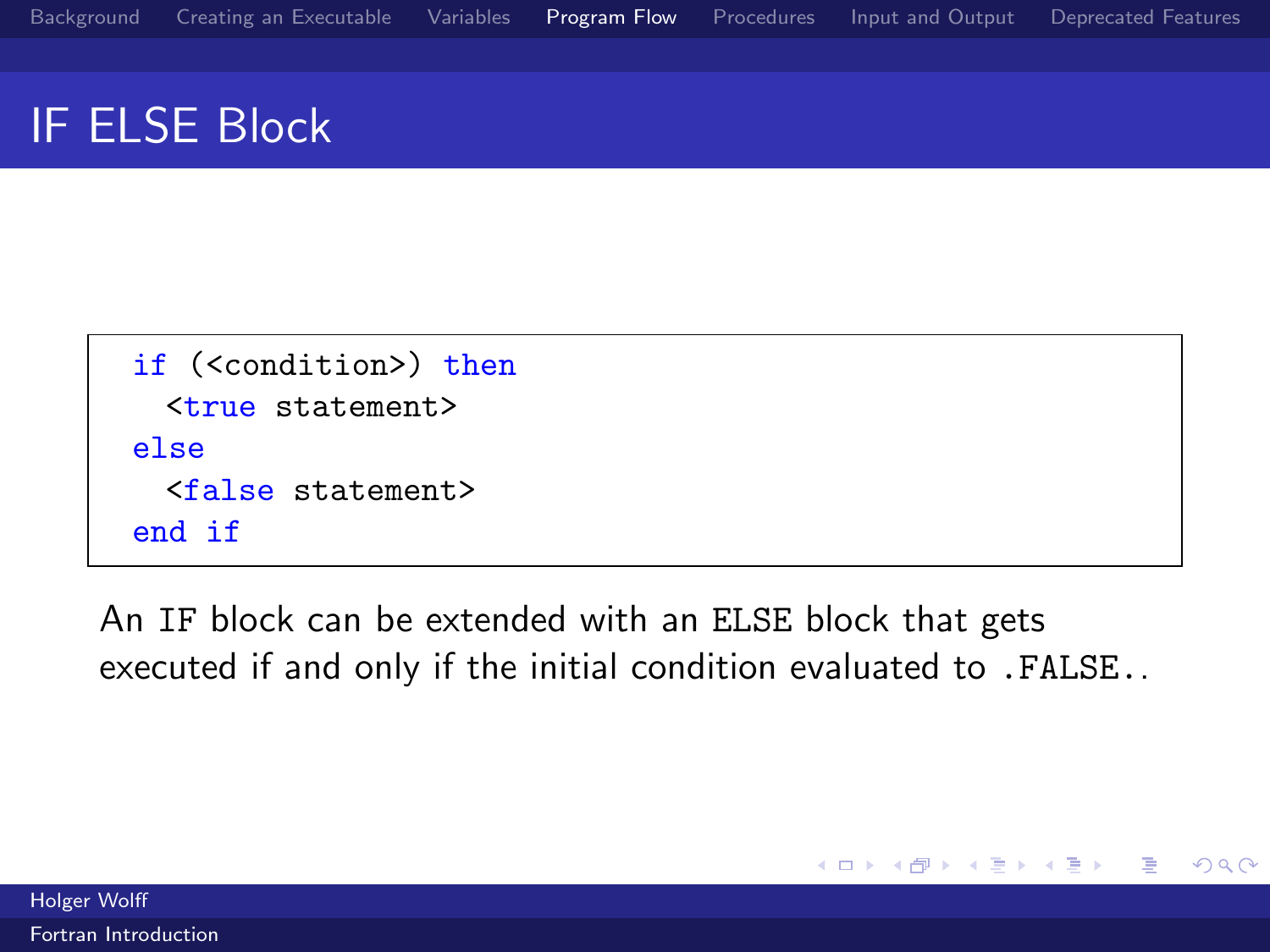# ELSEIF Block

```
if (<condition 1>) then
 <statement 1>
elseif (<condition 2>) then
 <statement 2>
else
 <statement 3>
end if
```
If the initial condition is .FALSE. we can check for other conditions using the ELSEIF clause. Note here that when condition 1 is .TRUE., only statement 1 is executed and condition 2 never even checked. There is no limit on the number of ELSEIF clauses.

メロメ メ母メ メミメ メミメ

G.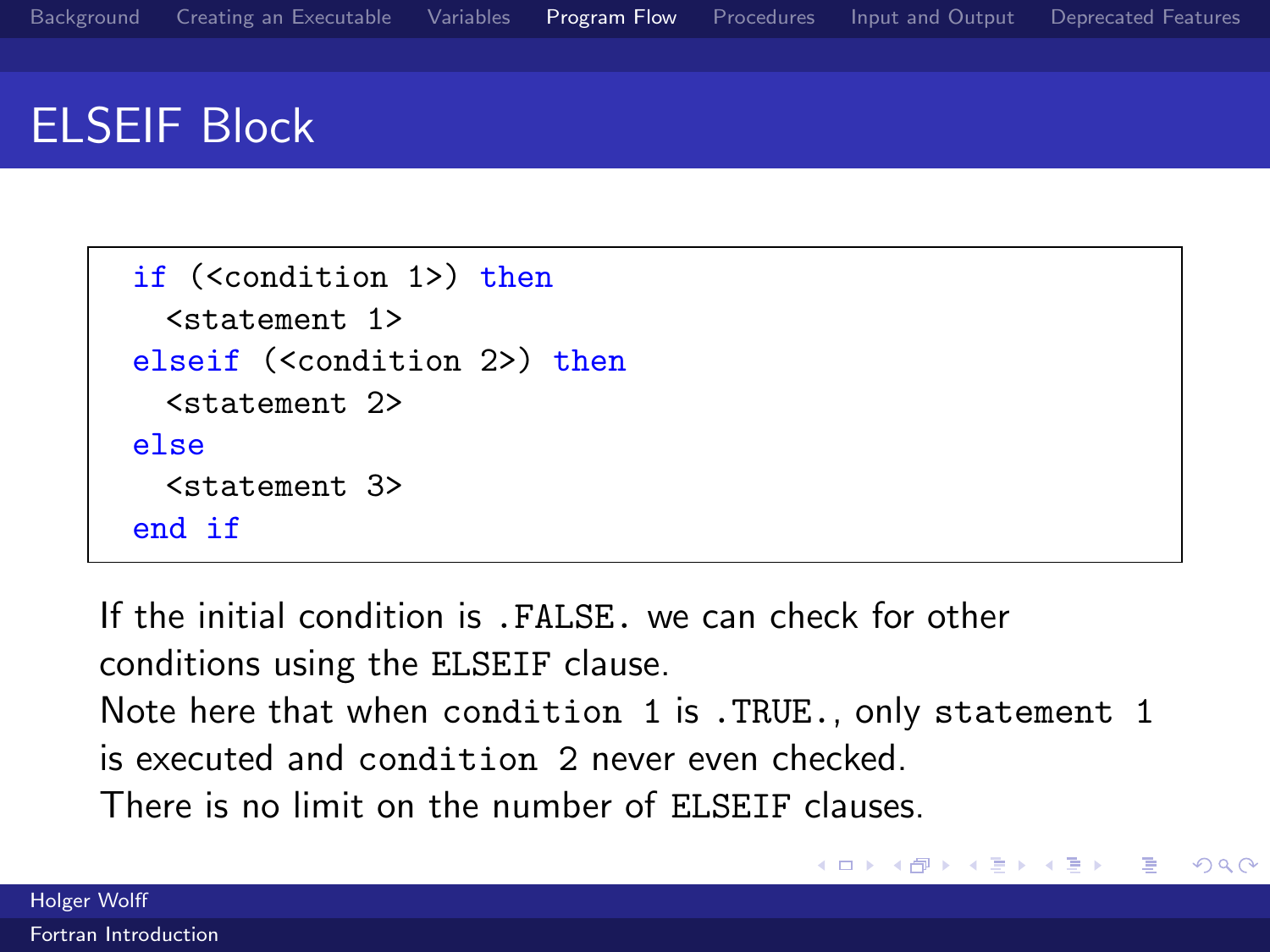# Conditionals (cont'd)

At the end, <condition> has to be of type LOGICAL. But they can be combined (A and B are of type LOGICAL):

| Code | <b>Explanation</b>                                                         |
|------|----------------------------------------------------------------------------|
|      | $not. A$ inverts A                                                         |
|      | A .or. B   .TRUE. if at least one of A or B is.                            |
|      | $\parallel$ A .and. $\parallel$ B $\parallel$ . TRUE. if both A and B are. |

4.0.3

Ε

 $\Omega$ 

Holger Wolff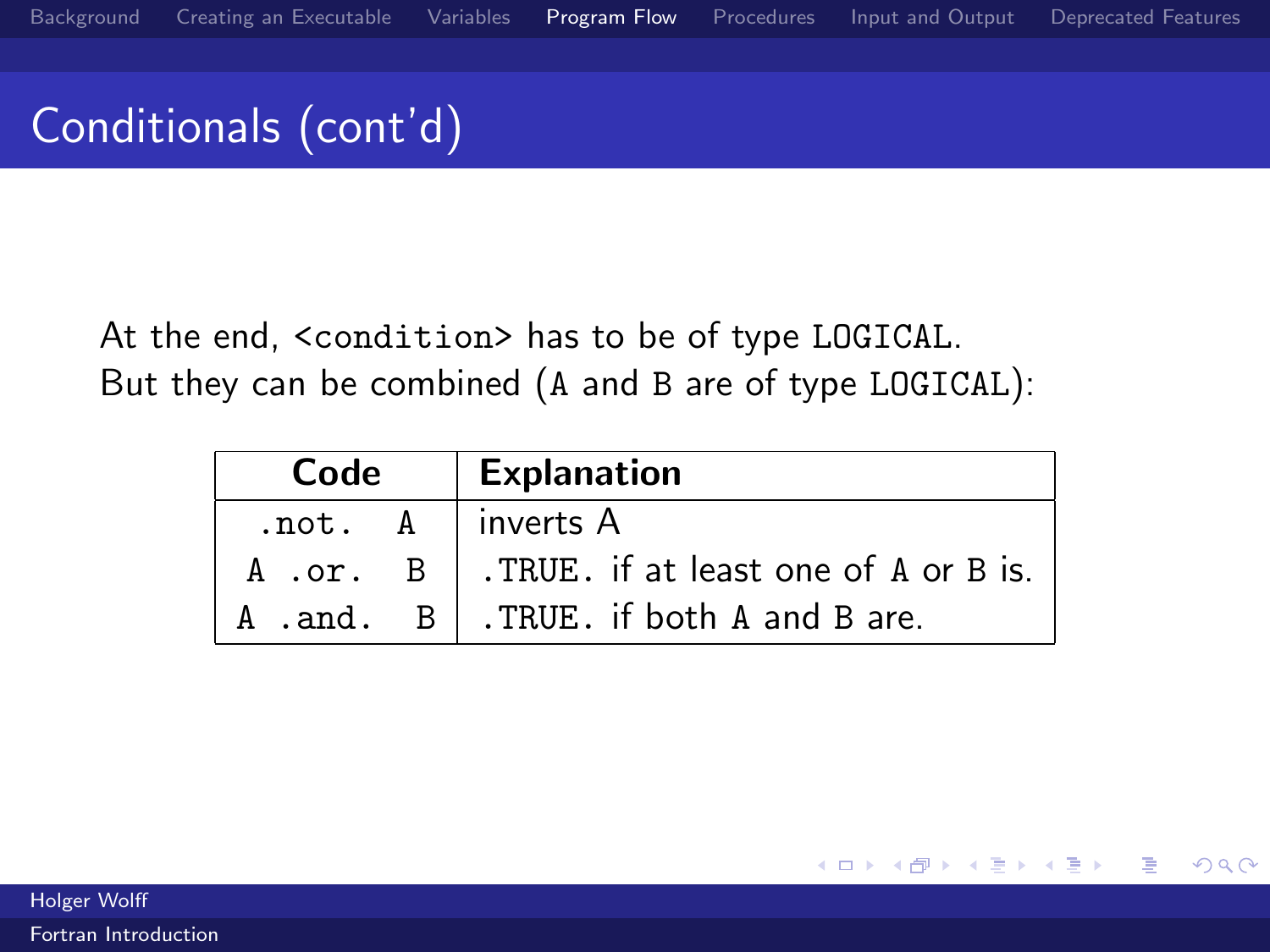# Conditionals (cont'd  $#2$ )

Variables of all types can be compared to get LOGICAL:

| F77 Code |                | F90 Code   | .TRUE. if                       |
|----------|----------------|------------|---------------------------------|
| A .lt. B |                | $A \leq B$ | A is less than B                |
| A.gt. B  |                | A > B      | A is greater than B             |
| A .le. B |                | $A \leq B$ | A is less than or equal to B    |
| A .eq.   | - B            | $A == B$   | A is equal to B                 |
| A .neq.  | $\overline{B}$ | A $/=$ B   | A is not equal to B             |
| A .ge.   |                | $A \geq R$ | A is greater than or equal to B |

| $_1$ $\mid$ if ( (i == 5) .and. (.not. (mod(j, 5) == 0))) then |  |  |  |
|----------------------------------------------------------------|--|--|--|
| $_2$   print *, "i is 5 and j is not a multiple of 5"          |  |  |  |
| $\frac{1}{3}$ end if                                           |  |  |  |

Holger Wolff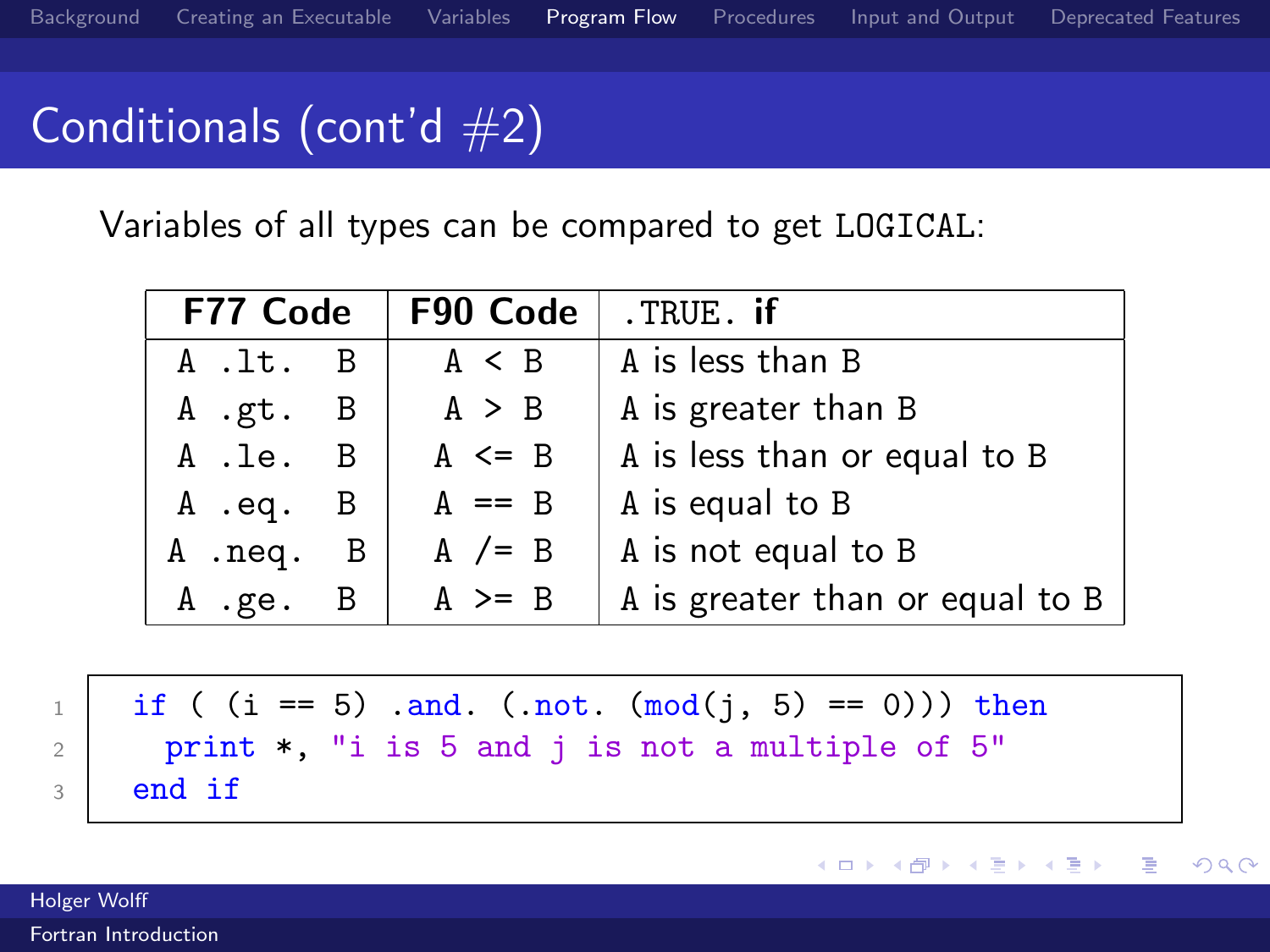# Floating Point Warning

Floating point numbers have limited precision. This leads to rounding errors. In the familiar decimal system, we see this for example here:

 $1 = 1/3 + 1/3 + 1/3 = 0.3333 + 0.3333 + 0.3333 = 0.9999$ Computers use binary, so their rounding errors might come as a surprise:

if  $(\text{not. } ((0.1 + 0.2) == 0.3)) \text{ print } *$ , "Rounding Error!"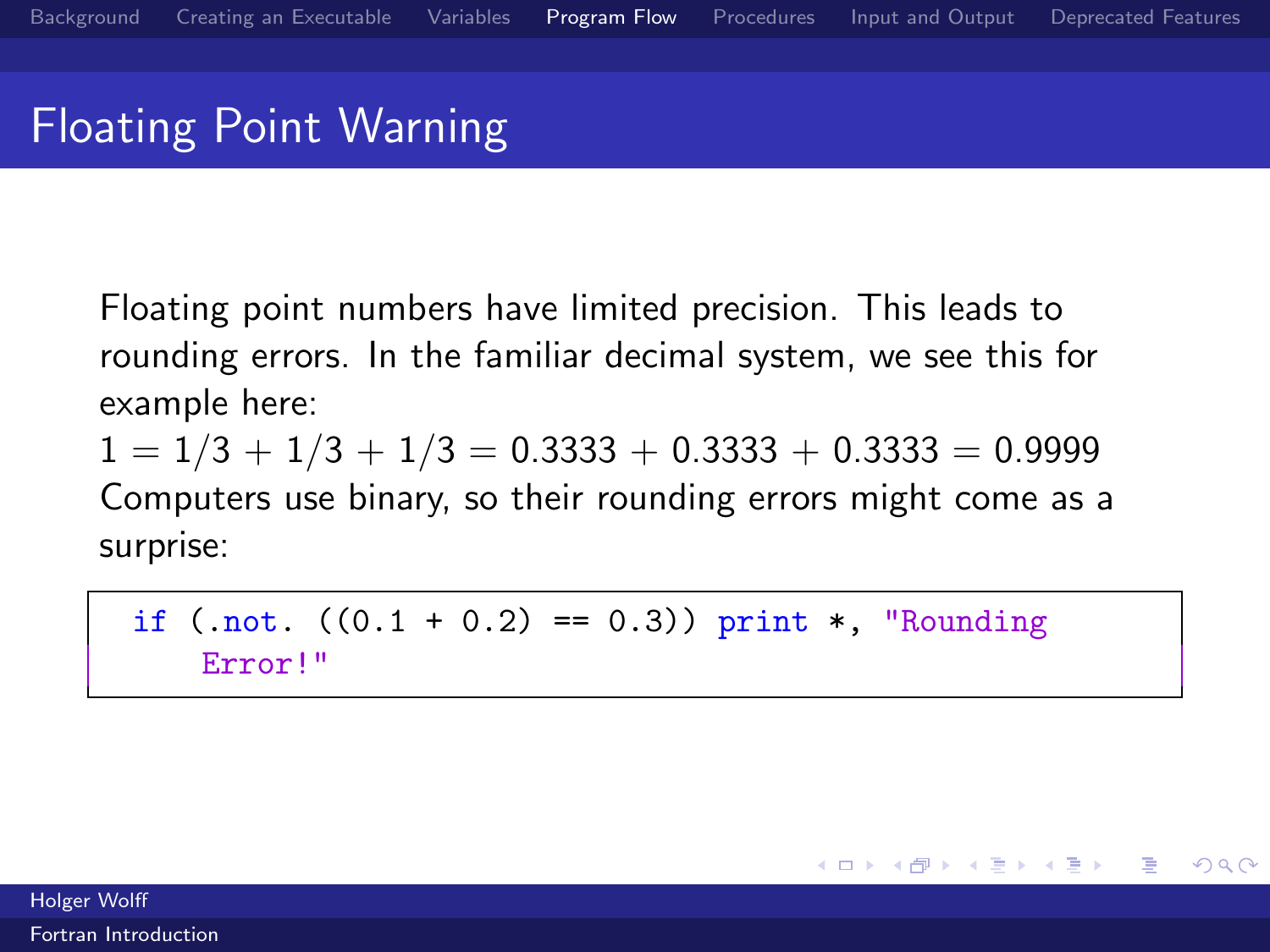

Commonly, one wants to execute different statements depending on a single variable. This could be done with lots of ELSEIF statements, but there is a more conveniant way:

```
1 select case (var)
2 \text{ case } (-10)3 <what to do if var is equal to -10>
4 \text{ case } (10)5 | \leq \leq \leq \leq \leq \leq \leq \leq \leq \leq \leq \leq \leq \leq \leq \leq \leq \leq \leq \leq \leq \leq \leq \leq \leq \leq \leq \leq \leq \leq \leq \leq \leq \leq \leq \leq \6 case default
7 <what to do if none ot the other cases matched>
8 end select
```
メロメ メ母メ メミメ メミメ

Ε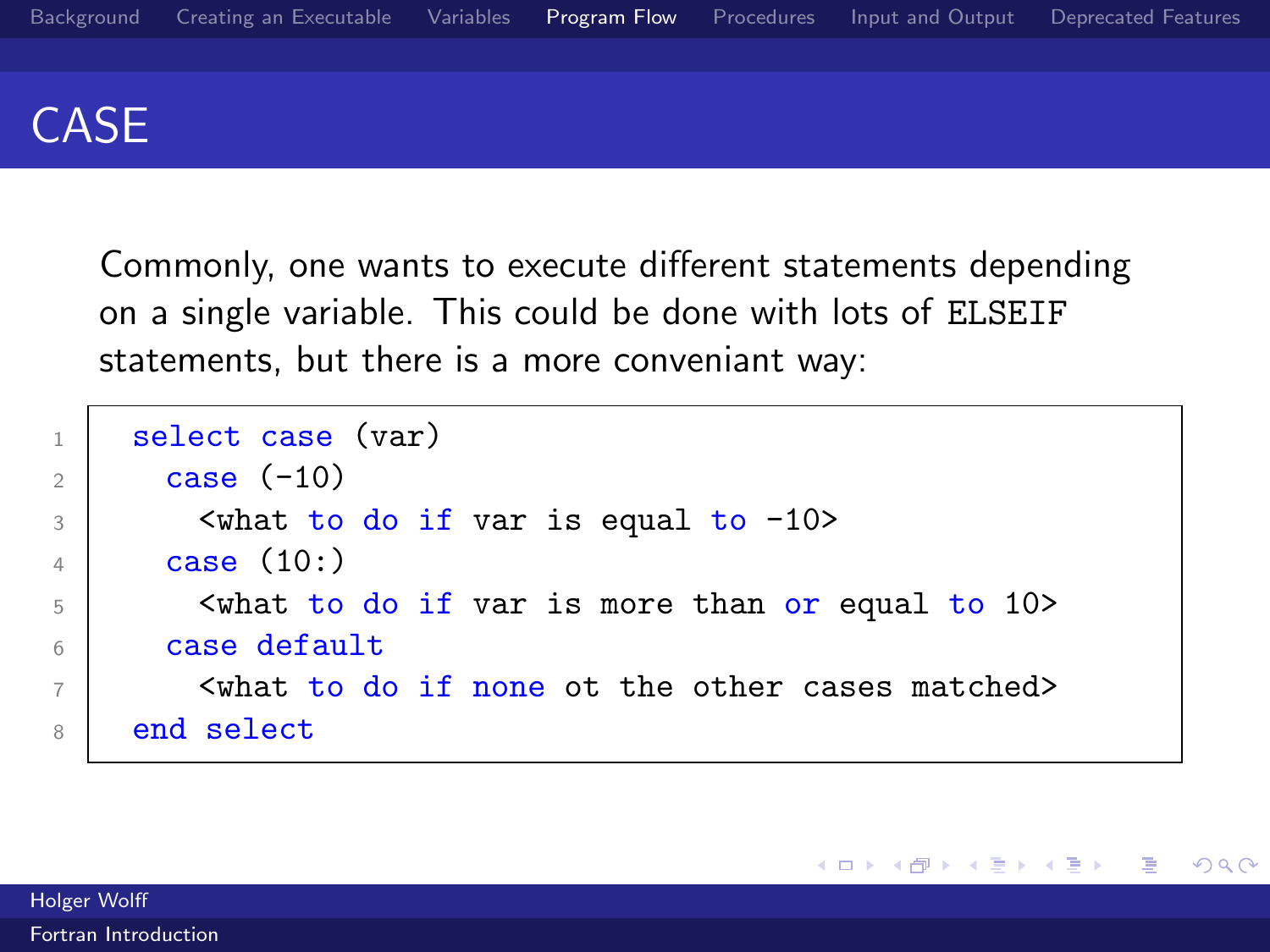### Conclusion of Basic Statements

Any questions so far?

重  $299$ メロメ メ都 メメモ メルモト

Holger Wolff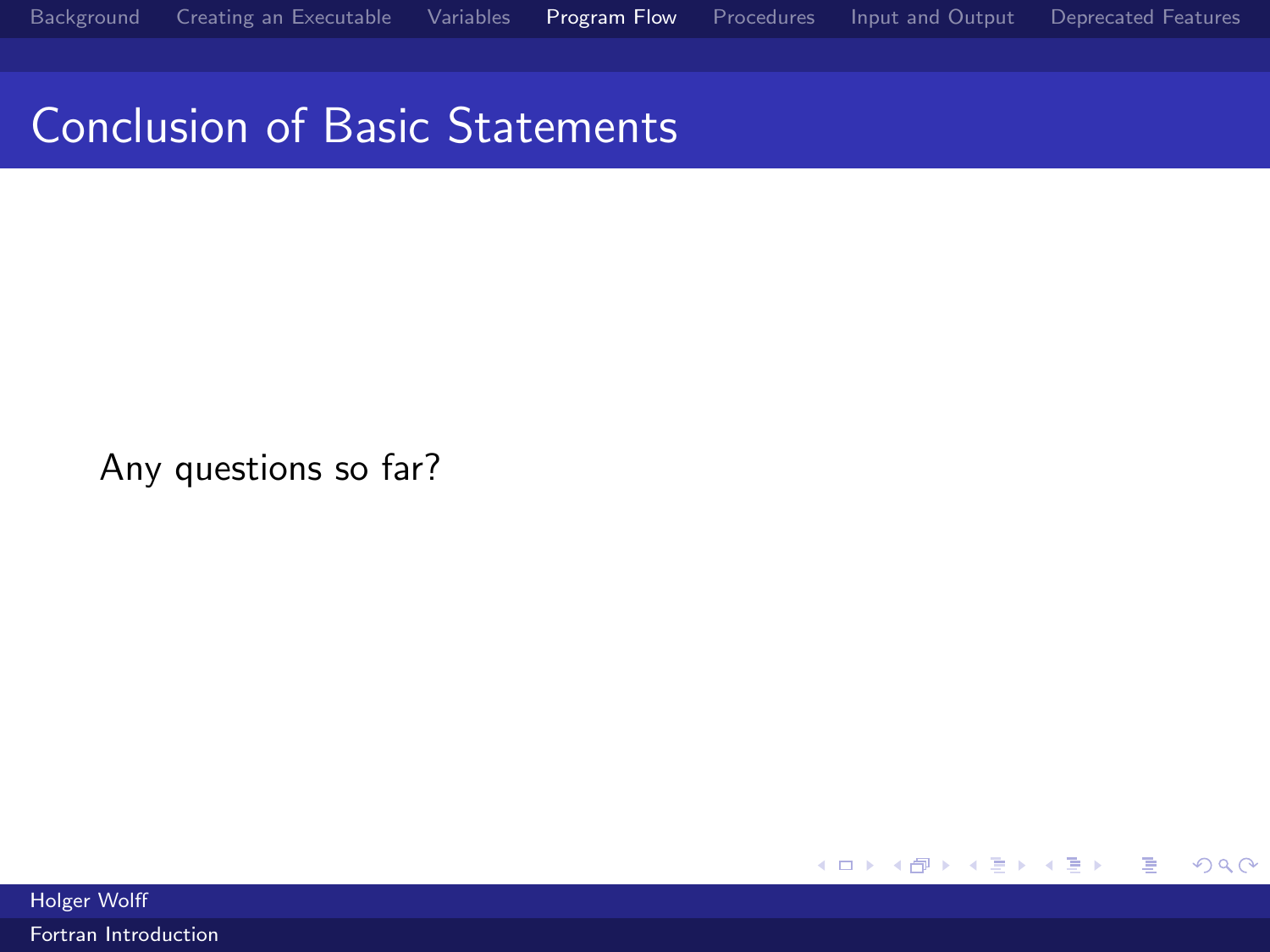# <span id="page-50-0"></span>**Procedures**

In this section, I will talk about the two types of procedures that Fortan offers:

- **1** Subroutines
- 2 Functions
- I will talk about how to write and call them.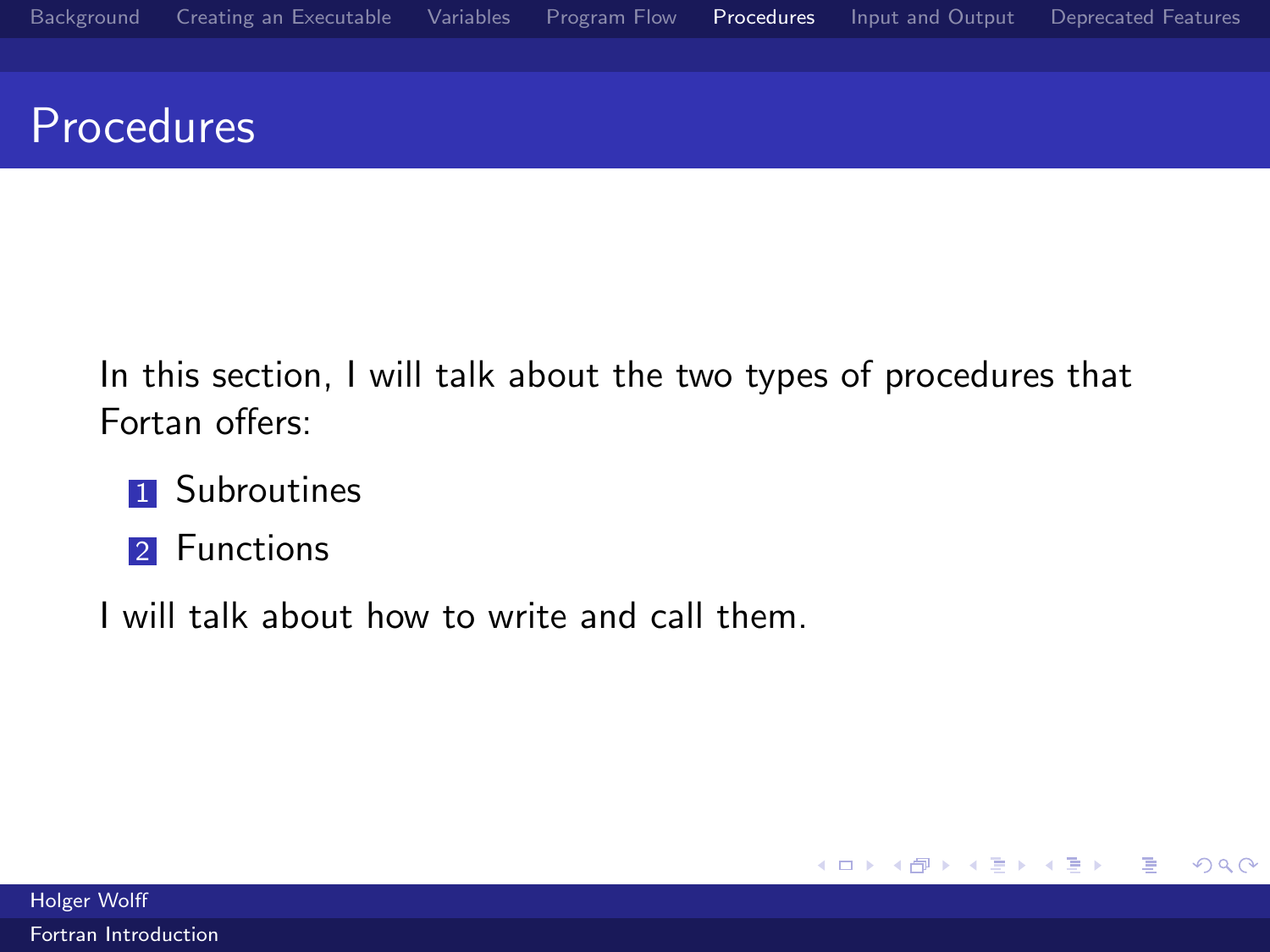# Motivation for Procedures

Procedures help by

Separating Code into smaller, easier to understand chunks.

**K ロ ▶ K 何 ▶ K** 

**Book** 

Ε

- **Improving Code Re-Usability.**
- Allowing for independent testing of Code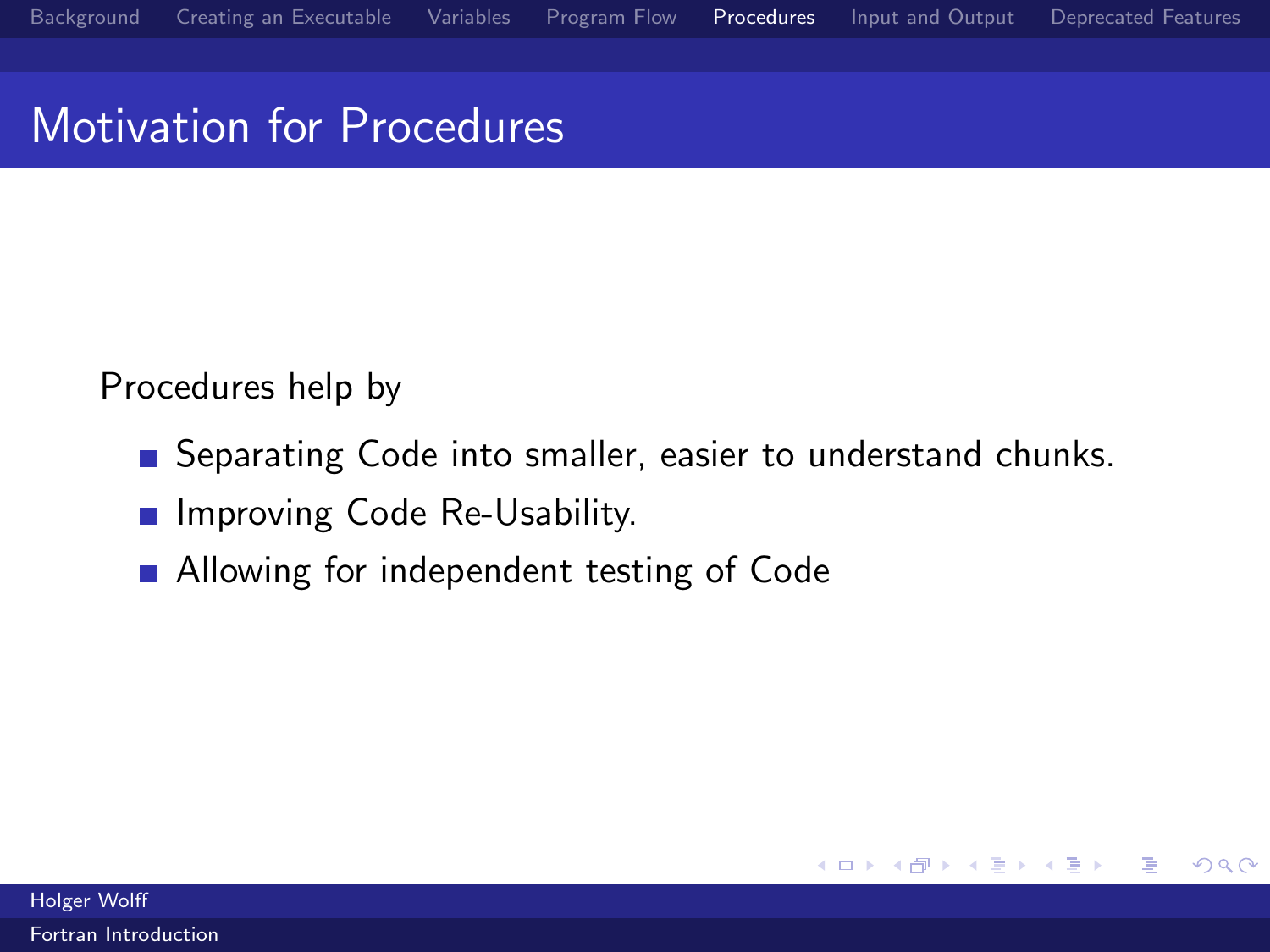# **Subroutines**

Subroutines look very similar to a program:

```
1 subroutine <routine name> (<arguments>)
2 implicit none
3 <declarations>
4 <executable code>
5 end subroutine <toutine name>
```
New are the arguments. This is a list of variables that the caller has to pass to the subroutine in order for the subroutine to work correctly.

4.0.3

4 何 ▶

重き

Ε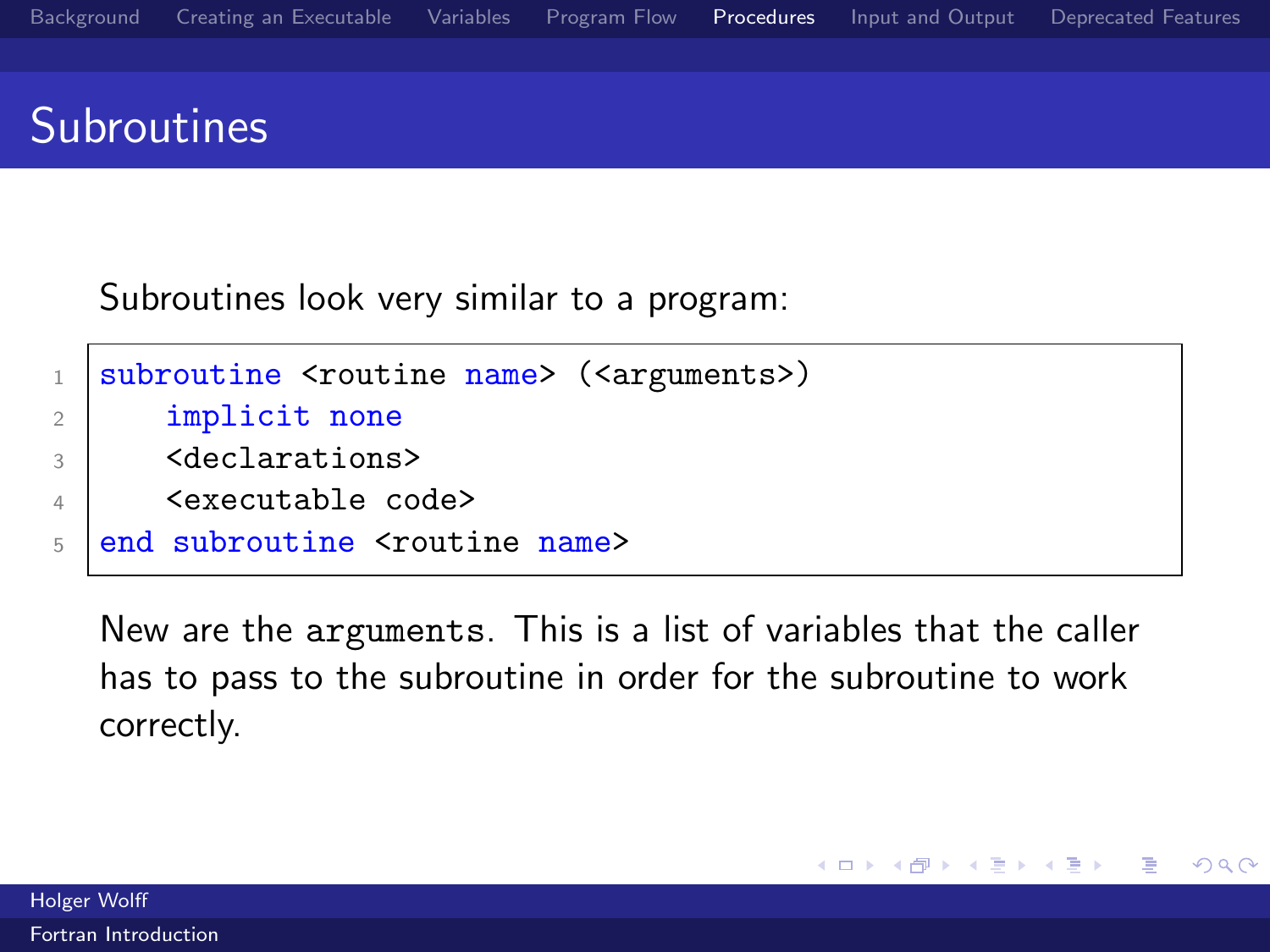# Subroutine Example

```
1 subroutine greet (cname)
2 implicit none
3 character(len=*) :: cname
4 print *, "Hello " // trim(cname)
5 end subroutine greet
```
Here, the name of the subroutine is greet, and it takes one argument: cname, which is declared in line 3 as being a character with unknown length.

This is one of the few times where Fortran doesn't need to know the length of the String. (len=\*) means that the routine should just take the string length as is.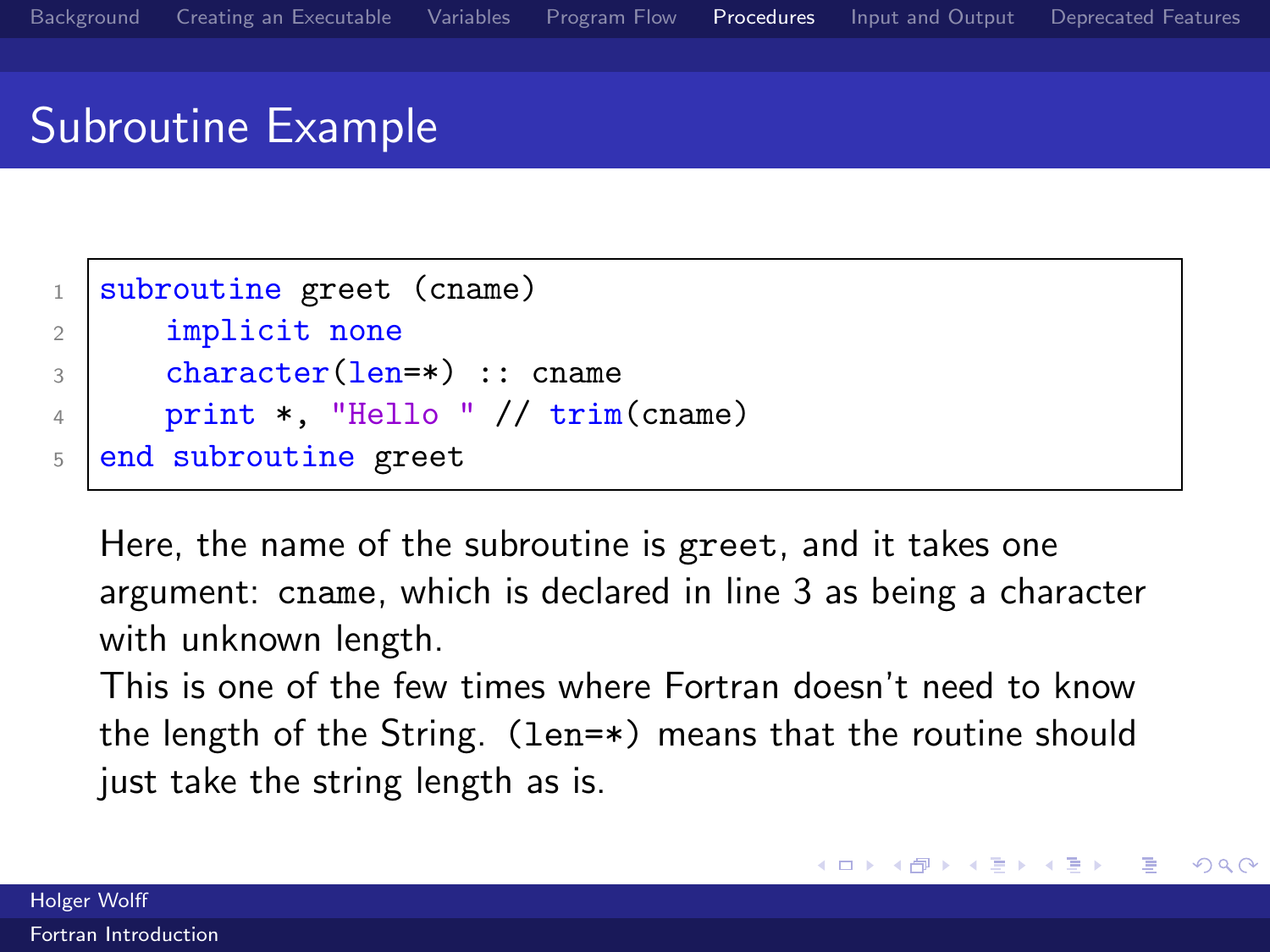# Calling a Subroutine

```
call greet("World")
call greet(cname = "Tony")
my_name = "Holger"
call greet(my_name)
```
These are three ways how to call the subroutine.

Ε

 $\Omega$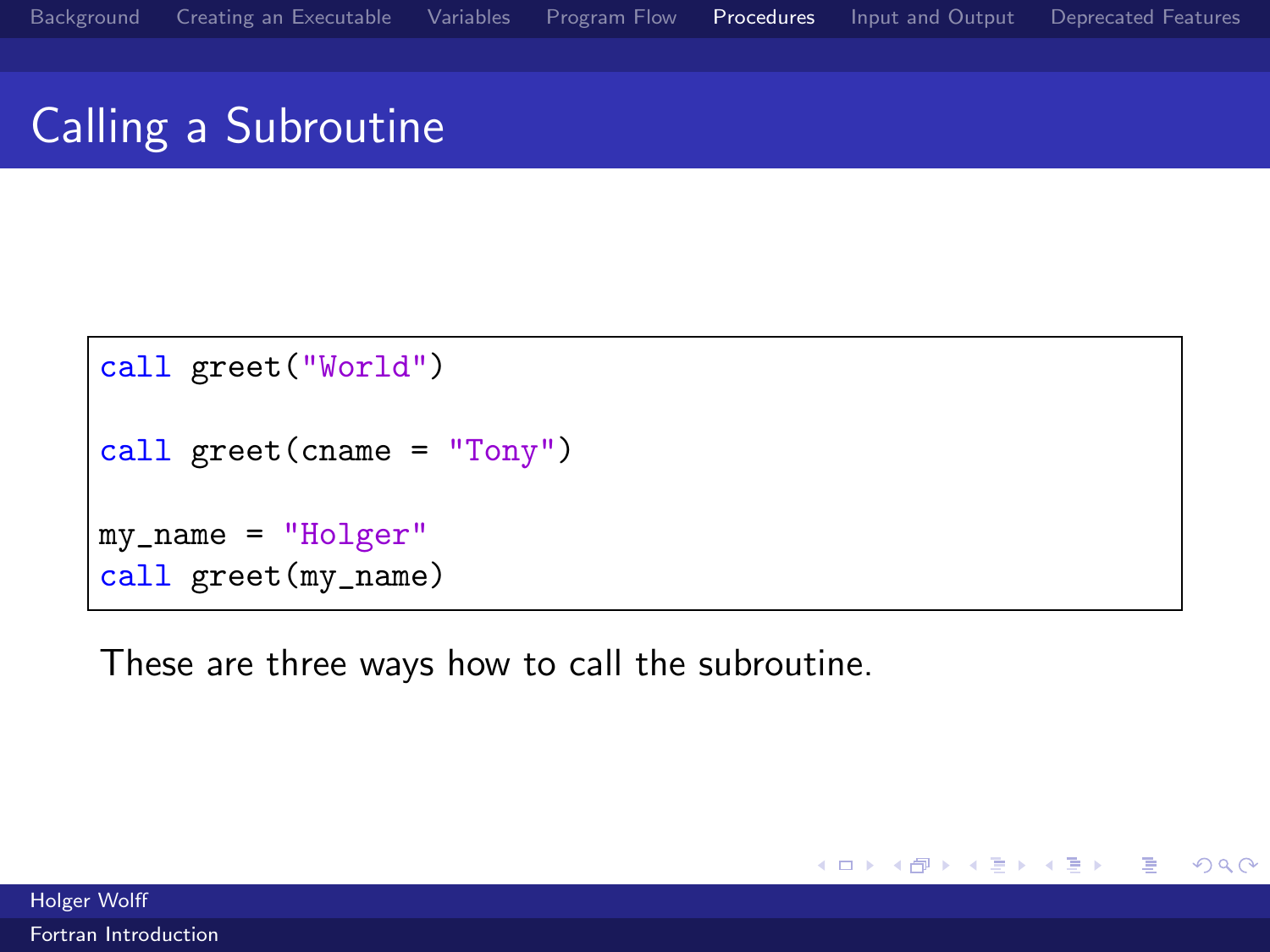### Intent

A procedure can have any number of arguments, separated by commata.

It is good programming practise to give all arguments an INTENT:

メロト メタト メミトメ

Ε

```
1 subroutine my_routine (a, b, c)
2 implicit none
3 integer, intent(in) :: a
4 integer, intent(out) :: b
5 integer, intent(inout) :: c
6
7 b = a + c
8 c = 2 * a
9 end subroutine my_routine
```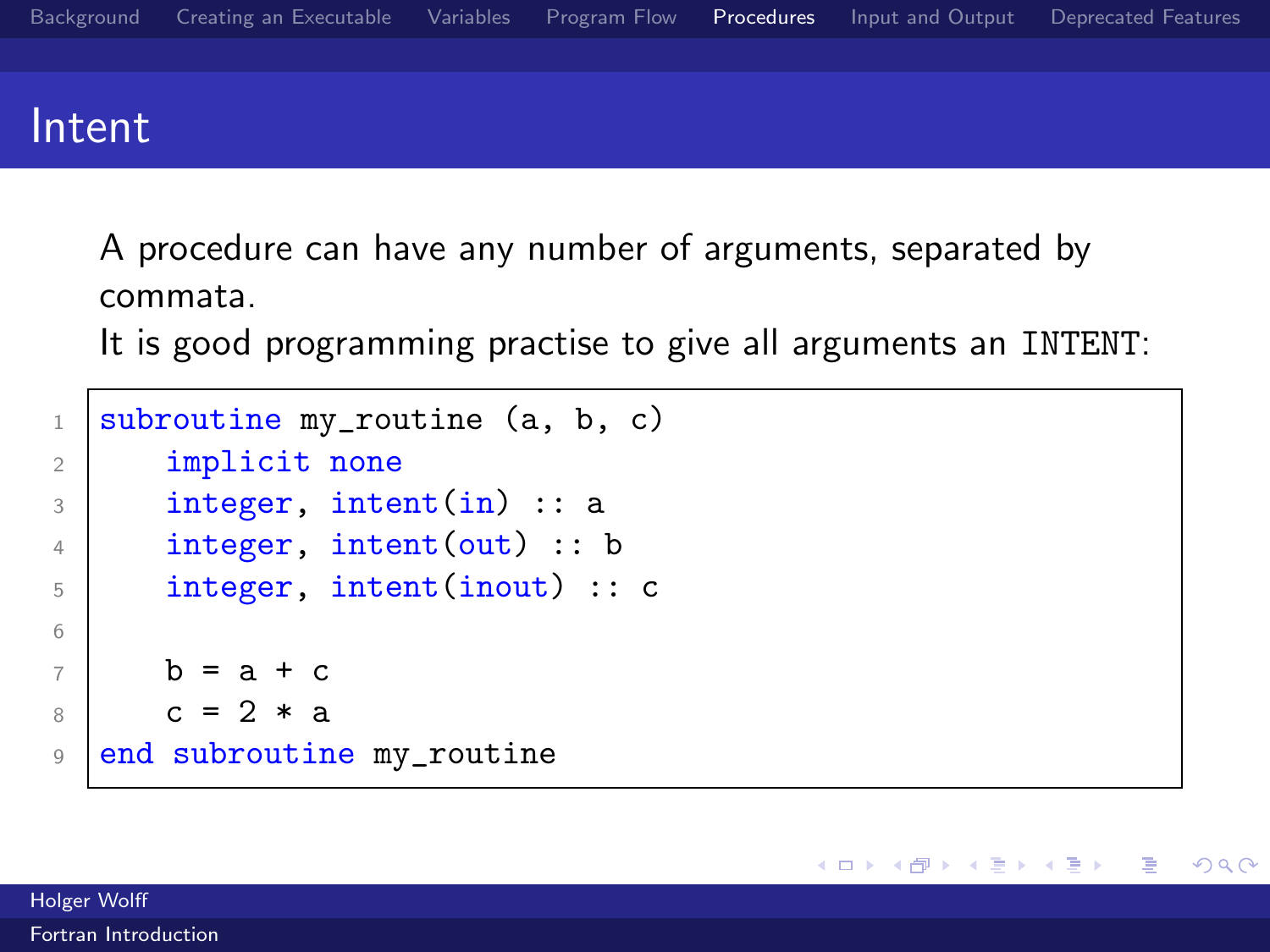# Intent (cont'd)

| INTENT     | <b>Explanation</b>                     |
|------------|----------------------------------------|
| ΤN         | Procedure will not change the value    |
|            | of this variable                       |
| <b>OUT</b> | Procedure will set this to a new value |
| INOUT      | Procedure might read this value and    |
|            | might set it to a new one              |

This helps the compiler to spot bugs and to improve performance.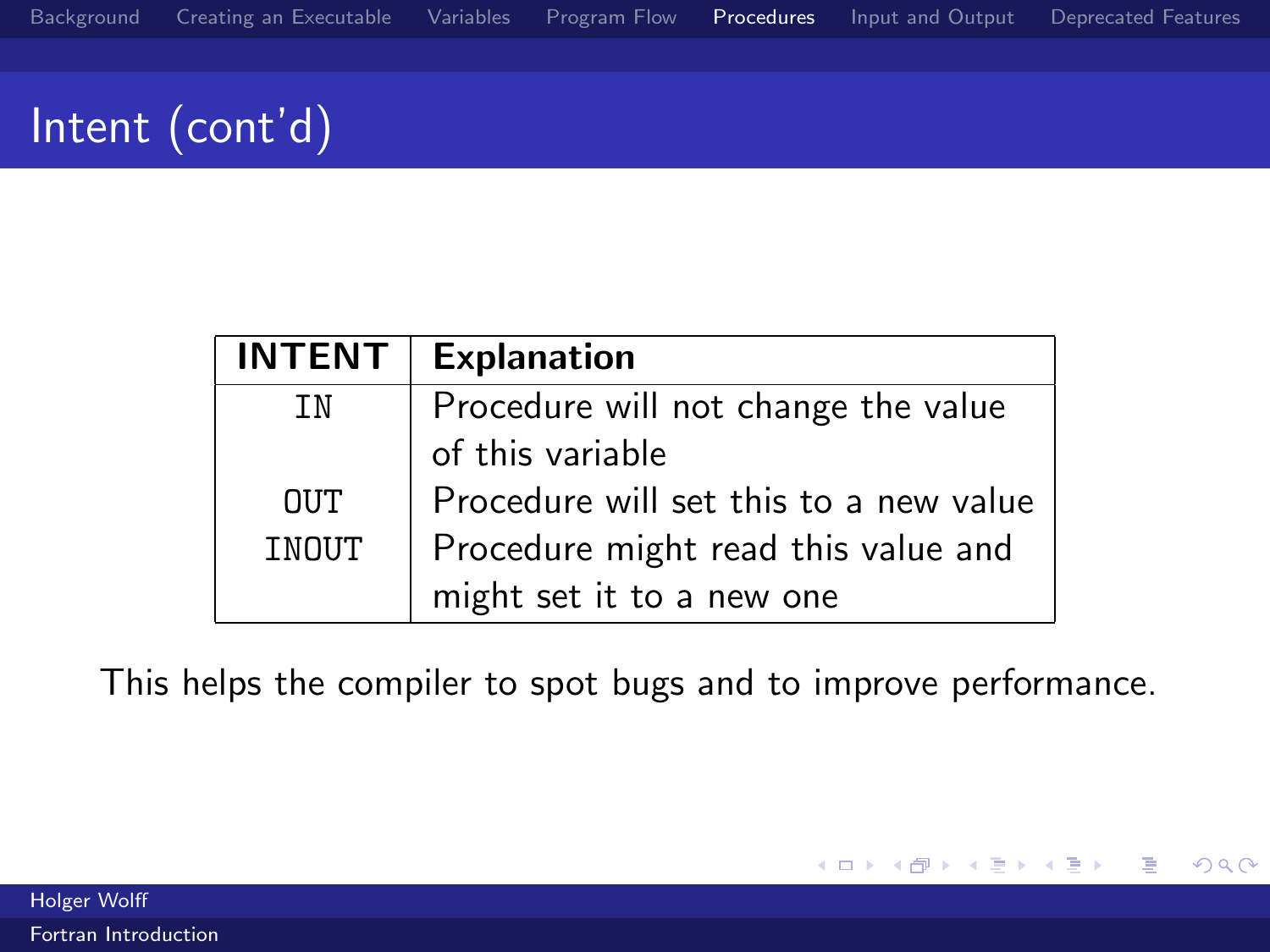### Functions

Functions are similar to subroutines, except that they return a value themselves.

```
_1 | function my_abs(n)
2 implicit none
3 integer, intent(in) :: n
4 integer :: my_abs ! Declare the type of the function
5 \mid \text{if} (n \geq 0) \text{ then}6 my_abs = n ! Use name of function as variable
7 else
8 \mid \text{my}_abs = -n9 end if
10 end function my_abs
```
 $299$ 

Ε

メロメ メ母メ メミメ メミメ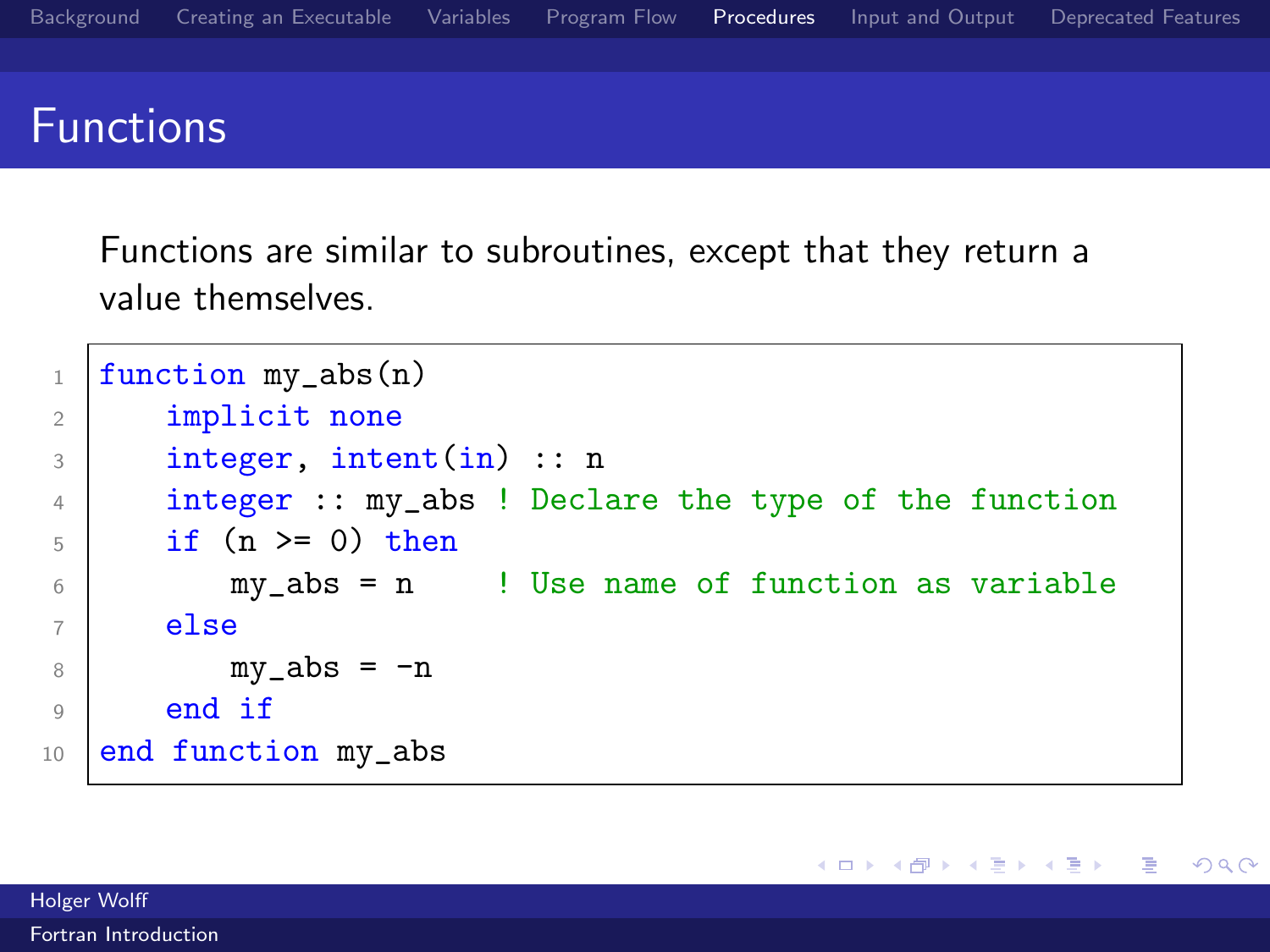# Calling a function

Since functions return a value, when called, that value has to be placed somewhere.

```
b = my_abs(a)print *, "The absolute value of -10 is ", my_abs(-10)
```
Holger Wolff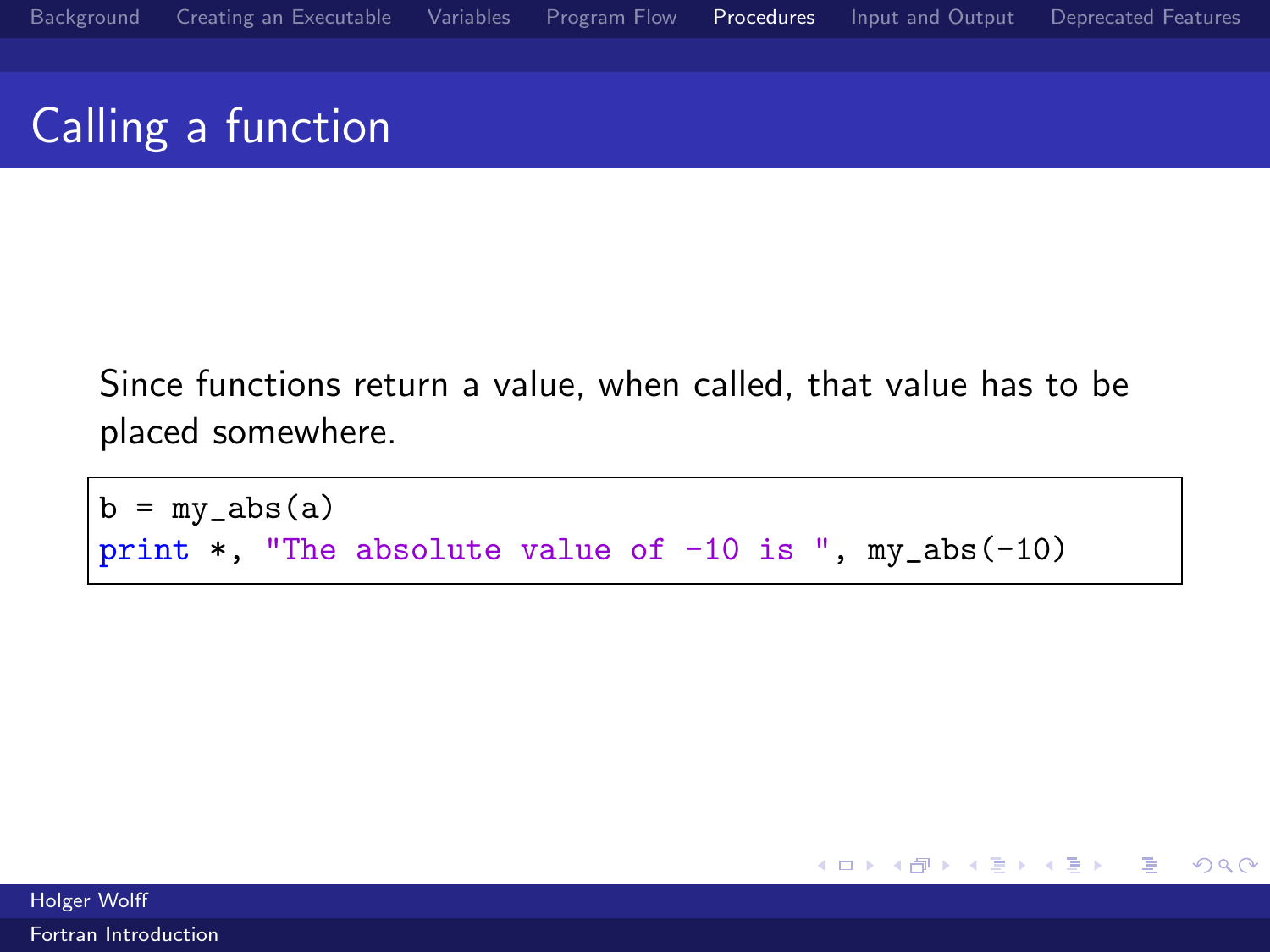## RETURN

Sometimes, you want to return from a procedure early.

```
1 subroutine report_error(error_code)
2 !!! Prints the error code to screen
3 | ! only if the error code is not 0
4 implicit none
5 integer, intent(in) :: error_code
6 if (error code == 0) return
7 print *, "Encountered error: ", error_code
8 print *, "Please check program"
9 end subroutine report_error
```
In the case that the error code is 0, line 6 will return early and not print the error messages.

メロメ メ都 メメモ メルモト

Ε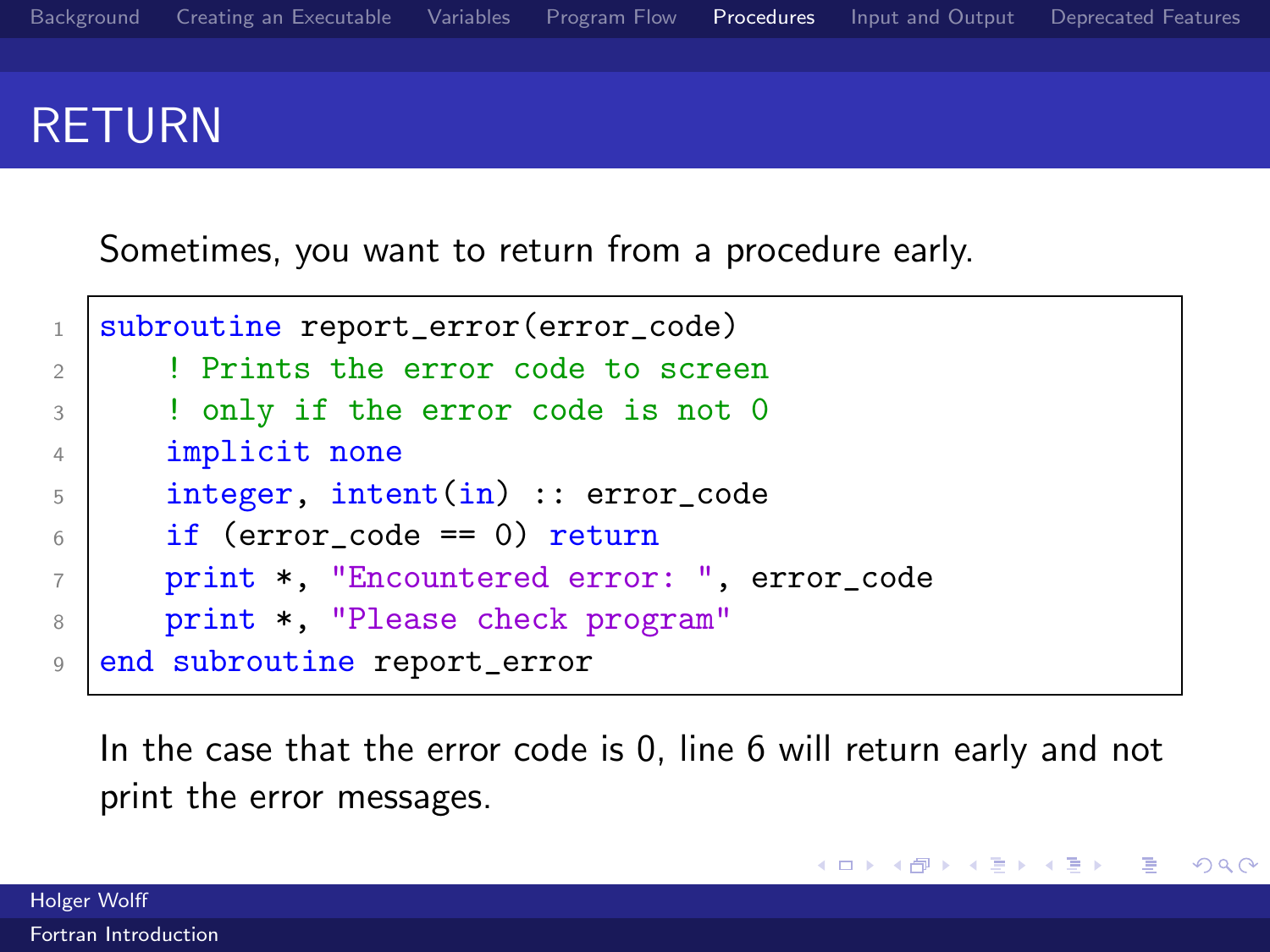メロト メ何ト メミトメ

∍

 $\Omega$ 

### Independend Procedures

Procedures can be placed outside of the program code, in a different file altogether.

```
1 \text{ subroutine } \text{hello}()2 implicit none
```

```
3 print *, "Hello World!"
```

```
4 end subroutine hello
```

| $\mathbf{1}$   | program main      |
|----------------|-------------------|
|                | implicit none     |
| $\mathcal{R}$  | $call$ hello $()$ |
| $\overline{4}$ | end program main  |

### This is inferior to other methods.

Holger Wolff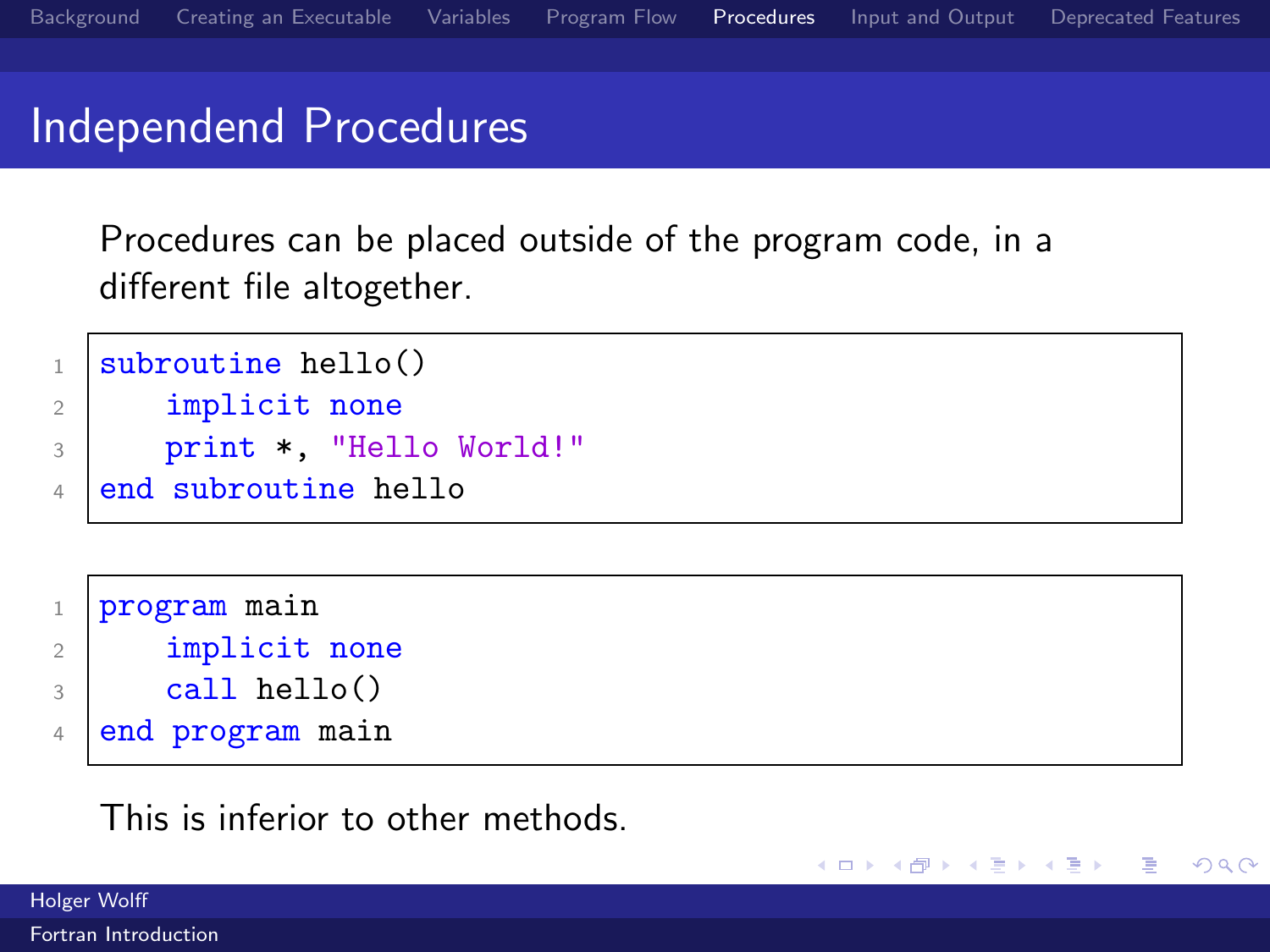# CONTAINS

Programs can contain subroutines. In this case, the subroutine has full access to the programs variables at the time it is called.

```
1 program main
2 implicit none
3 call greet()
4 contains
5 subroutine greet()
6 implicit none
7 print *, "Hello World"
8 end subroutine greet
9 end program main
```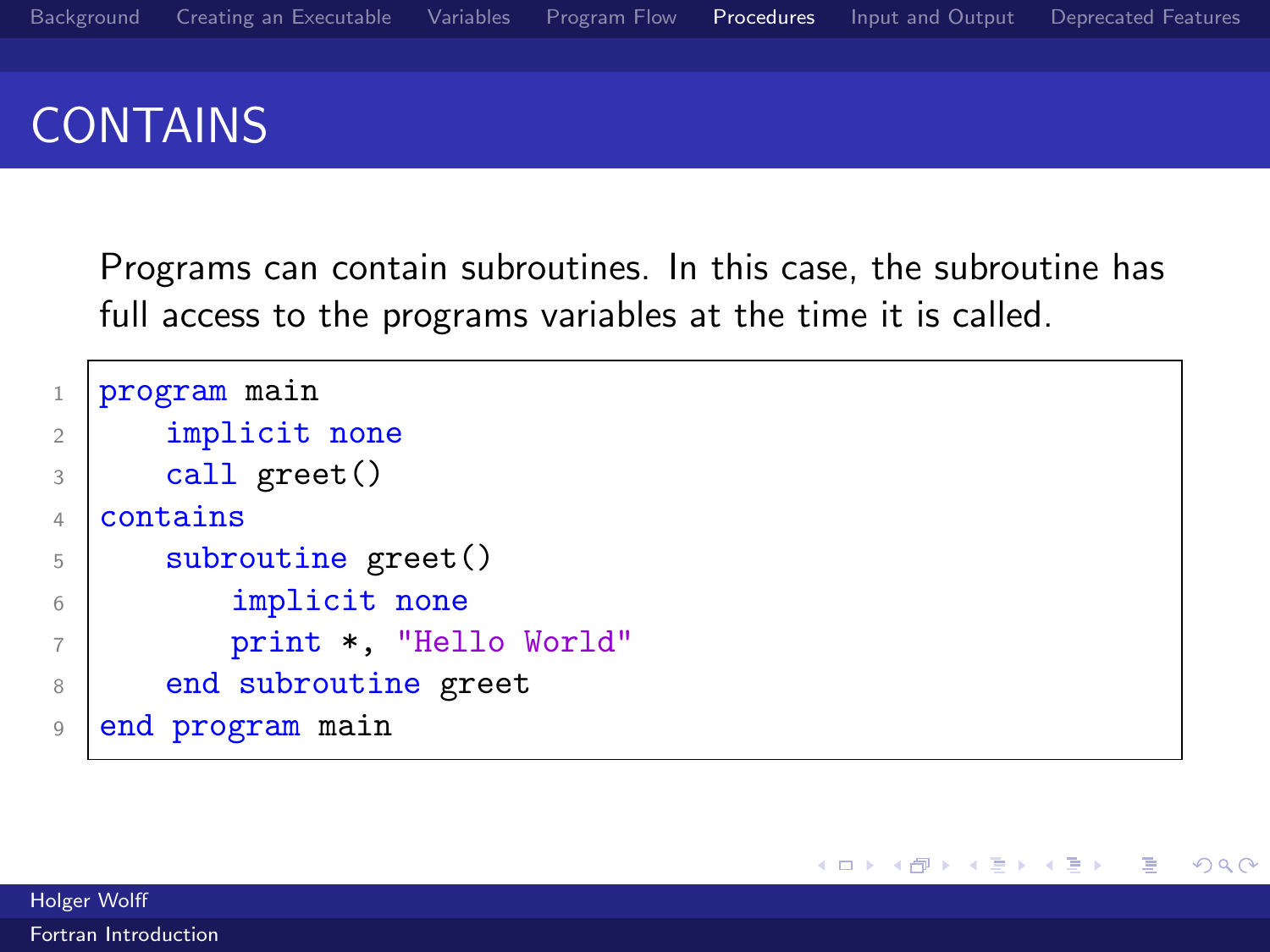# MODULE

Procedures can also be placed in modules. Modules are very similar to a program, in that they (can) have variables, types, and can contain procedures.

```
1 module <module_name>
2 | implicit none
3 <declaration of variables>
4 Contains
5 <procedures>
6 end module <module_name>
```
What they don't have is executable code outside of the contained procedures.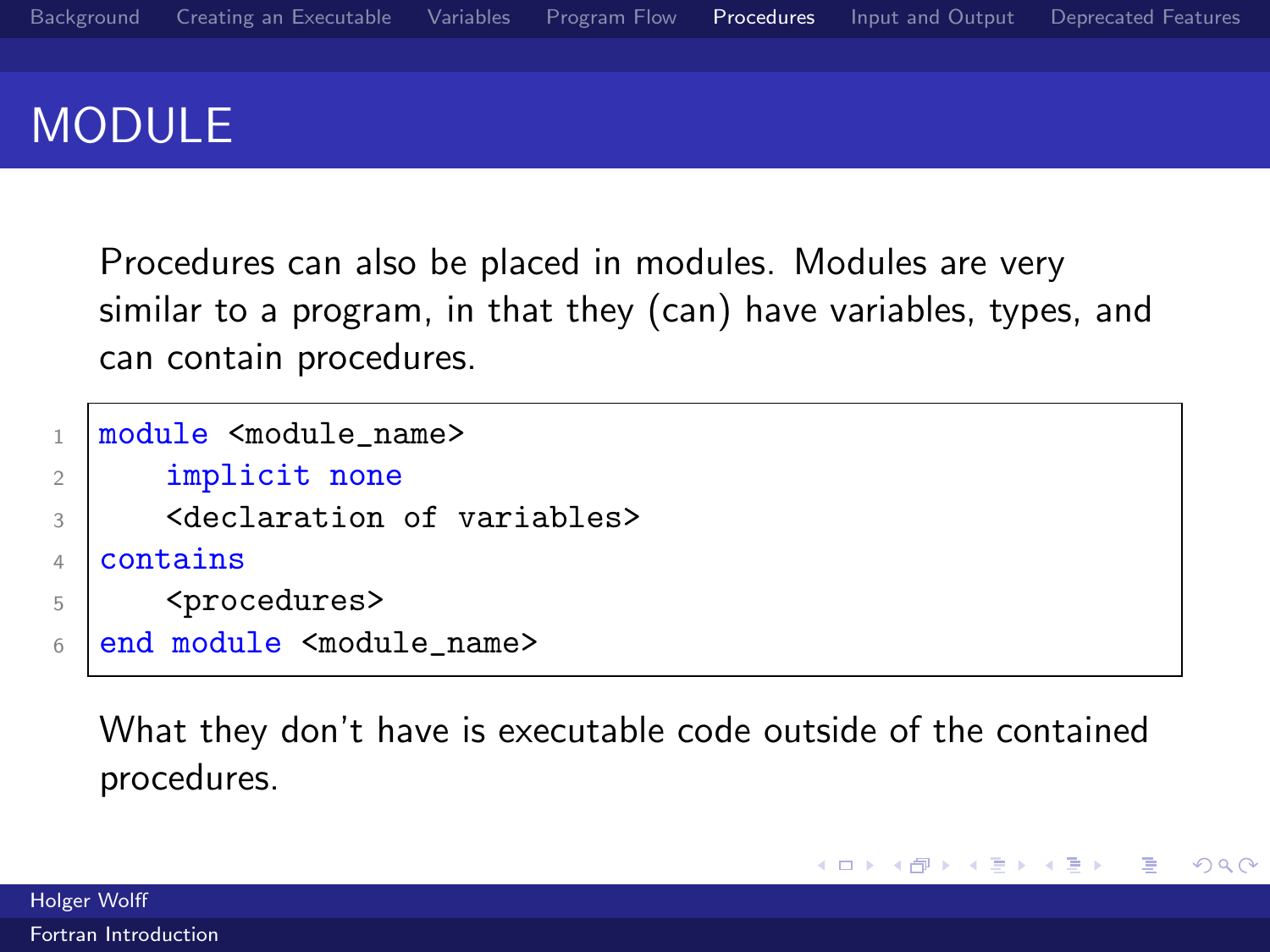# MODULE Example

Here's an example for a module for a greeter.

```
1 module greet_mod
2 implicit none
3 character(len=20) :: greeting = "Hello"
4 Contains
5 subroutine greet(cname)
6 implicit none
\begin{array}{ccc} 7 & \text{character}(\text{len}=\ast), \text{ intent(in)} \text{ ::} \text{ came} \end{array}8 print *, trim(greeting) // " " // trim(cname)
9 end subroutine greet
10 end module greet_mod
```
Note that the subroutine has access to the module variable greeting

K ロ ▶ K 御 ▶ K 君 ▶ K 君 ▶

Ε

 $\Omega$ 

Holger Wolff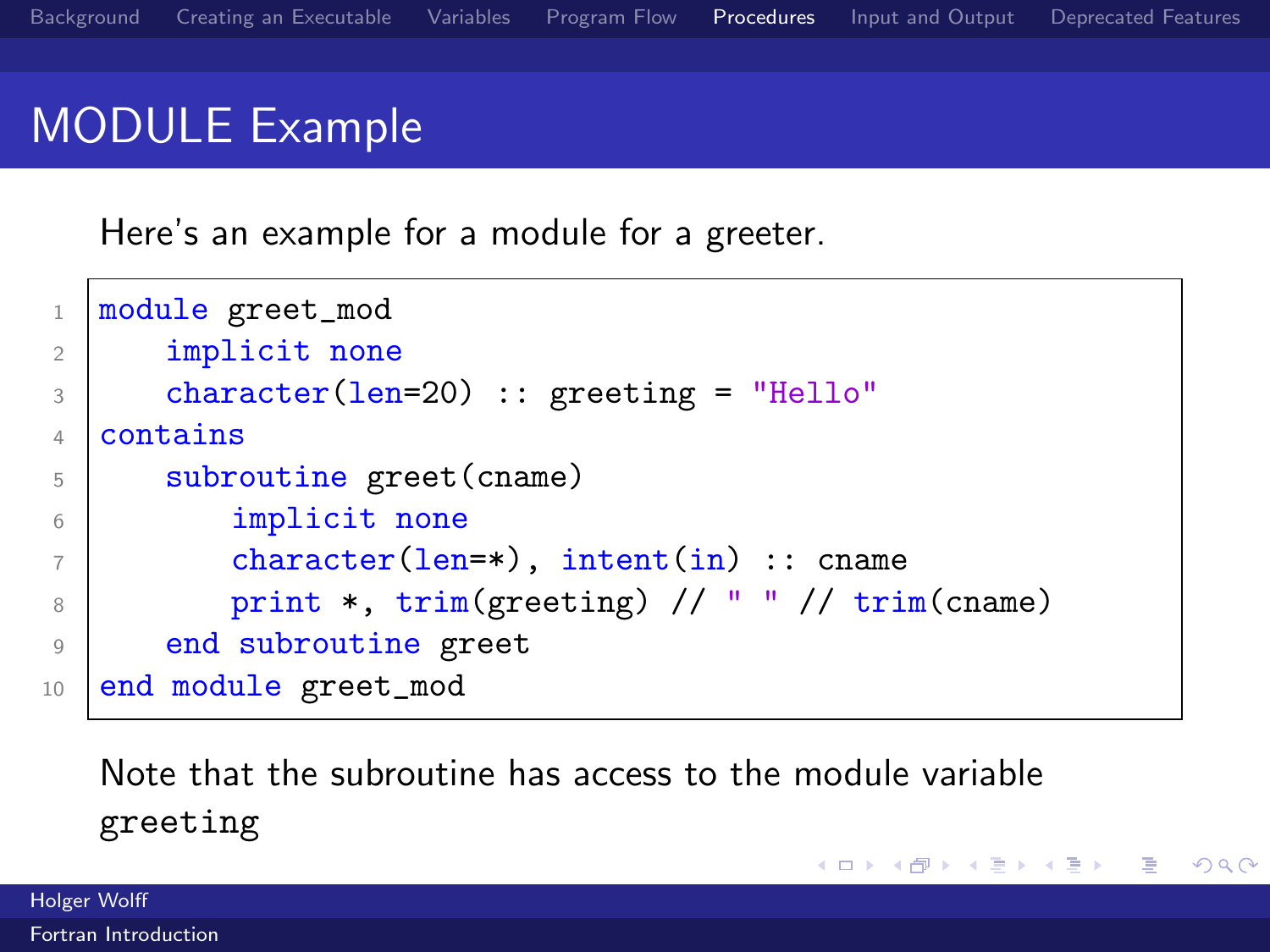### USE of Modules

To use a module, either in a program or another procedure, the USE keyword is used before the IMPLICIT NONE.

```
1 program hello_world
2 use greet_mod
3 implicit none
4
5 greeting="G'Day"
6 call greet("World")
7 end program hello_world
```
Note that the program doesn't have to declare the greeting, and can still change its value.

 $\Omega$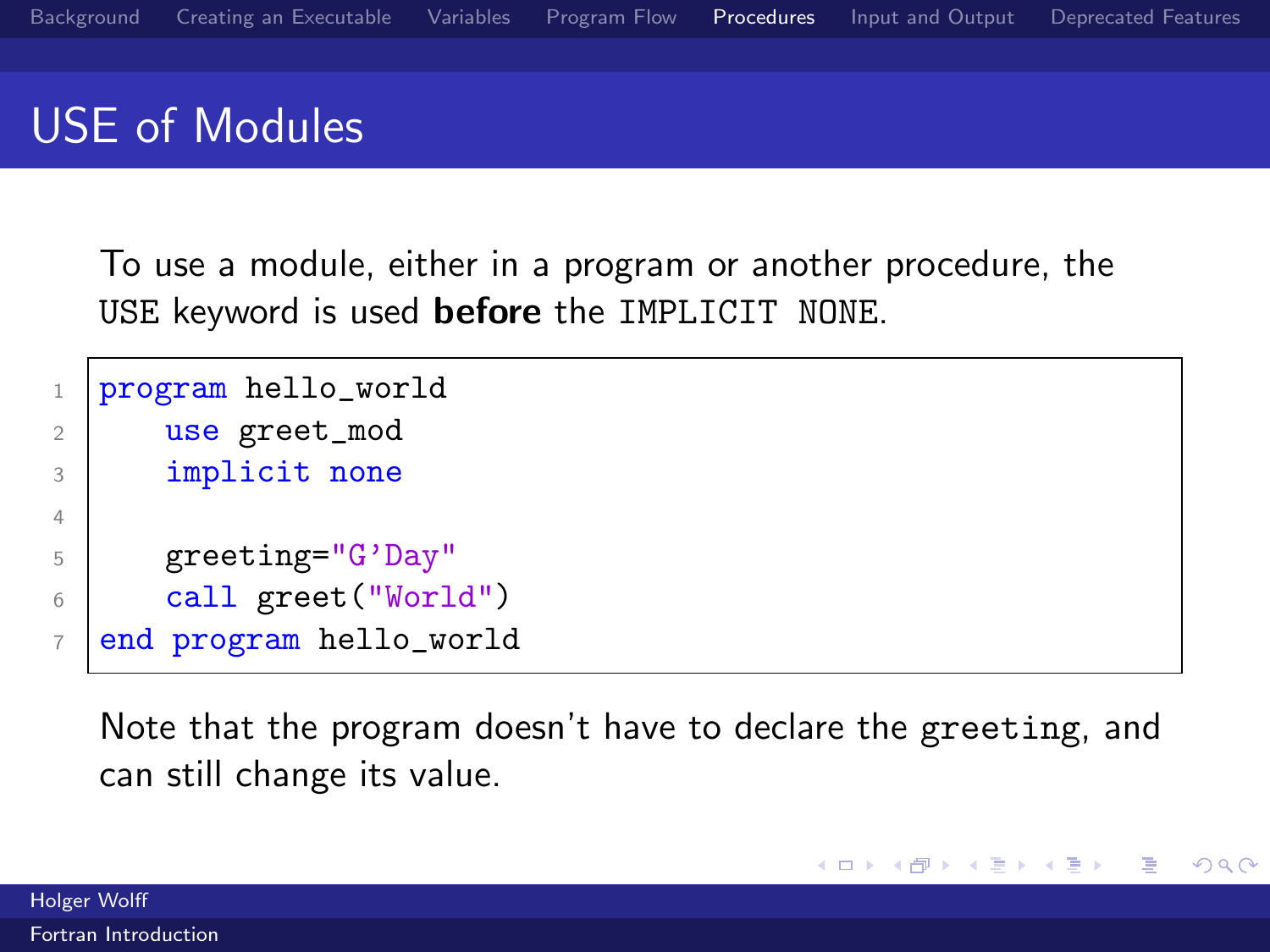Conclusion of Procedures

Any questions so far?

K ロ ▶ K 御 ▶ K 君 ▶ K 君 ▶ 重  $299$ 

Holger Wolff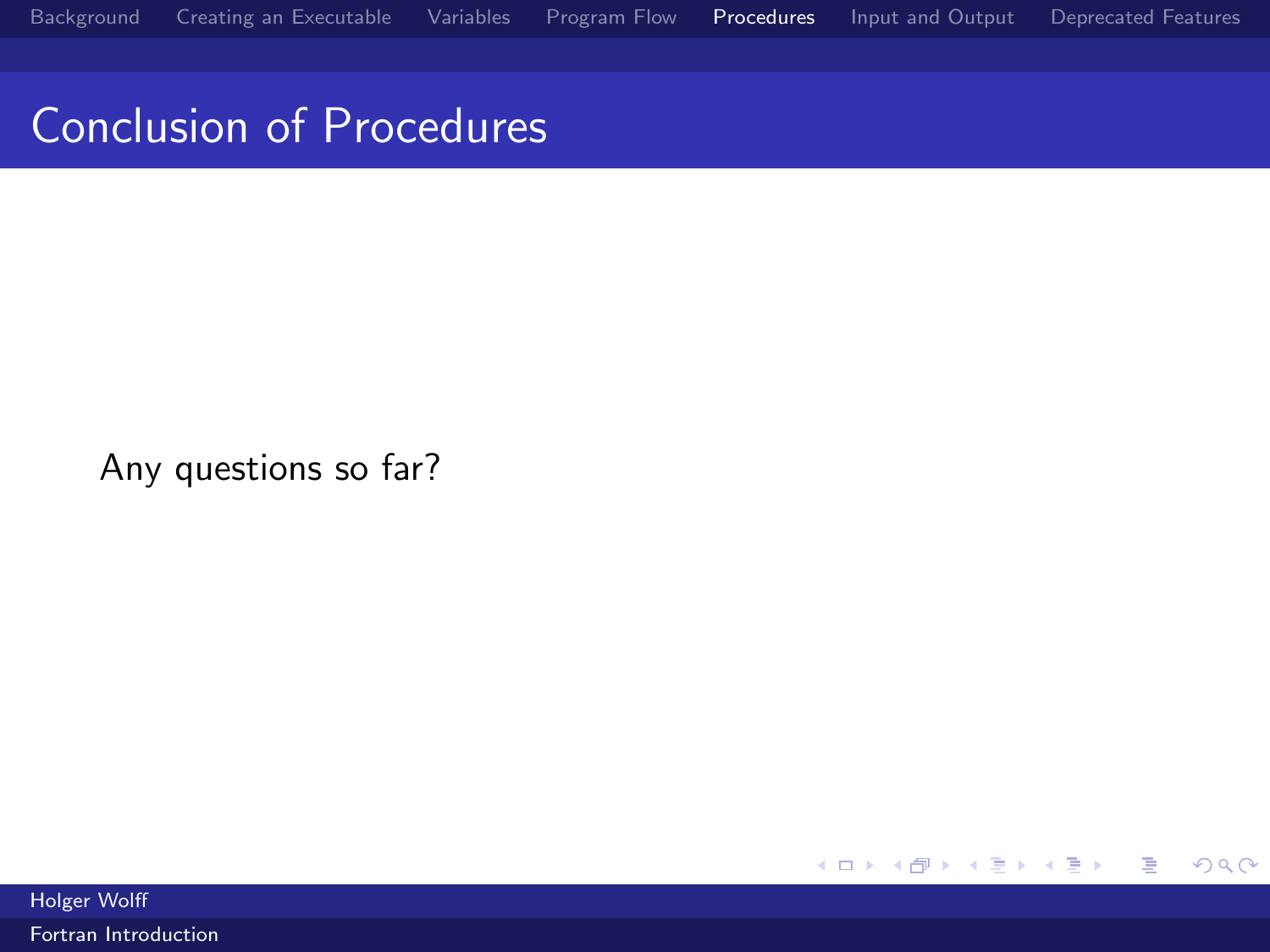# <span id="page-66-0"></span>Output and Input

This section deals with the Input and Output of Data.

- Writing to Standard Output
- Reading from Standard Input
- **Formatting Input and Output**
- Writing to and reading from files
- **Namelists**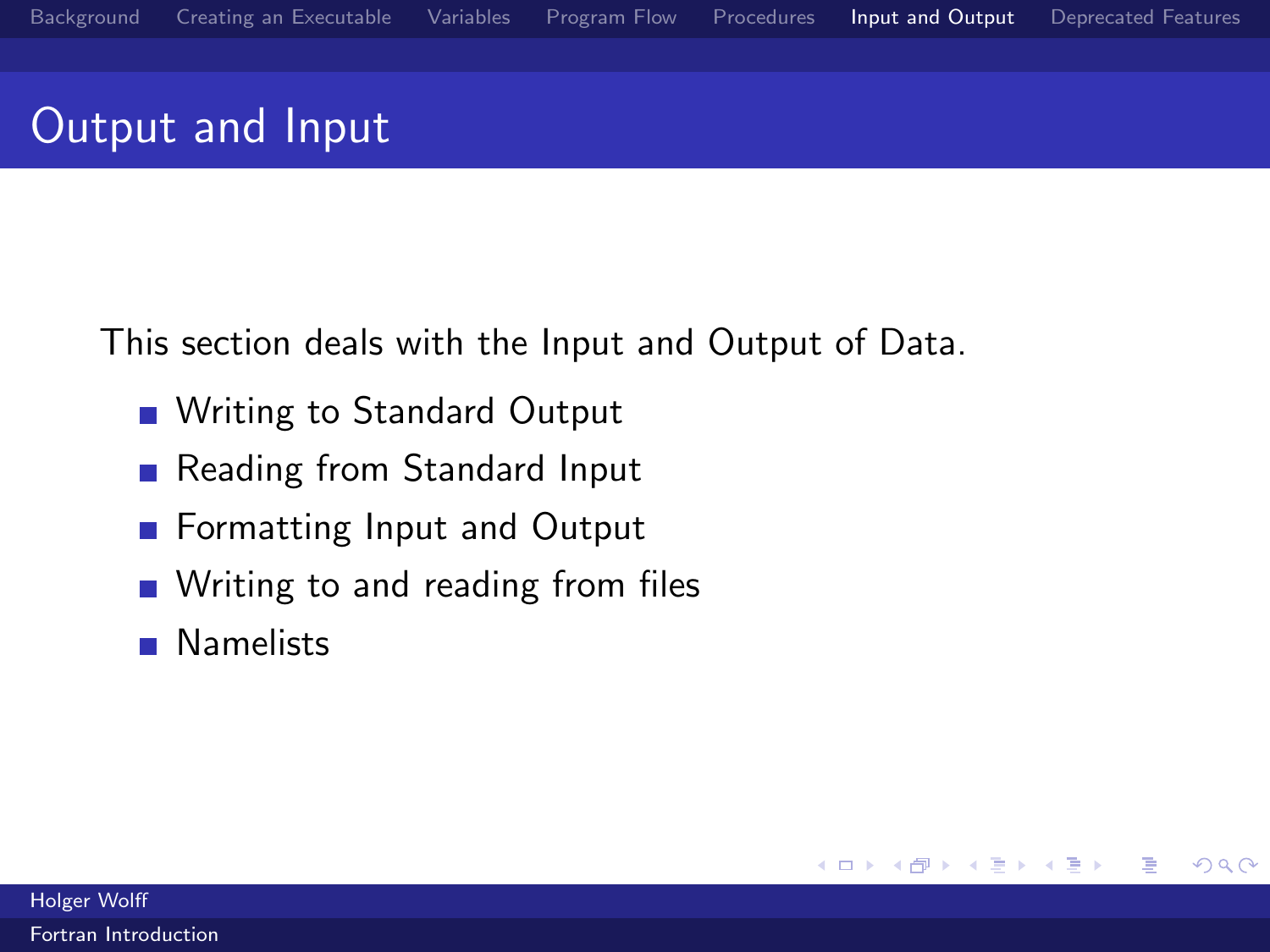### PRINT

The first way to output data has been featuring prominently on most slides:

print \*, <data>

This statement dumps the data to the standard output. The formatting isn't nice, but it's really easy.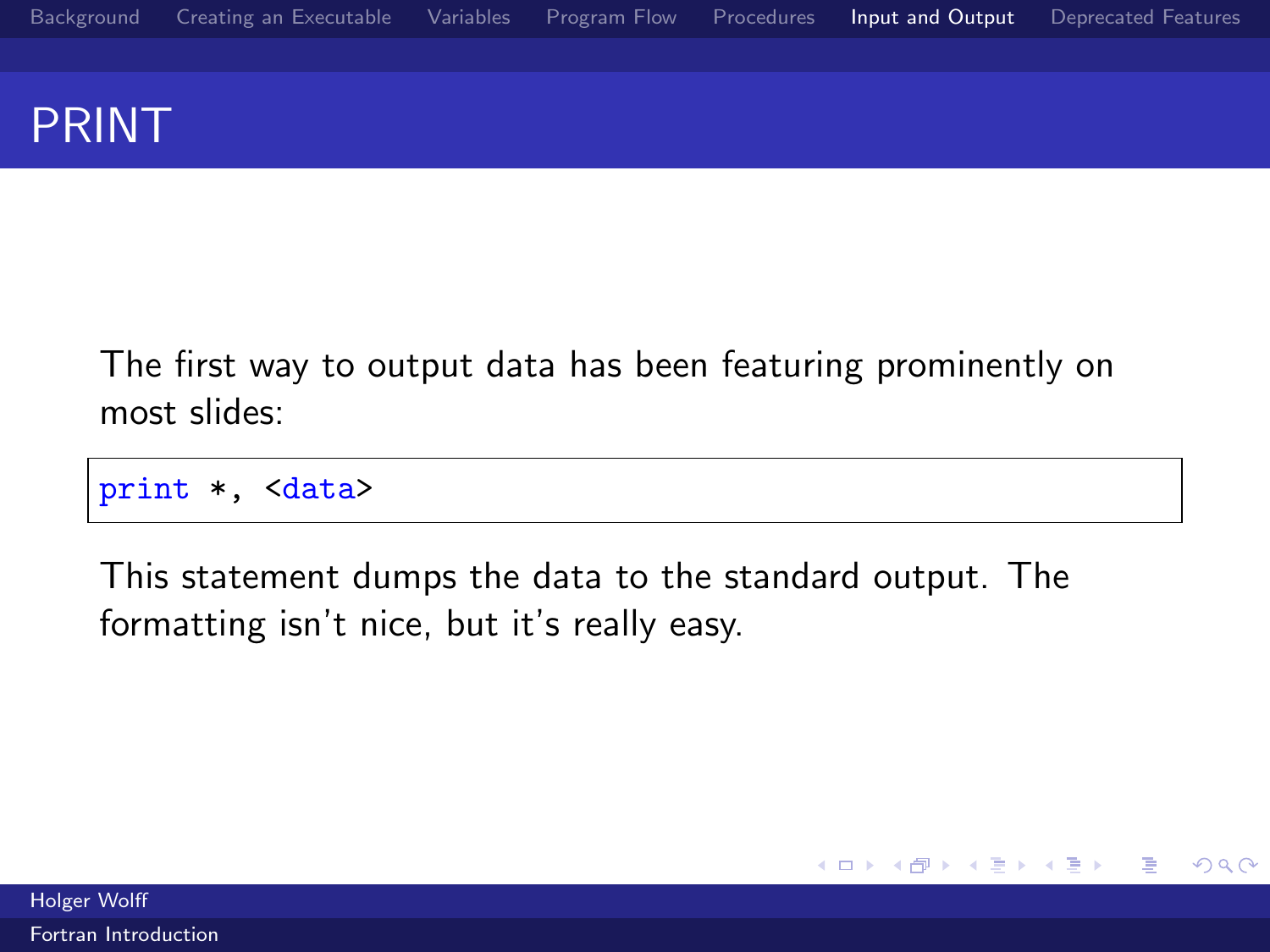# **WRITE**

### To get more control over the output, the WRITE statement is used.

 $write(*, *)$ 

This line is actually equivalent to the print statement.

But note the two asterisks:

The first one declares the destination of the write statement (\* is standard output), the second one the format (\* is standard format).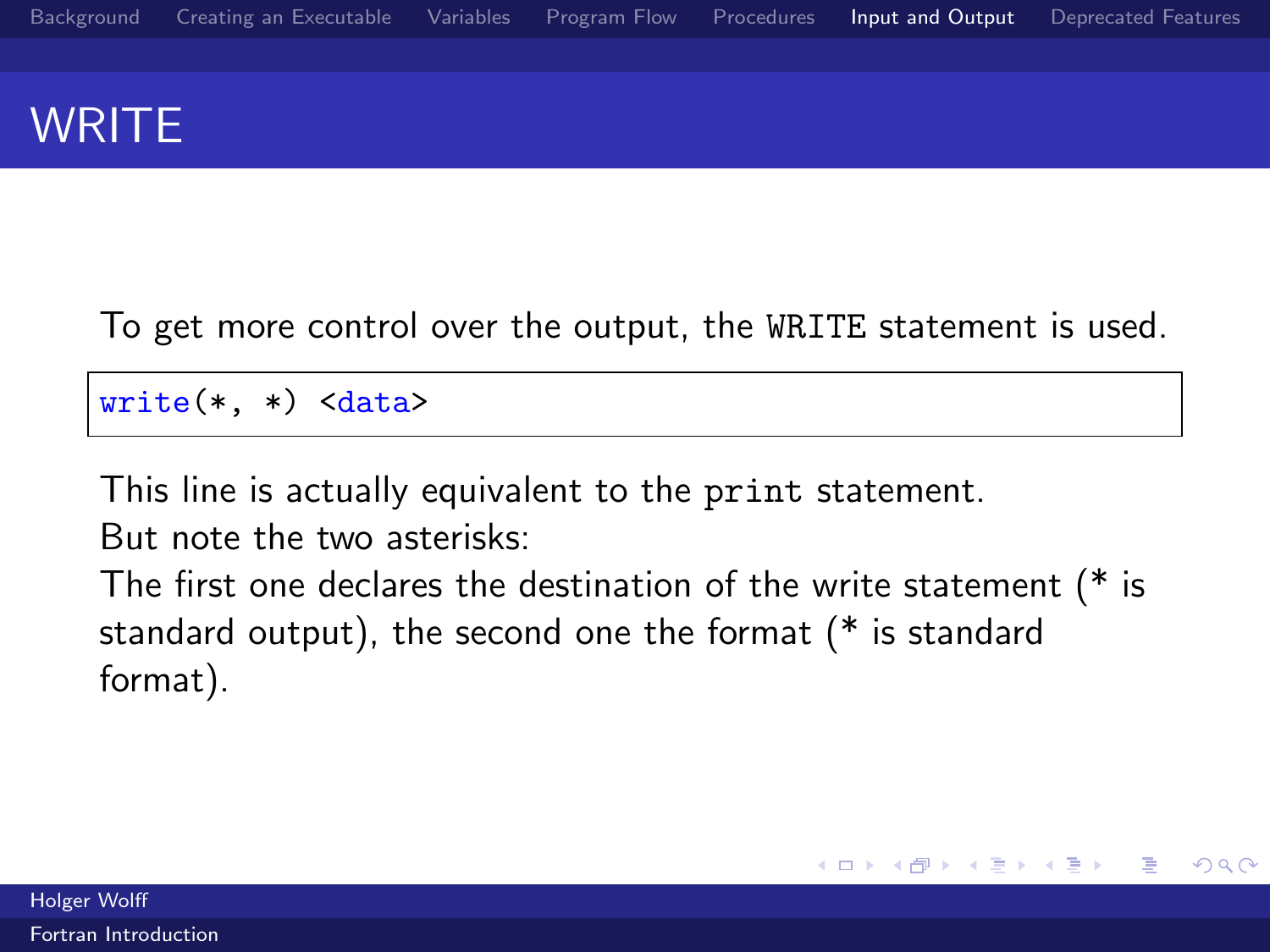

メロト メ団 トメ ミトメ

 $\Omega$ 

```
1 | write(*, '(A6, I4)') "Year: ", 2015
```

```
Placed in a string variable:
```

```
_1 | fmt = "(A6, I4)"
2 write(*, fmt) "Year: ", 2015
```
Or by giving the label of a FORMAT statement:

- $_1$  write(\*, 1001) "Year: ", 2015
- $2 | 1001$  format(A6, I4)

Holger Wolff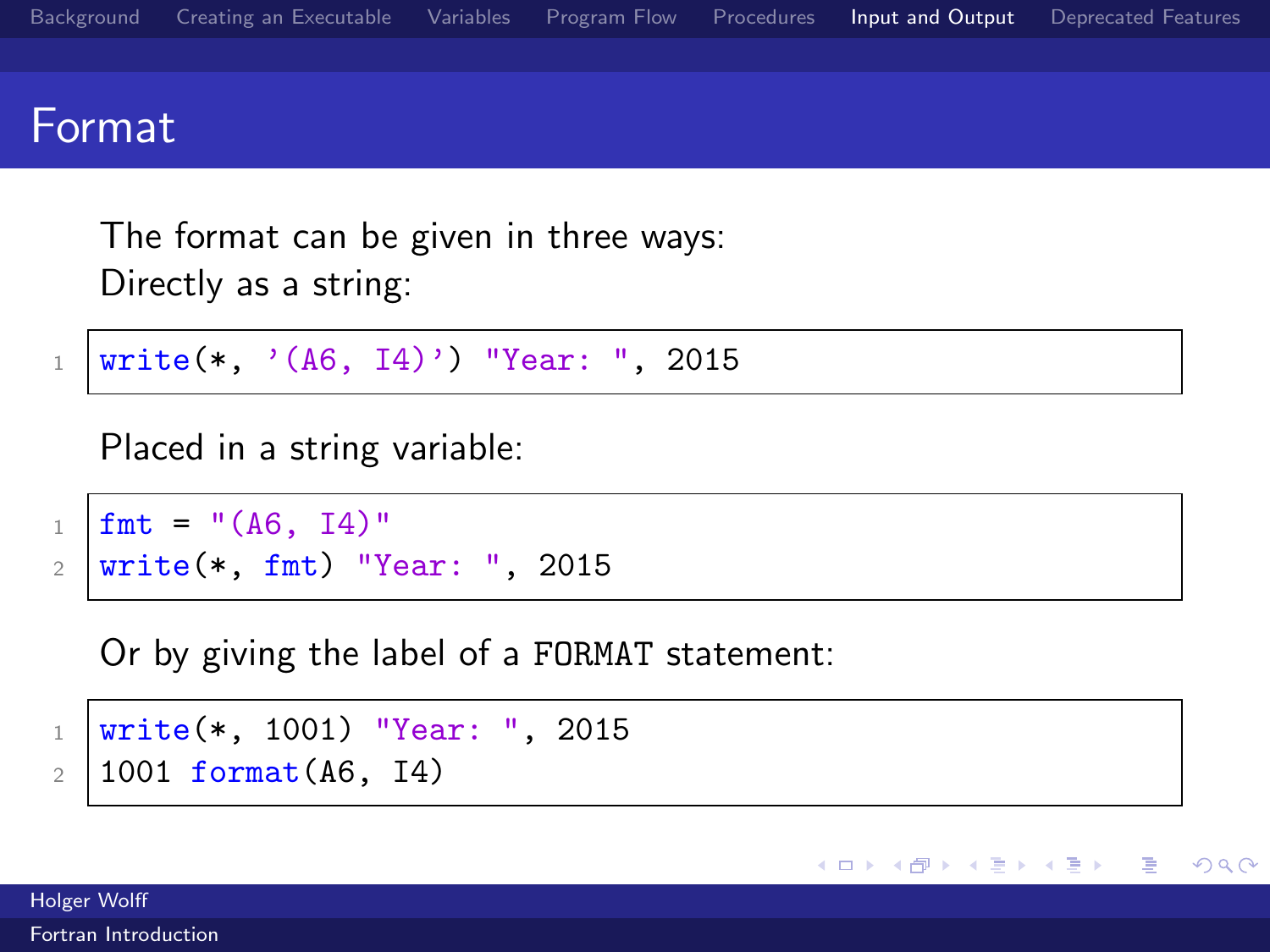# Format Examples

| ID   | <b>Explanation</b>                                           |
|------|--------------------------------------------------------------|
| In.w | Integer, n is total length, w is min length<br>padded with 0 |
|      |                                                              |
| Fn.w | Float, n is total length, w is number of                     |
|      | digits after the comma                                       |
| En.w | Float in notation 2.41E4, n is total length,                 |
|      | w is number of digits after the comma                        |
| Αn   | String, n is length                                          |

There are lots more, google "Fortran Format" for complete list.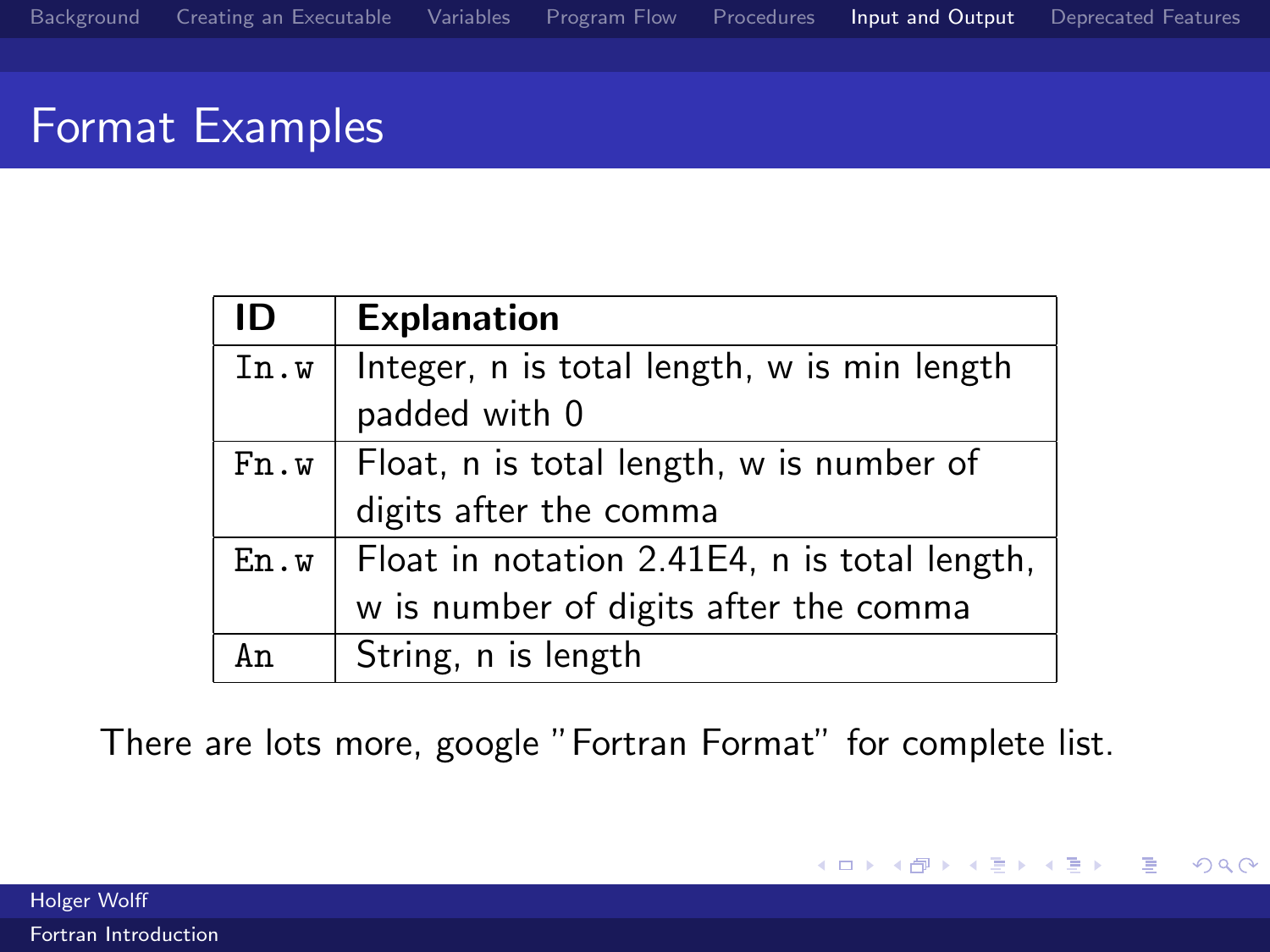### READ

The converse of the WRITE statement is the READ statement. It follows the same rules and uses the same formatting syntax.

read(\*,  $'(14, F8.2)')$  n, r

This command reads from standard input (keyboard) first a 4 digit integer, then a floating point number in the format xxxxx.xx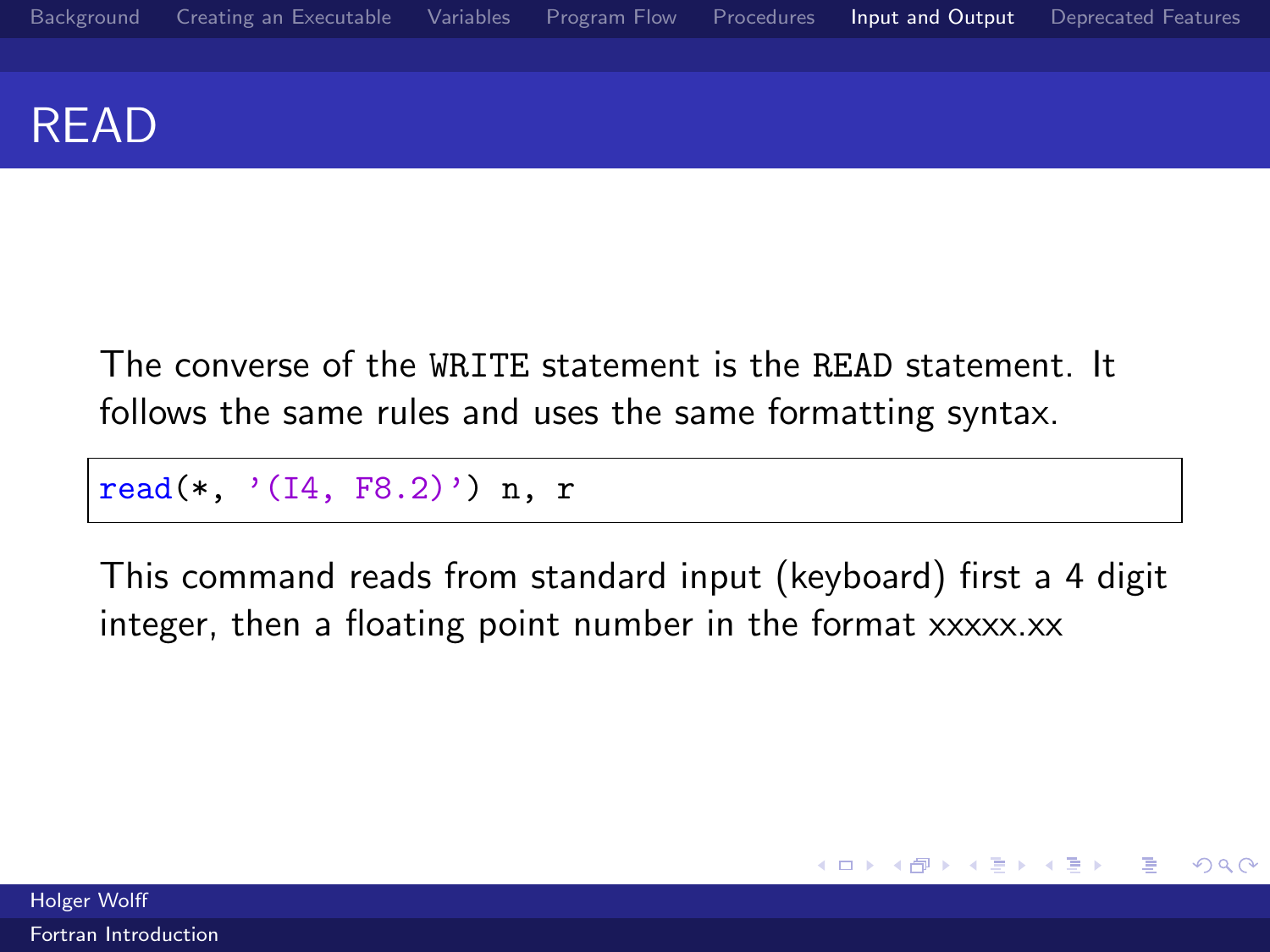## Writing to CHARACTER

The first argument of the WRITE and READ statements is the destination/source. The asterisk refers to standard input/output. But we can also direct it to something else. For example a character variable:

```
_1 character(len=10) :: t
2 | write(t, '(A5, 15.5)') "file_", 4
```
The above snippet would store the text "file 00004" in the variable t.

 $\left\langle \left\langle \left\langle \left\langle \left\langle \mathbf{q} \right\rangle \right\rangle \right\rangle \right\rangle \right\rangle$   $\left\langle \left\langle \left\langle \left\langle \mathbf{q} \right\rangle \right\rangle \right\rangle \right\rangle$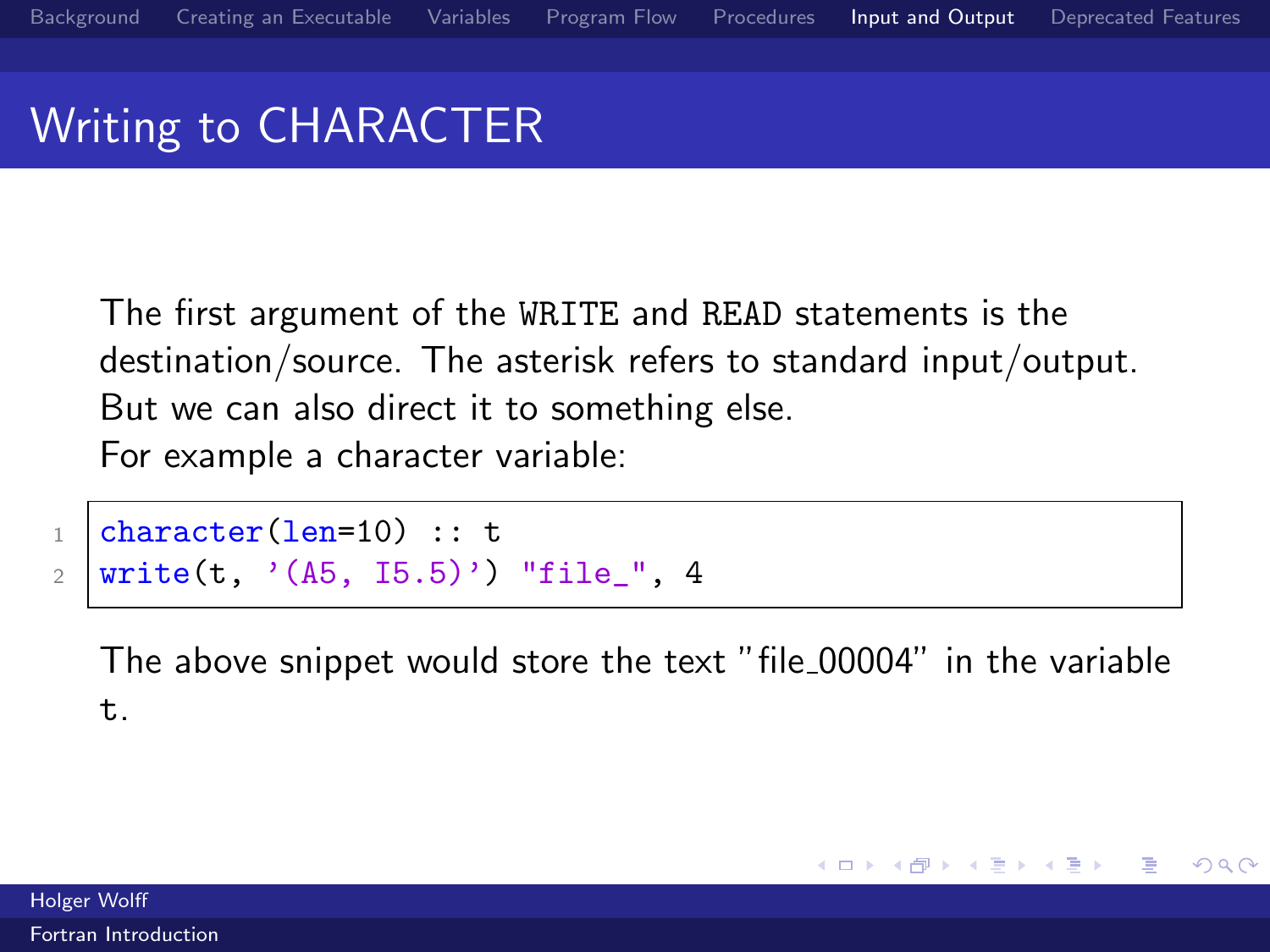

To write to (or read from) a file, the file needs to be opened and closed.

```
1 |integer, parameter :: my_unit = 300 ! Some number > 10
2 integer :: io_err
3
4 open(unit=my_unit, file="file.txt", action="WRITE", &
5 Status="REPLACE", iostat=io_err)
6 | write(my_unit, '(\Lambda)') "This text is written to the file"
7 | close(my\_unit)
```
There are a lot more optional arguments to OPEN, google "Fortran OPEN" for a complete list.

メロメ メ都 メメモメメ ヨメ

目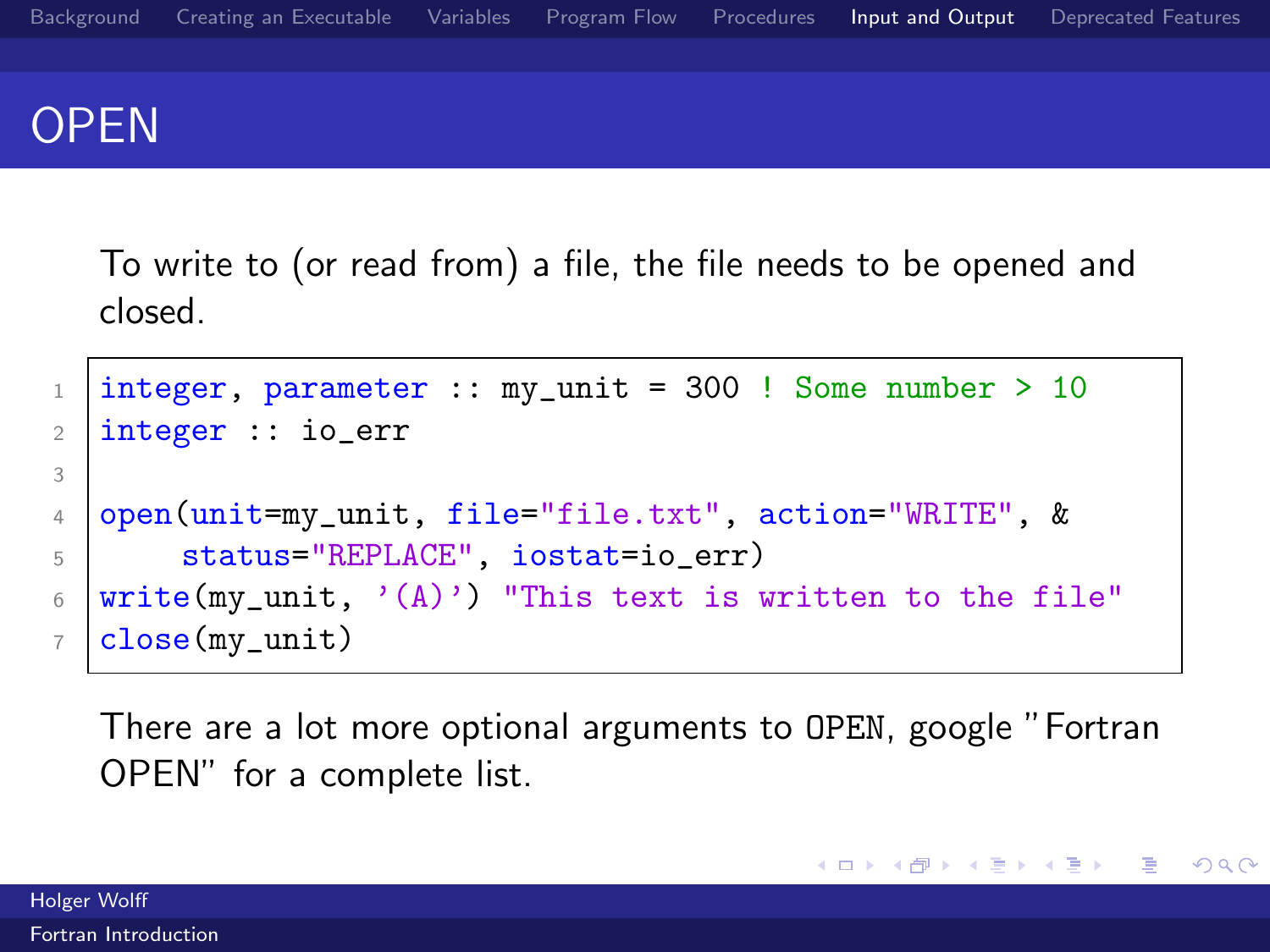## NAMELIST

A NAMELIST is a collection of variables that can be read from and written to a file very easily.

First, the variables have to be declared and declared to be part of a namelist:

```
1 integer :: a
2 real :: r
3 real, dimension(10) :: t
4
5 namelist /NLIST/ a, r, t
6
7 open(unit=my_unit, file='file.txt', action='READ')
8 \text{ read}(my_unit, nml=NLIST)
9 close(my_unit)
```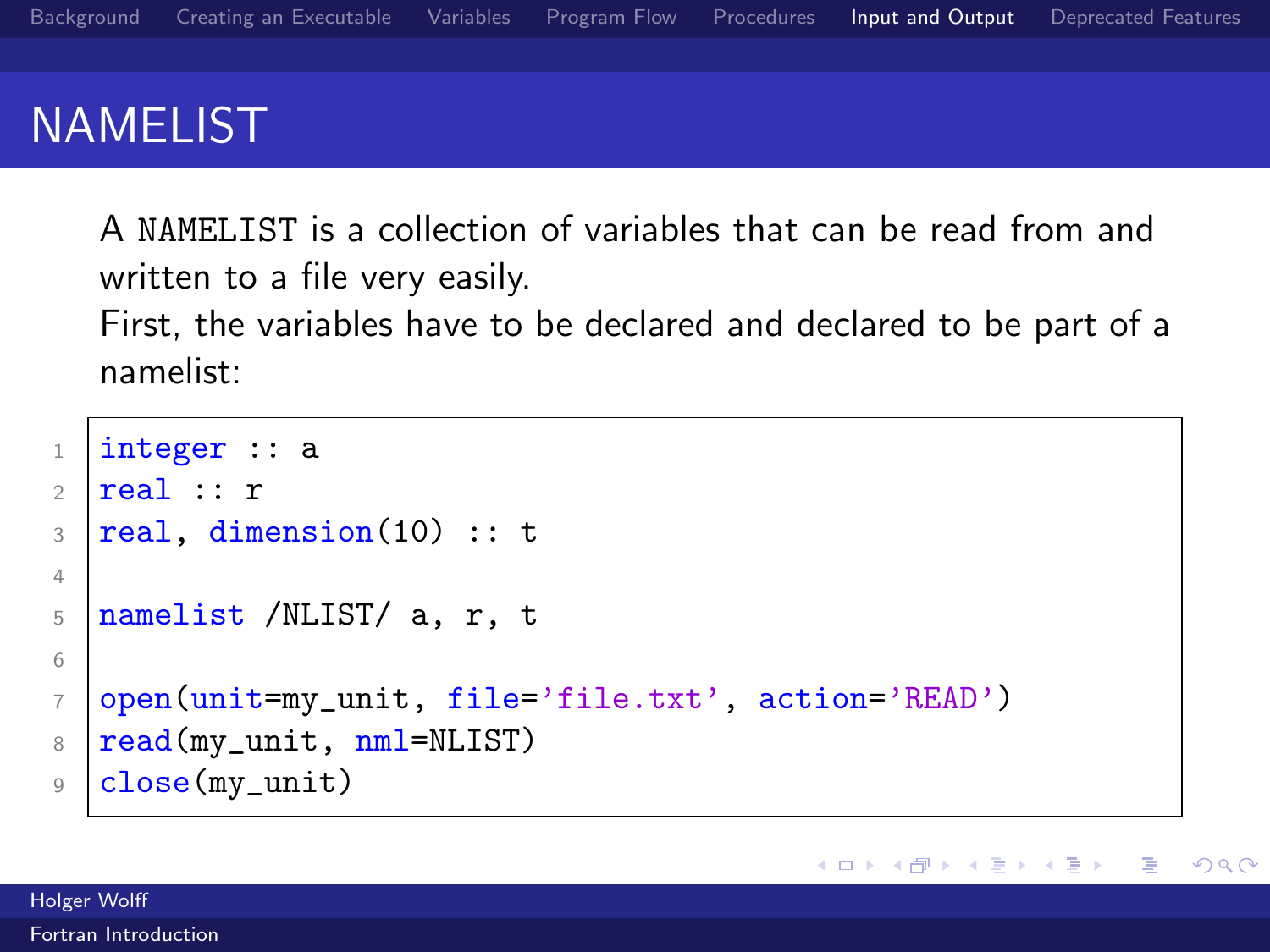# NAMELIST (cont'd)

In order to be read by the code on the previous page, the file "file.txt" must obey a certain format:

```
1 \& \text{NI}.TST
2 \times a = 6.
3 \mid r = 4.51,4 \mid t = 0.1, 0.2, 0.3, 0.4, 0.5, 0.6, 0.7, 0.8, 0.9, 1.05 /
```
A namelist like this can also be written by a WRITE statement.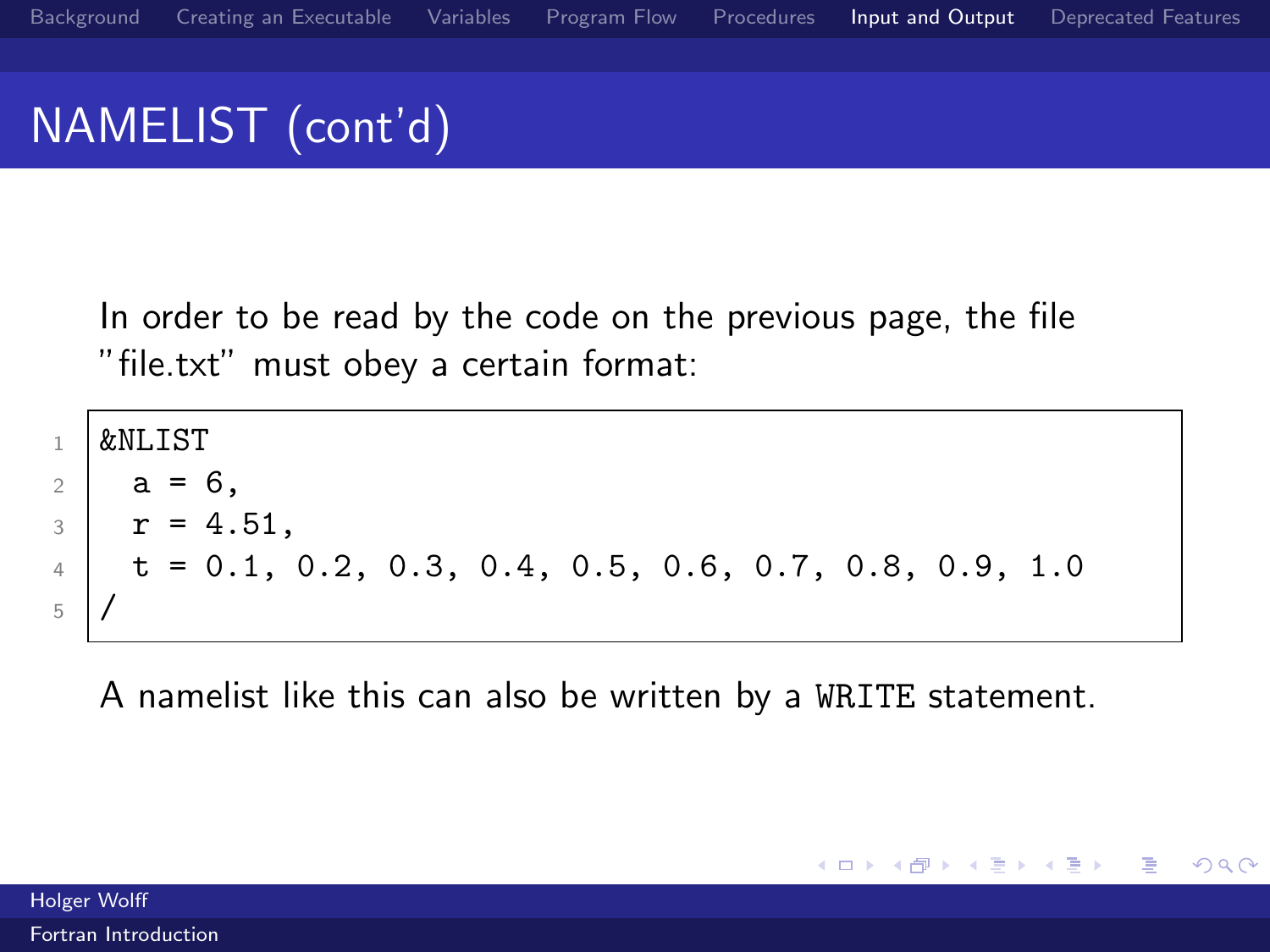Conclusion of Input and Output

Any questions so far?

 $299$ メロメ メ都 メメモ メルモト 活

Holger Wolff

[Fortran Introduction](#page-0-0)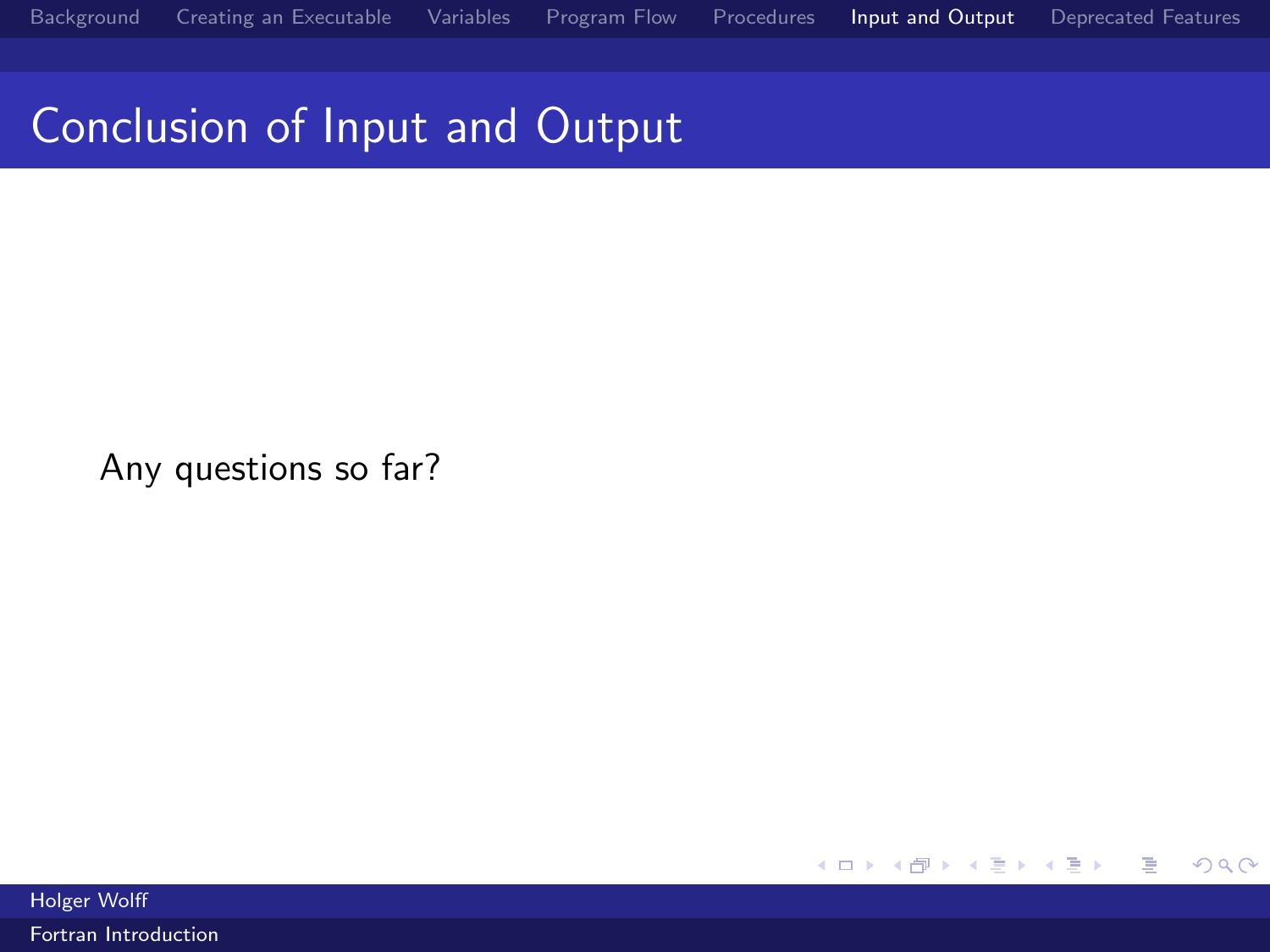#### <span id="page-77-0"></span>Deprecated Features

This section explains a few features that are deprecated. You usually wouldn't want to use any of these features yourself, however you might come across them when looking at old code.

4 D F

∋ »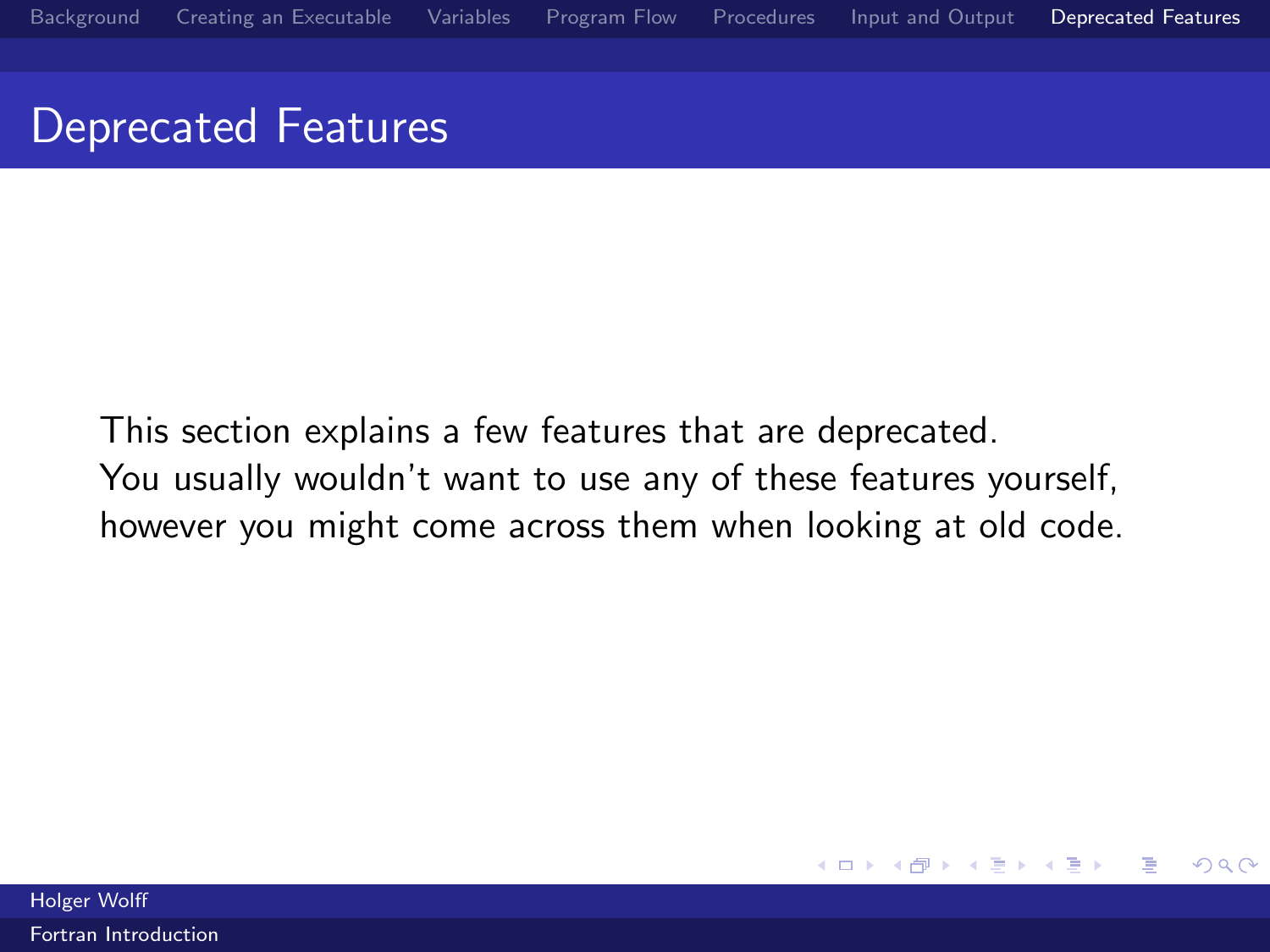# **CONTINUE**

The CONTINUE statement does nothing at all. It was usually used in conjunction with labels to remove any ambiguity as to whether the line with the label was to be executed or not.

4.0.3

 $\left\langle \left\langle \left\langle \left\langle \left\langle \mathbf{q} \right\rangle \right\rangle \right\rangle \right\rangle \right\rangle$   $\left\langle \left\langle \left\langle \left\langle \mathbf{q} \right\rangle \right\rangle \right\rangle \right\rangle$ 

Ε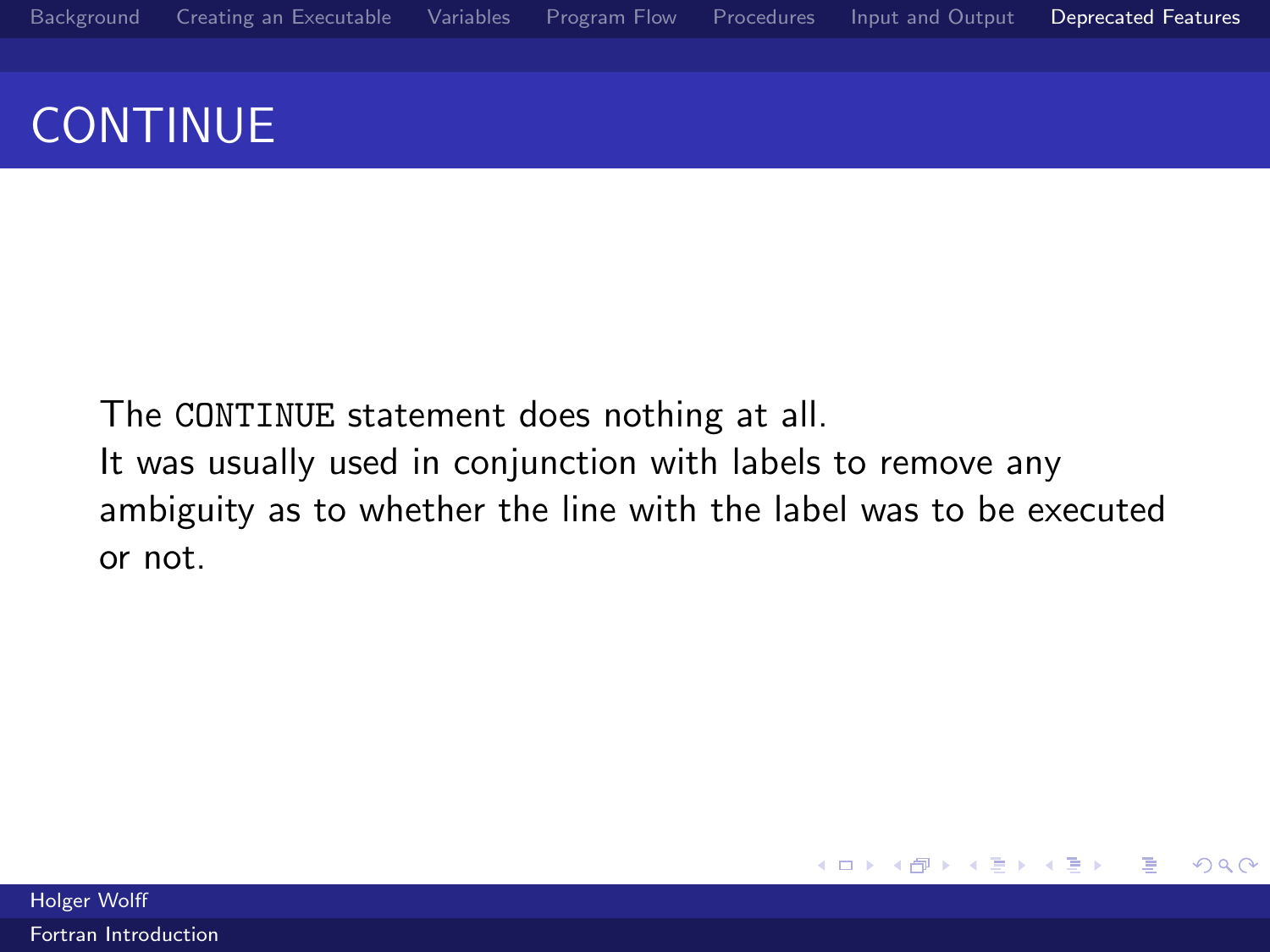## COMMON

Common blocks were used to share variables between different procedures without having to pass them through as arguments. It was important that all procedures that share these variables use the exact same variable names, and the same COMMON statement. Use MODULES instead.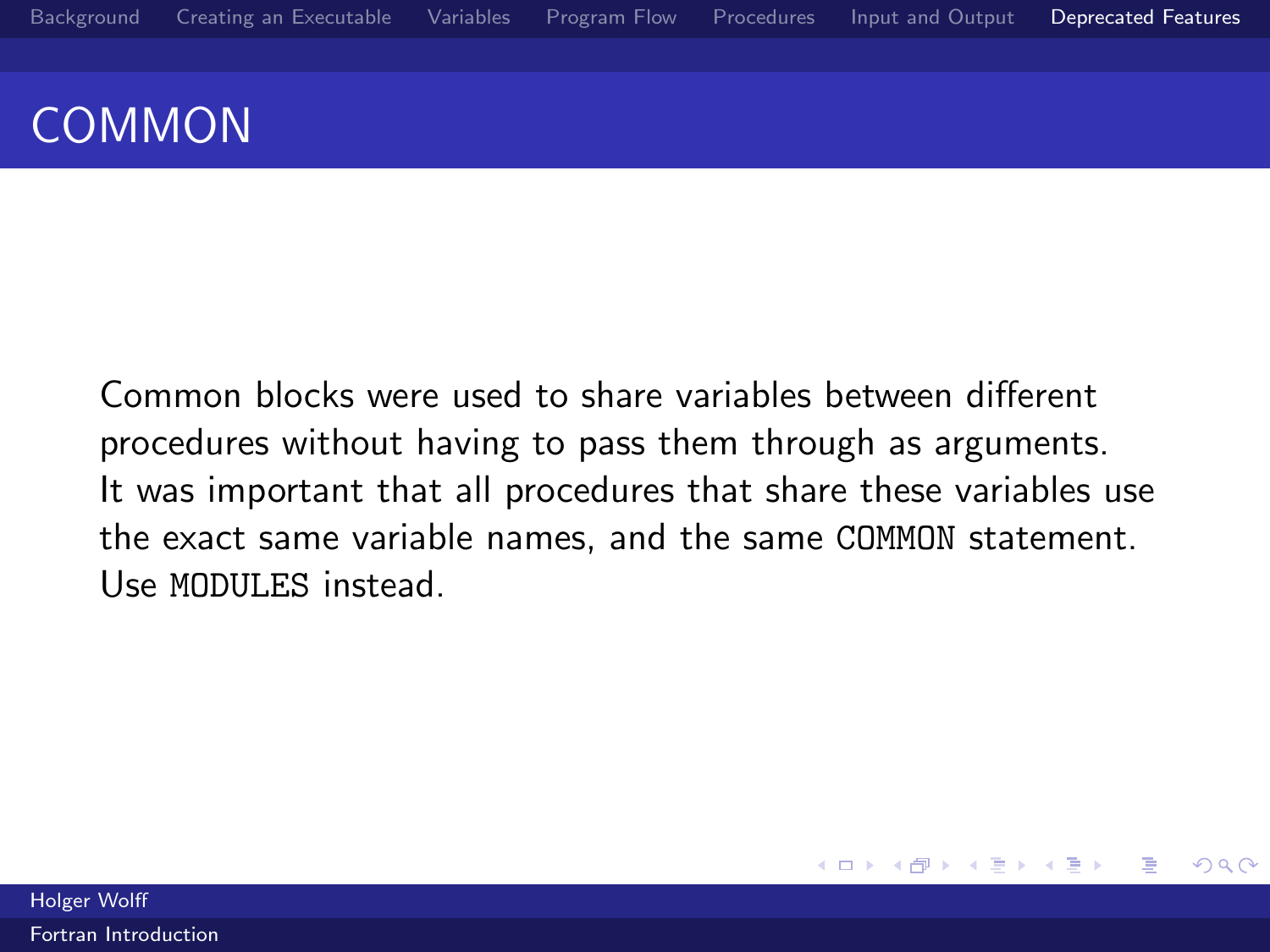# EQUIVALENCE

EQUIVALENCE means that different variables should literally share the same memory location.

This was originally necessary to reuse memory on computers that had kilobytes at best.

Modern computers have more than enough memory, so this need is no longer there.

Some people claim that they've found other uses for EQUIVALENCE but you really shouldn't bother with that.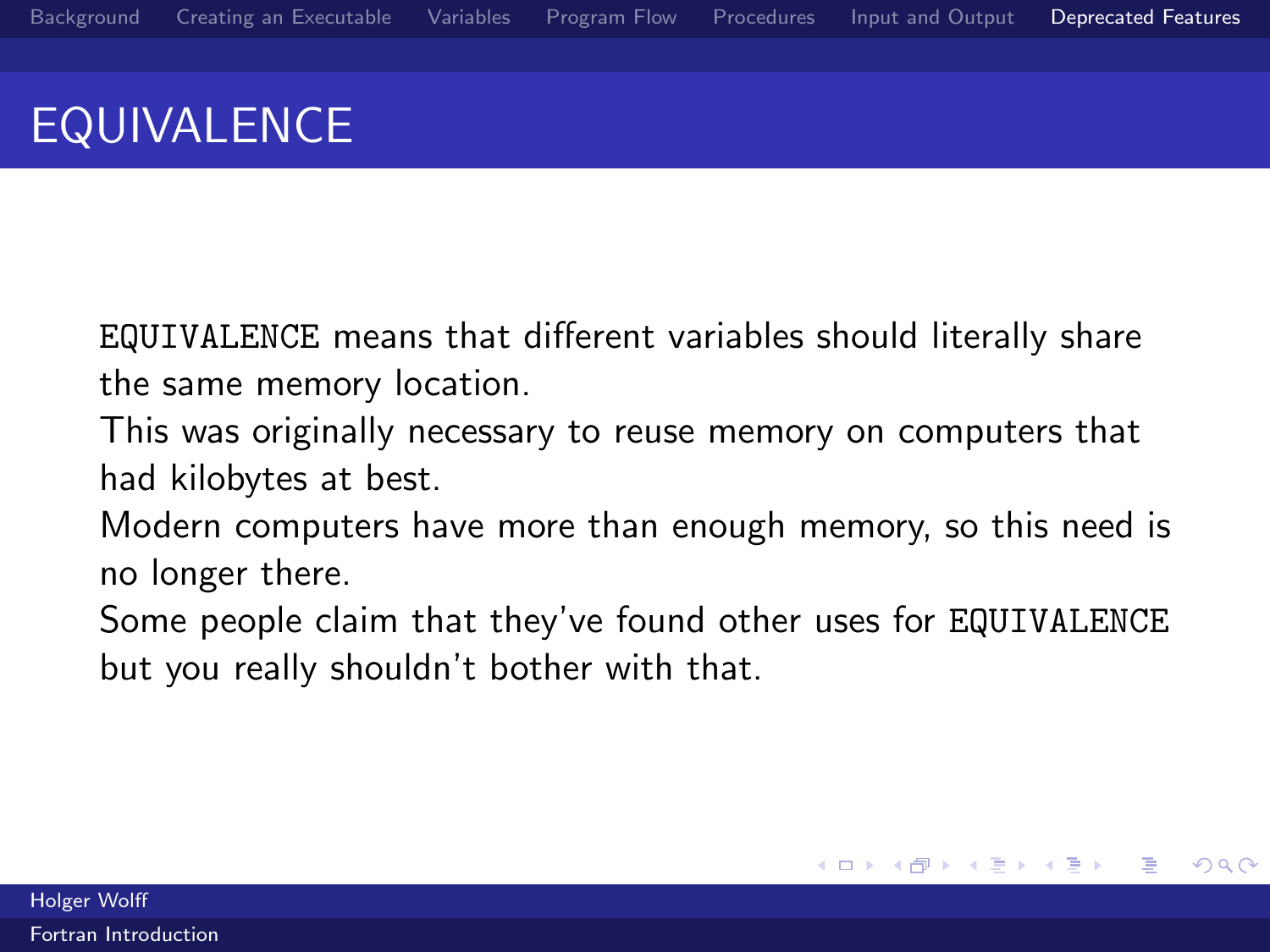#### DATA

DATA was used to initialise variables, that is to give them their initial values.

Just assign the values at the beginning of your execution block.

 $299$ 

活

メロメ メ都 メメモ メルモト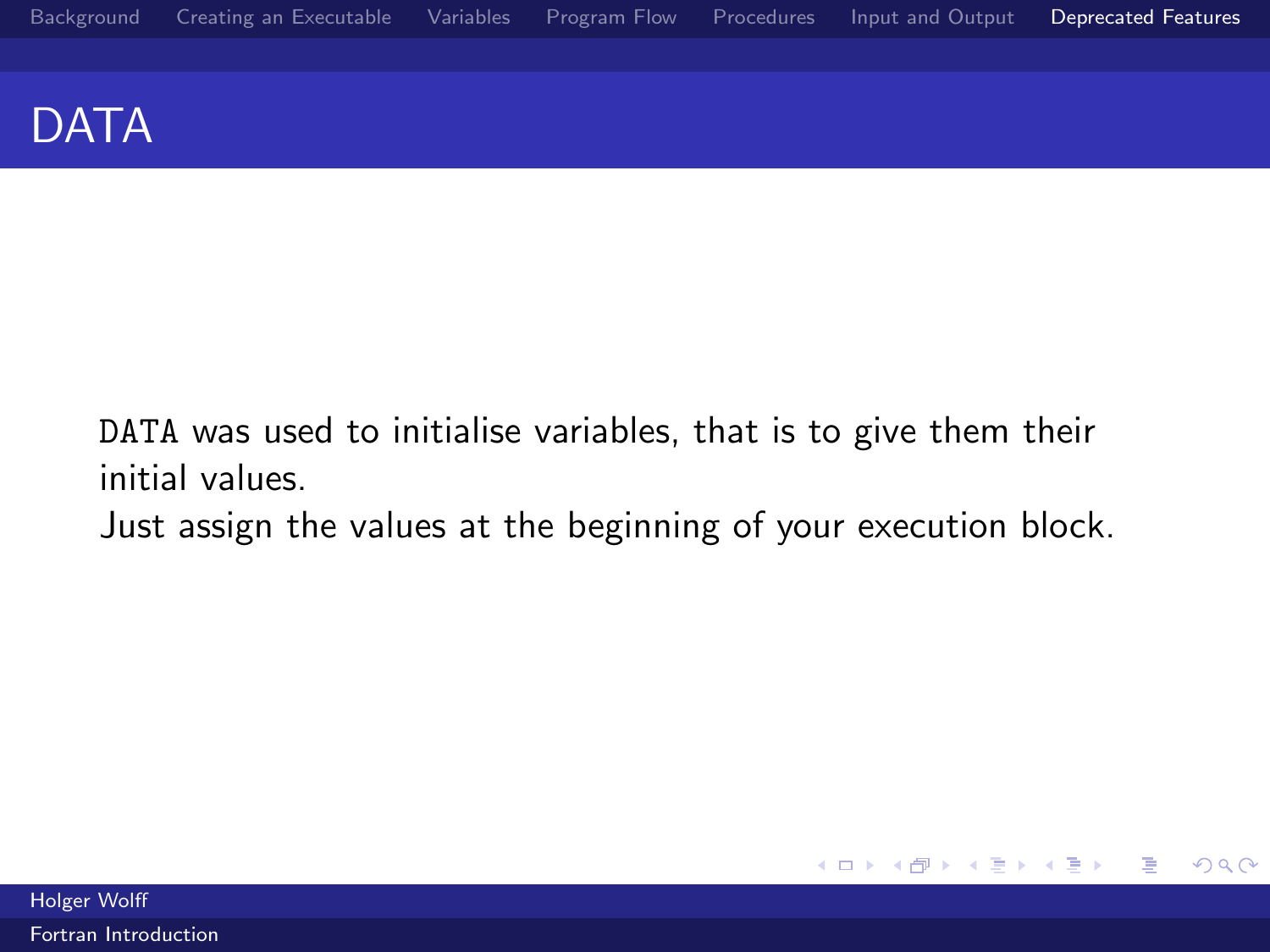

GOTO is used with a label. Execution of the program jumps directly to the line with the label.

```
_1 print *, "This line is executed."
2 \times 10013 print *, "This line is not."
4 1001 CONTINUE
5 print *, "This line is executed again."
```
GOTO can jump both forwards and backwards. It interrupts the code flow and is therefore despised by many programmers. Using loops and IF blocks can often achieve the same thing in a more elegant way.

メ 御 メ メ 君 メ メ 君 メー

 $2990$ 

G.

That said: "Real Programmers Aren't Afraid of GOTO."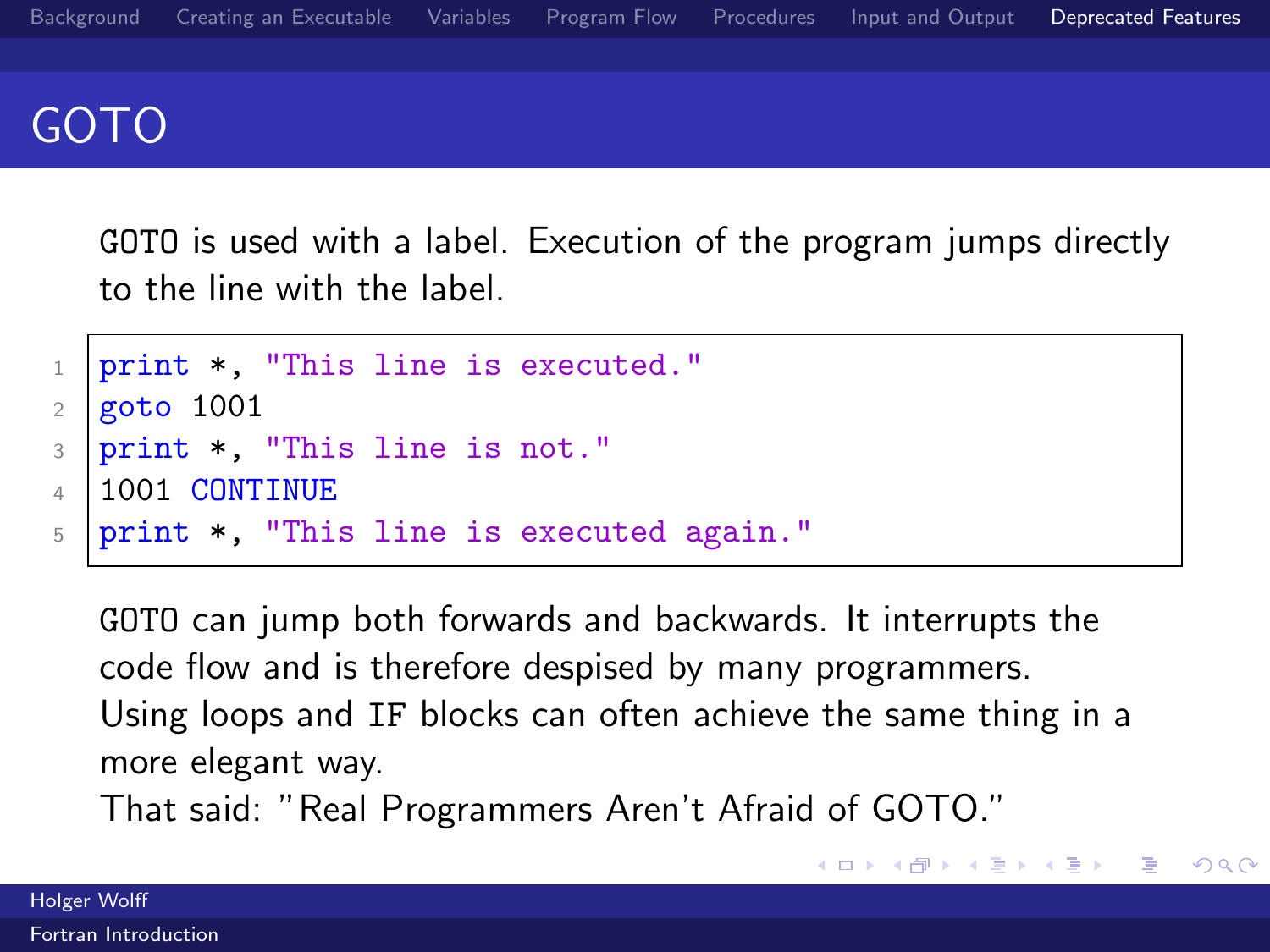## Conclusion of Deprecated Features

Any questions so far?

 $299$ メロメ メ都 メメモ メルモト 活

Holger Wolff

[Fortran Introduction](#page-0-0)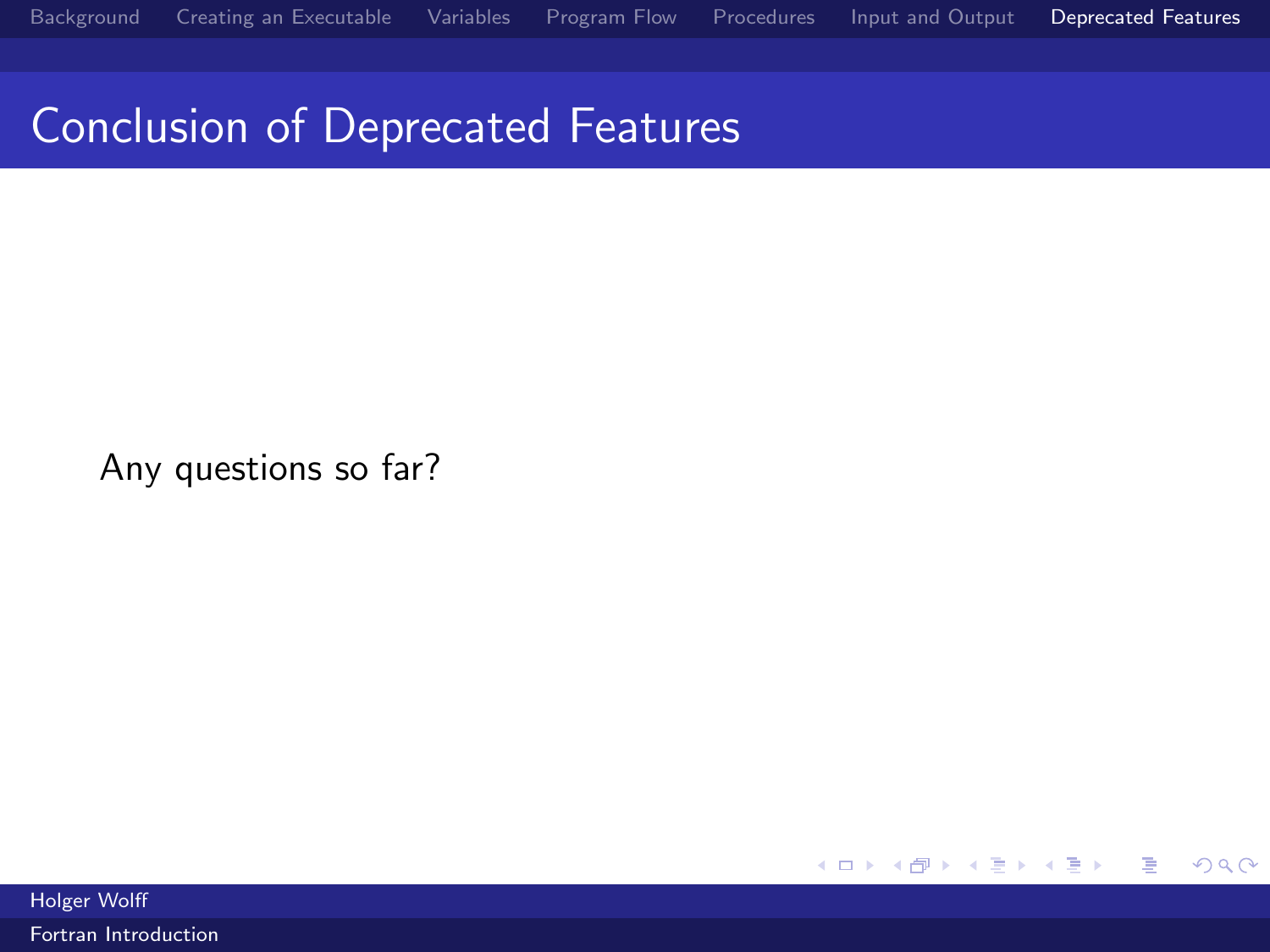# Coding Standards

Most large projects have so-called 'Coding Standards'. These Standards explain how code on this project should be written. Amongst the things typically included in Coding Standards are:

- Naming Conventions for Variables and Procedures
- **n** Indentation Guidelines
- **Comments and Documentation Guidelines**

If you want to contribute to a major project, you need to follow these Coding Standards if you want to contribute.